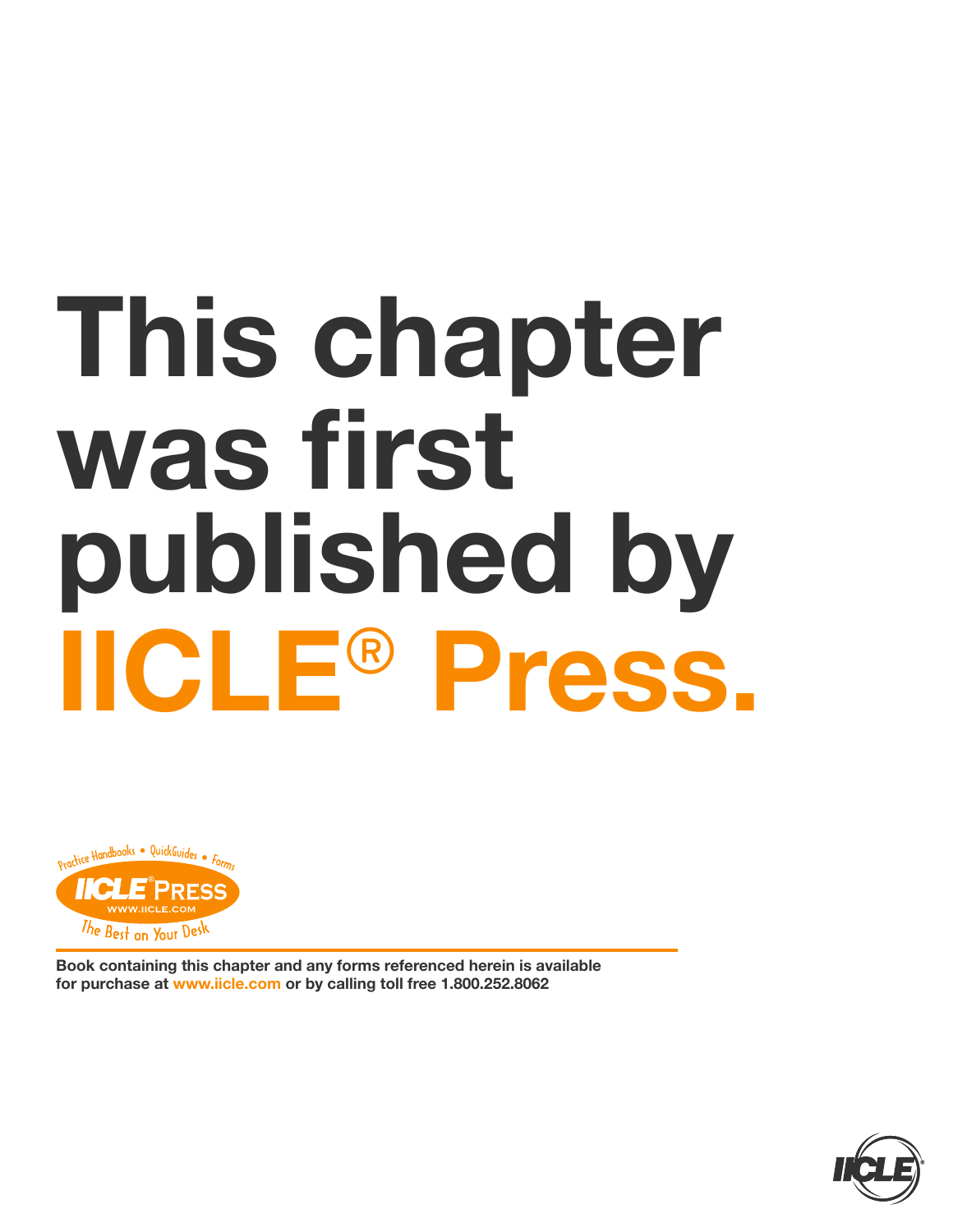# **Pleadings 7**

**KEVIN R. SIDO DAVID A. SORENSEN Hinshaw & Culbertson LLP ADRIA EAST MOSSING JAMES P. NAVARRE Mossing & Navarre, LLC Chicago**

The contribution of Renee Choy Ohlendorf to prior editions of this chapter is gratefully acknowledged.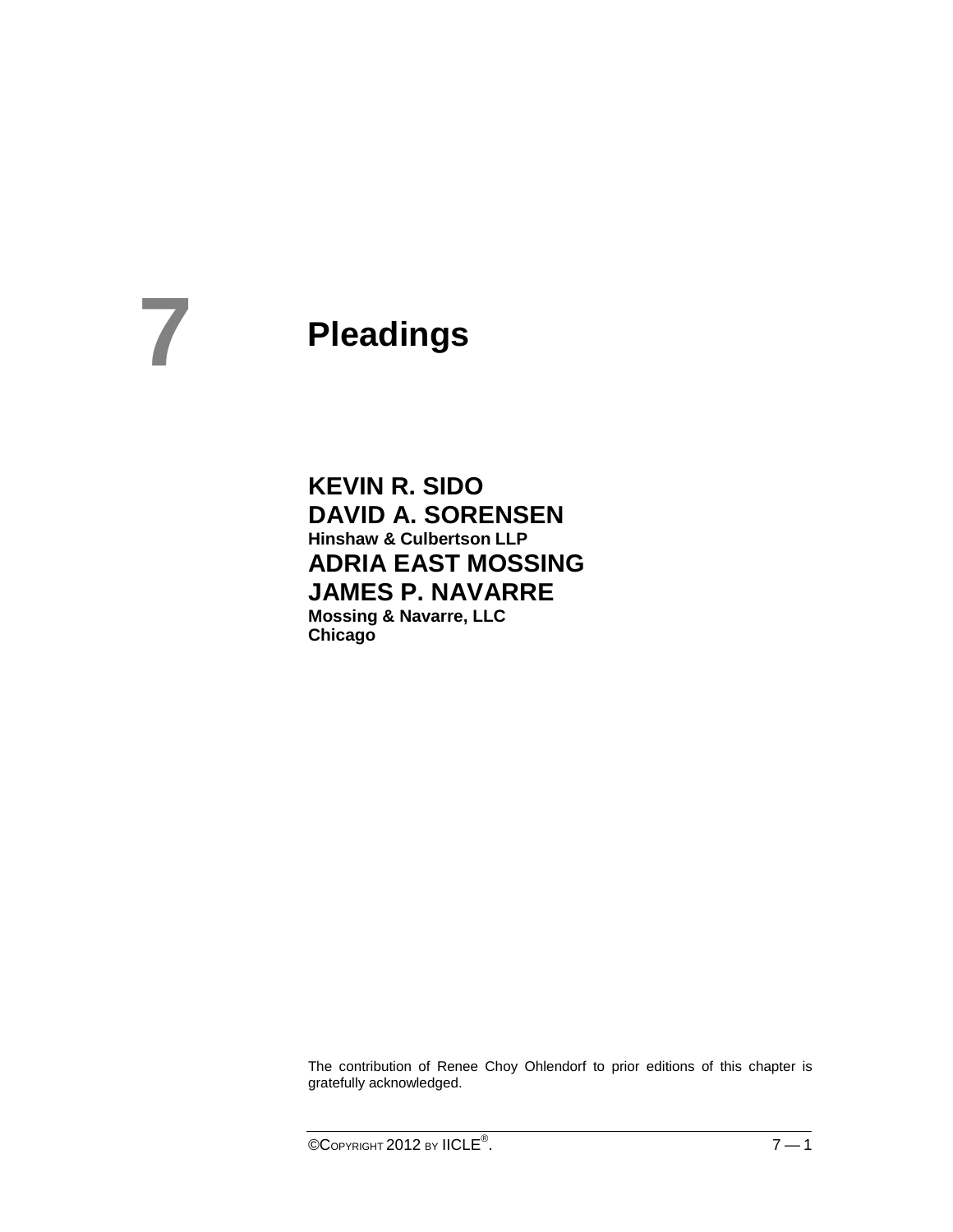# **I. Introduction**

- A. [7.1] Scope of Chapter
- B. [7.2] Designation of Pleadings
	- 1. [7.3] Initiating the Lawsuit The Complaint
	- 2. [7.4] Responding to the Complaint The Answer
	- 3. [7.5] Asserting a Cause of Action by the Defendant The Counterclaim and Third-Party Complaint
	- 4. [7.6] Responding to New Matter Raised in the Answer The Reply
	- 5. [7.7] Changing the Pleadings Amendments and Supplemental Pleadings

# **II. Initiating the Lawsuit — The Complaint**

- A. [7.8] Pre-Drafting Considerations
- B. Drafting the Complaint
	- 1. [7.9] Overview/Contents
		- a. [7.10] Caption
		- b. [7.11] Introductory Paragraph
		- c. [7.12] Suggested Caption and Introductory Paragraph in Case with Individual Plaintiff Suing Individual Defendant
		- d. [7.13] Body Factual Allegations
		- e. [7.14] Prayer for Relief
			- (1) [7.15] Drafting the prayer generally
			- (2) [7.16] Prayer for relief in a personal injury case
			- (3) [7.17] Prayer for punitive damages
		- f. [7.18] Signature
		- g. [7.19] Verification
		- h. [7.20] Incorporation of Documents by Reference; Exhibits
	- 2. General Considerations
		- a. [7.21] Fact Pleading Required
			- (1) [7.22] Distinguished from "notice pleading"
			- (2) [7.23] Ultimate facts distinguished from conclusions of law examples
			- (3) [7.24] Ultimate facts distinguished from evidence
		- b. [7.25] Complaint as a Judicial Admission
		- c. [7.26] Use of Separate Counts
		- d. [7.27] Example of Complaint Setting Forth Separate Causes of Action in Separate Counts
		- e. [7.28] Use of Alternative Counts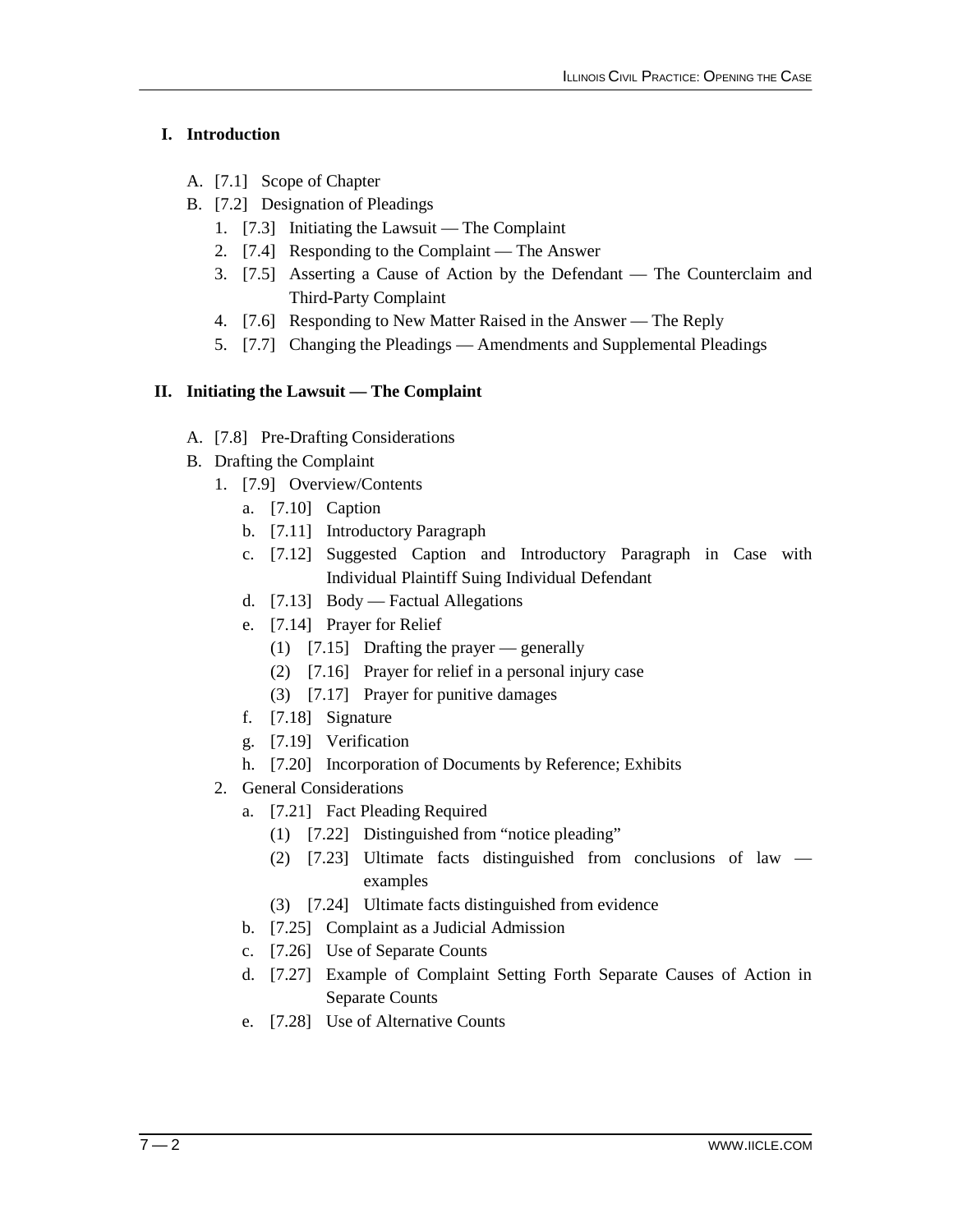- 3. Specific Considerations
	- a. [7.29] Forum Allegations
	- b. When a Party Is Not an Individual
		- (1) [7.30] When a party is a corporation
		- (2) [7.31] When a party does business under an assumed name
		- (3) [7.32] When a party is a partnership
		- (4) [7.33] When a party is an unincorporated association
		- (5) [7.34] When a party is a government entity
		- (6) When plaintiff brings suit through a representative
			- (a) [7.35] Suing through a guardian
			- (b) [7.36] Suing through an executor or administrator
			- (c) [7.37] Suing in a class action
		- (7) [7.38] When plaintiff is in doubt as to which defendant is liable
- 4. Examples of Pleadings for Specific Causes of Action
	- a. [7.39] Negligence
	- b. [7.40] Willful and Wanton Misconduct; Intentional Torts
	- c. [7.41] Pleading a Statute; Statutory Duty Distinguished from a Statutory Cause of Action
	- d. [7.42] Healing Art Malpractice
	- e. [7.43] Fraud
	- f. [7.44] Breach of Contract
- C. [7.45] Filing the Complaint and Service of Process

# **III. Responding to the Complaint**

- A. Pre-Answer Considerations
	- 1. [7.46] Objecting to Jurisdiction
	- 2. Forum Considerations
		- a. [7.47] Removal
		- b. [7.48] Sample Form of Removal Petition
		- c. [7.49] Transfer of Venue
		- d. [7.50] Forum Non Conveniens
	- 3. Vacation of Defaults
		- a. [7.51] Within 30 Days of a Default Judgment or Before Default Judgment Is Entered
		- b. [7.52] More Than 30 Days After a Default Judgment
	- 4. [7.53] Obtaining Leave To Appear and an Extension of Time To Answer
	- 5. [7.54] Suggested Form: Leave To Appear, Extension of Time To Answer
	- 6. [7.55] Motions in Lieu of Pleadings
	- 7. [7.56] Demand for Bill of Particulars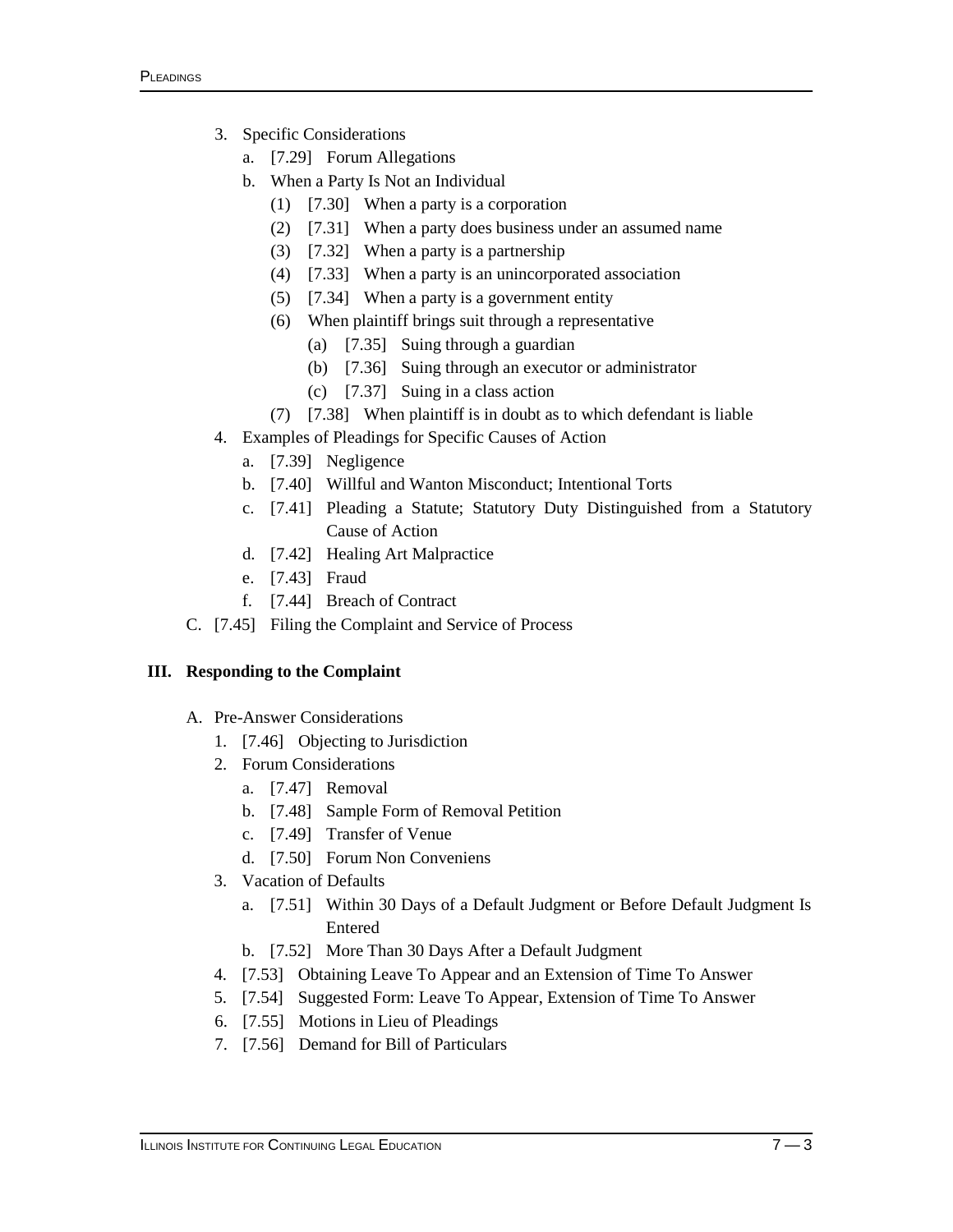- B. Drafting the Answer
	- 1. [7.57] Overview/Contents
	- 2. Addressing Allegations of the Complaint
		- a. Denials
			- (1) [7.58] General denials
			- (2) [7.59] Specific denials; suggested forms
			- (3) [7.60] Insufficient knowledge to form a belief
				- (a) [7.61] Suggested form to state lack of sufficient knowledge
				- (b) [7.62] Suggested affidavit when stating insufficient knowledge
			- (4) [7.63] Allegations directed to a codefendant in multi-defendant litigation
		- b. [7.64] Admissions
	- 3. [7.65] Raising Defenses
		- a. [7.66] Drafting the Defense Portion of an Answer
		- b. [7.67] Special Defenses in Contract Actions
		- c. [7.68] Asserting Inconsistent Defenses
	- 4. Counterclaims
		- a. [7.69] In General
		- b. [7.70] Suggested Form
	- 5. [7.71] Signature
	- 6. [7.72] Verification
- C. [7.73] Third-Party Complaints
- D. [7.74] Filing

# **IV. [7.75] Reply**

# **V. Amendments and Supplemental Pleadings**

- A. [7.76] Amendments Generally
- B. [7.77] Amendment After Motion To Strike Is Sustained
- C. [7.78] Distinctions Between Amended Pleadings, Amendments to Pleadings, and Supplemental Pleadings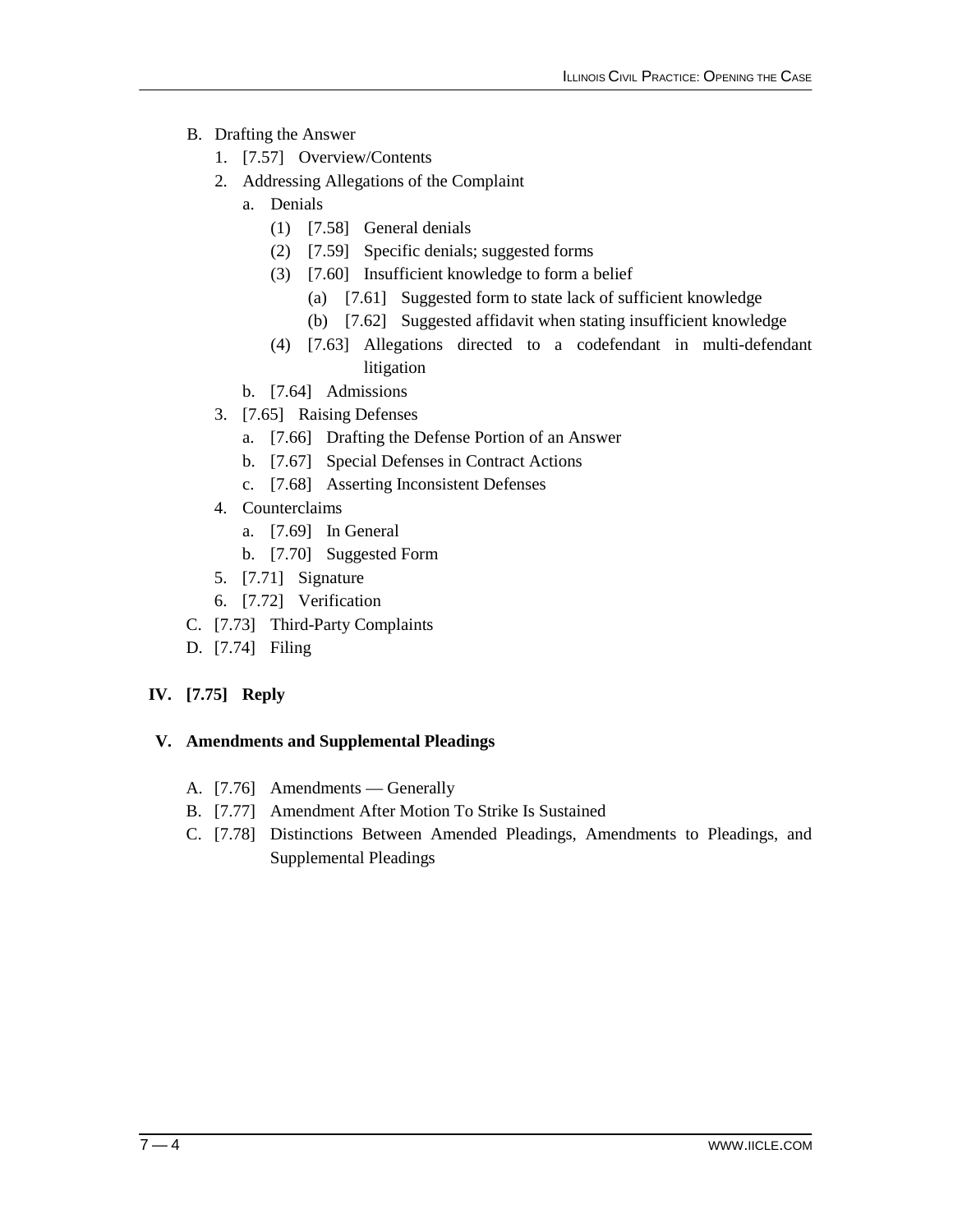# **I. INTRODUCTION**

# **A. [7.1] Scope of Chapter**

This chapter is designed to aid the practitioner in the efficient advancement of litigation by careful drafting of pleadings. In specific cases, form pleadings are provided to illustrate considerations suggested. In addition to form pleadings, this chapter provides fundamental guidelines for the practitioner that, if followed, assist in the preparation of pleadings for use in types of cases not specifically illustrated here.

# **B. [7.2] Designation of Pleadings**

"Pleadings" are written statements of facts that constitute a plaintiff's cause of action and a defendant's grounds for defense. Well-drafted pleadings narrow the issues on which the underlying litigation proceeds. In Illinois, all pleadings must conform to the requirements of Article II, Part 6, of the Code of Civil Procedure, 735 ILCS 5/1-101, *et seq.,* and the applicable Illinois Supreme Court Rules. Because there is no substitute for a thorough and frequent reading of the Code and the rules, the reader is well advised to become familiar with them.

# **1. [7.3] Initiating the Lawsuit — The Complaint**

The first pleading by the plaintiff is designated the "complaint." 735 ILCS 5/2-602. The purpose of the complaint is to advise the court and the opposing parties of the plaintiff's cause of action. A well-drafted complaint succinctly sets forth a legally recognized cause of action and states facts that bring the claim within it. For a more complete discussion of the complaint, see  $§$ §7.8 – 7.45 below.

# **2. [7.4] Responding to the Complaint — The Answer**

The first pleading by the defendant is designated as the "answer." 735 ILCS 5/2-602. The answer responds to the plaintiff's allegations; also, the answer accompanies allegations of affirmative defense and allegations of any cause of action the defendant may have against the plaintiff or other parties. A well-drafted answer should admit allegations of fact that the defendant knows to be true and should expressly deny all other allegations and any conclusions of law not previously stricken by motion. See  $\S$ §7.21 – 7.24 below for a discussion of fact pleading, including a distinction between factual allegations and conclusions of law. See also §7.55 below for a more complete discussion of motions filed in lieu of pleadings. Responding to the complaint is addressed in detail in §§7.46 – 7.74 below.

# **3. [7.5] Asserting a Cause of Action by the Defendant — The Counterclaim and Third-Party Complaint**

If a defendant has a claim against the plaintiff or a codefendant, he or she may file that claim as part of the same proceeding in which the plaintiff seeks relief. Such a claim is called a "counterclaim." 735 ILCS 5/2-608(a). If the defendant wishes to proceed with a counterclaim, the defendant should state the counterclaim in the answer or else seek leave of court later. 735 ILCS 5/2-608(b). For a more complete discussion of counterclaims, see §7.69 below.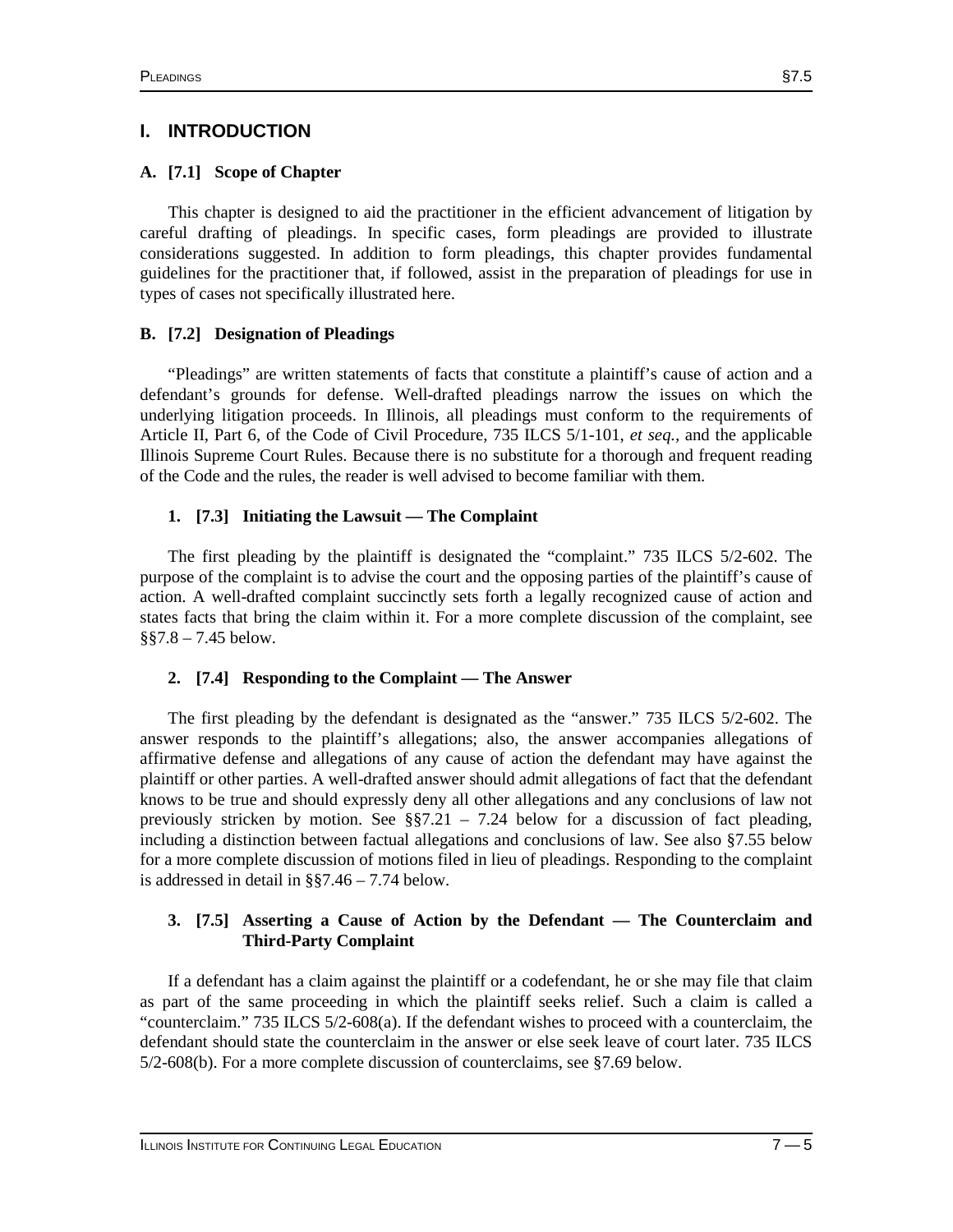If a defendant has a claim against a person not a party to the action who is or may be liable to the defendant for all or part of the plaintiff's claim, the defendant may file a third-party complaint. See §7.73 below for a more complete discussion of third-party complaints.

# **4. [7.6] Responding to New Matter Raised in the Answer — The Reply**

If the answer raises new matter not addressed in the complaint, the plaintiff must file a pleading designated as the "reply." 735 ILCS 5/2-602. See §7.75 below for a more complete discussion of the reply.

# **5. [7.7] Changing the Pleadings — Amendments and Supplemental Pleadings**

Circumstances often arise that necessitate changing the pleadings after they are filed. Pleadings may be amended or supplemented with leave of court. 735 ILCS 5/2-609, 5/2-616. For a more complete discussion of amendments and supplemental pleadings, see  $\S$  $7.76 - 7.78$ below.

# **II. INITIATING THE LAWSUIT — THE COMPLAINT**

### **A. [7.8] Pre-Drafting Considerations**

A practitioner should think carefully about the case before drafting the complaint. All aspects of the case should be thought through, including the possibility of appeal. Drafting a complaint can be a fine art requiring the anticipation of every potential procedural and substantive defense. The following represents a sample of important pre-drafting considerations a plaintiff's lawyer must mentally review in every case:

**Forum/Venue/Jurisdiction.** The forum chosen must be consistent with any special needs of the case. For example, the plaintiff's attorney should consider whether the defendant is subject to personal jurisdiction in the desired forum, as well as potential discovery issues, the relative conditions of trial dockets, and the possibility of intrastate venue transfer. In comparing federal and state venues, procedural differences that appear to be unimportant often may be significant. See, *e.g.,* Federal Rule of Civil Procedure 4(f).

**Parties.** The plaintiff's attorney should carefully consider the possibility of joining, as defendants, parties other than those minimally necessary. Of course, in every case the facts should warrant the naming of any defendant. When a partnership or other organization is involved, careful attempts must be made to ascertain all potential interests. Agency relationships should be examined carefully. In addition, the plaintiff's attorney should consider whether the case may be maintained as a class action.

**Causes of Action.** Illinois law provides an array of actions to achieve a given remedy. The careful pleader should research unfamiliar law before drafting the complaint to avoid being required to do so in response to a motion to dismiss. Certain statutory actions that now exist permit recovery of attorneys' fees. Statutes of limitation can affect certain actions differently. For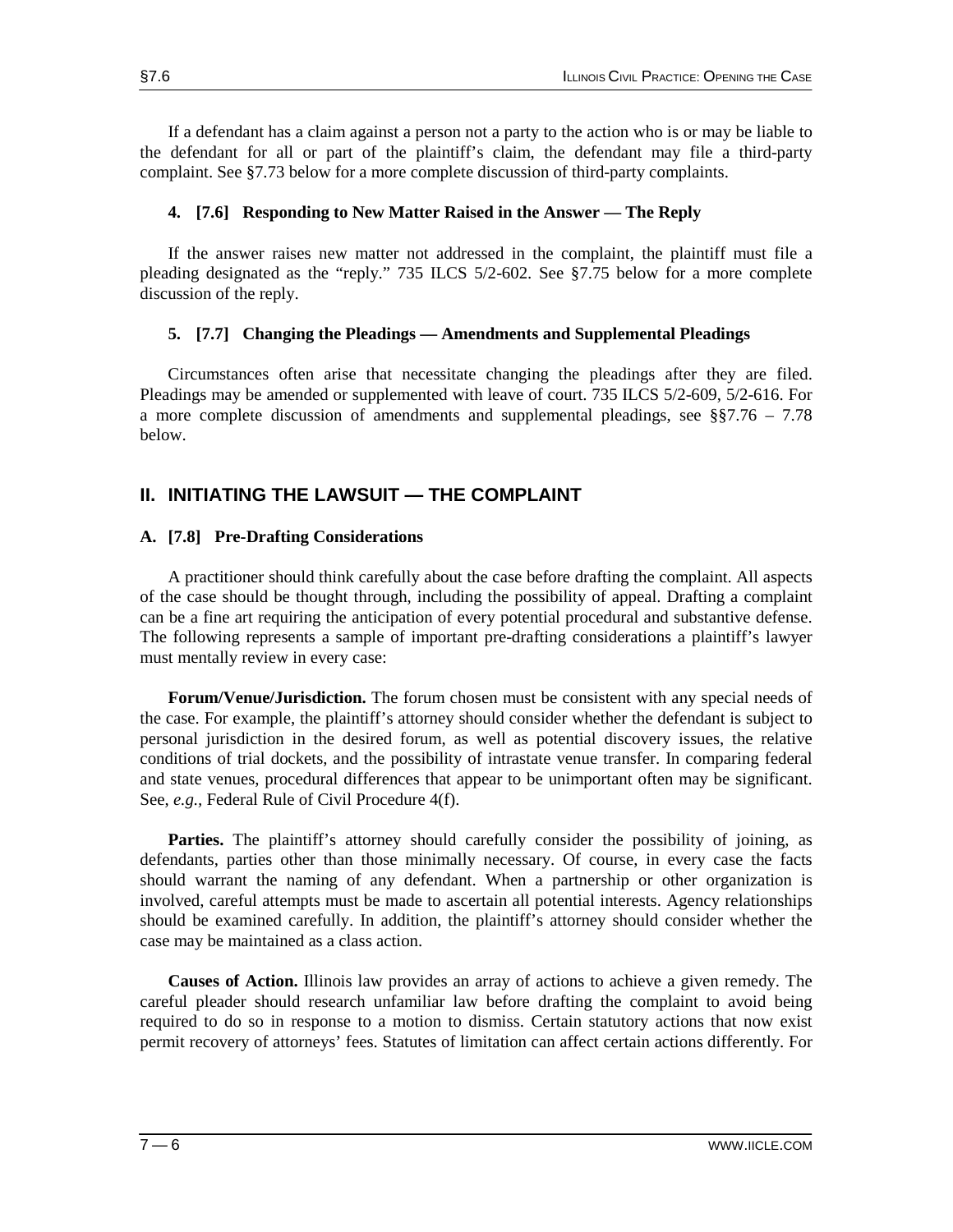example, a complaint may draw the filing of a counterclaim otherwise time-barred. See 735 ILCS 5/13-207. Adding claims based on federal law may lead to an undesired removal effort by the defendants. The possibility of punitive damages should not be overlooked, though pleading rules regarding punitive damages should be consulted. See §7.17 below. Before pleading, the plaintiff's attorney should think through the case from start to finish and weigh those interests suggested by experience.

# **B. Drafting the Complaint**

# **1. [7.9] Overview/Contents**

The complaint should contain the following: (a) the caption (which designates venue), the names of the parties and, if applicable, the appropriate division in which the lawsuit is filed; (b) the introductory paragraph; (c) the body (which contains factual allegations bringing the plaintiff's claims within a legally recognized cause of action); (d) a prayer for relief; (e) the signature and address of the attorney (or of the plaintiff if proceeding pro se); (f) verification in certain circumstances; and (g) any exhibits to which reference is made in the factual allegations.

# *a. [7.10] Caption*

The caption identifies the court and parties and is used as a title of the case. According to General Order 6.1(a) of the Circuit Court of Cook County, every caption must contain the words "IN THE CIRCUIT COURT OF COOK COUNTY, ILLINOIS" and must designate the department and division or district in which the action is filed. The use of a similar caption is recommended in circuits in which local court rules are silent. In any case, S.Ct. Rule 131(b) states that the name of the court is part of the case's title. Rule 131(b) also requires that the plaintiff's name appear first. If the case has more than one plaintiff, it is sufficient to name only one plaintiff in the caption. Better practice, of course, dictates listing all parties — plaintiff and defendant. The defendant's name follows; naming only one defendant in the caption is also sufficient. (Note, however, that the summons must name all parties. The summons is addressed in §7.45 below.) When a party's name is deleted in the caption, this omission should be indicated by the use of "et al." Finally, S.Ct. Rule 132 requires that the caption contain a designation conforming to the divisional organization of the circuit court, such as "at law," "in chancery," "in probate," or "small claim."

# *b. [7.11] Introductory Paragraph*

The first paragraph of the complaint should name each plaintiff, identify the attorneys, and state the capacity in which the plaintiff comes forward.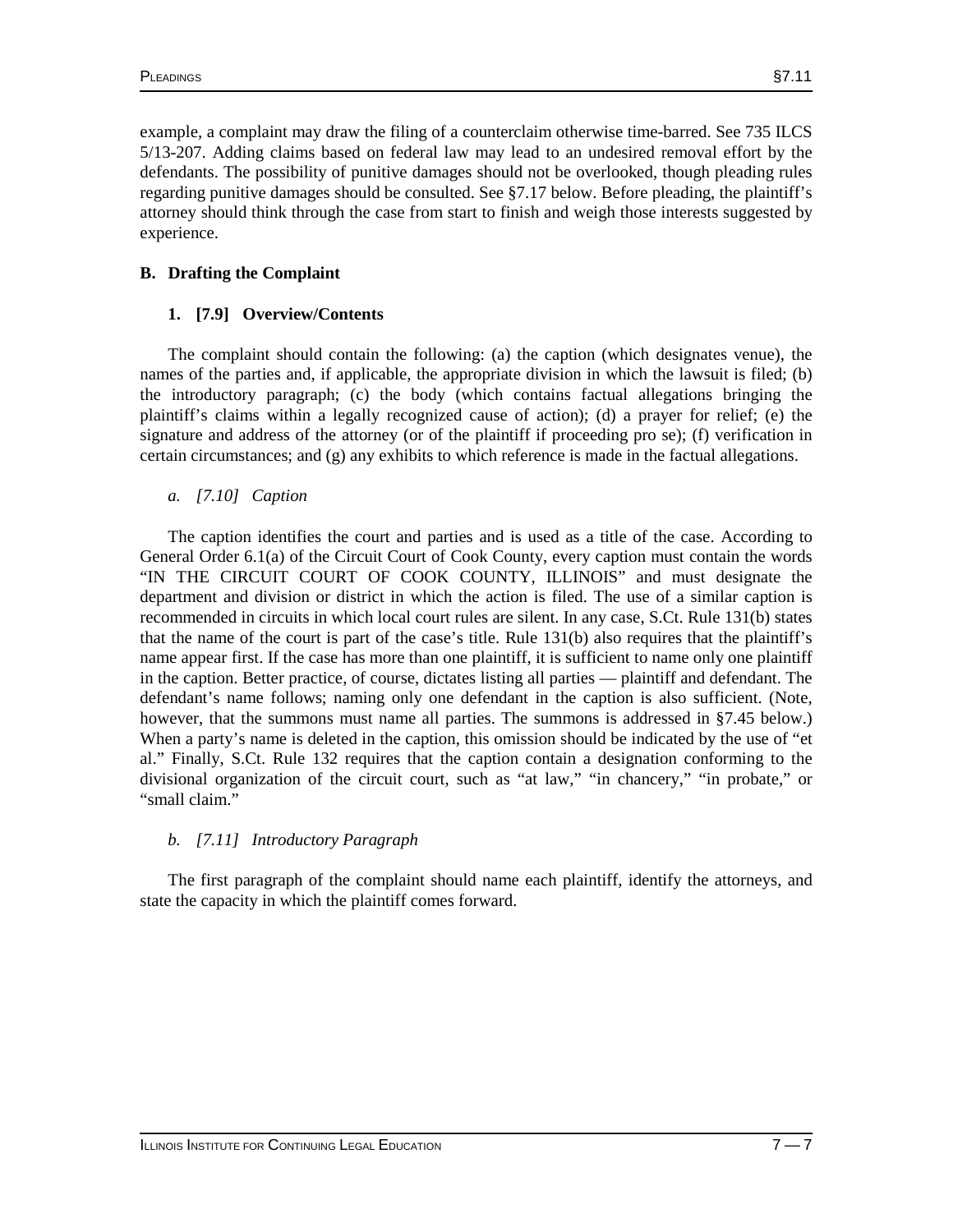|            | IN THE CIRCUIT COURT OF<br><b>COUNTY, ILLINOIS</b> |
|------------|----------------------------------------------------|
|            |                                                    |
|            |                                                    |
| Plaintiff, |                                                    |
|            |                                                    |
| v.         |                                                    |
|            |                                                    |
|            |                                                    |
|            |                                                    |
| Defendant. |                                                    |
|            | COMPLAINT LAT LAWLIIN CHANCERYLIETC                |

*c. [7.12] Suggested Caption and Introductory Paragraph in Case with Individual Plaintiff Suing Individual Defendant*

# **COMPLAINT [**AT LAW**] [**IN CHANCERY**] [**ETC.**]**

# **NOW COMES plaintiff, \_\_\_\_\_\_\_\_\_\_\_\_, by [**his**] [**her**] attorney, \_\_\_\_\_\_\_\_\_\_\_\_, and complaining of defendant, \_\_\_\_\_\_\_\_\_\_\_\_, states:**

For examples of captions and introductory paragraphs of complaints for use when a party is not an individual or when a plaintiff is unsure as to which defendant is liable, see  $\S$ \$7.30 – 7.38 below.

# *d. [7.13] Body — Factual Allegations*

After identifying the court and the parties, the complaint should set forth "a plain and concise statement of [the plaintiff's] cause of action." 735 ILCS 5/2-603(a). This statement must contain allegations of fact that are sufficient to bring the plaintiff's claims within the scope of a legally recognized cause of action. *Forest Preserve District of DuPage County v. Miller,* 339 Ill.App.3d 244, 789 N.E.2d 916, 273 Ill.Dec. 742 (2d Dist. 2003); *Smith v. Heissinger,* 319 Ill.App.3d 150, 745 N.E.2d 666, 253 Ill.Dec. 543 (4th Dist. 2001); *Vernon v. Schuster,* 179 Ill.2d 338, 688 N.E.2d 1172, 228 Ill.Dec. 195 (1997); *People ex rel. Fahner v. Carriage Way West, Inc.,* 88 Ill.2d 300, 430 N.E.2d 1005, 58 Ill.Dec. 754 (1981). In Illinois practice, "fact pleading" is required. *Teter v. Clemens,* 112 Ill.2d 252, 492 N.E.2d 1340, 97 Ill.Dec. 467 (1986); *Anderson v. Vanden Dorpel,* 172 Ill.2d 399, 667 N.E.2d 1296, 217 Ill.Dec. 720 (1996). See §§7.21 – 7.24 below for a more complete discussion of the distinction between "fact pleading" and "notice pleading," which is prescribed in federal practice.

Pleading "upon information and belief" is permissible under §2-605 of the Illinois Civil Practice Law, 735 ILCS 5/2-101, *et seq.* (Article II of the Code of Civil Procedure). Section 2- 605 provides that even verified pleadings (see §7.19 below) "shall be stated positively or upon information and belief." 735 ILCS 5/2-605. *See Cohen v. Smith,* 269 Ill.App.3d 1087, 648 N.E.2d 329, 207 Ill.Dec. 873 (5th Dist. 1995) (plaintiffs adequately alleged some necessary elements of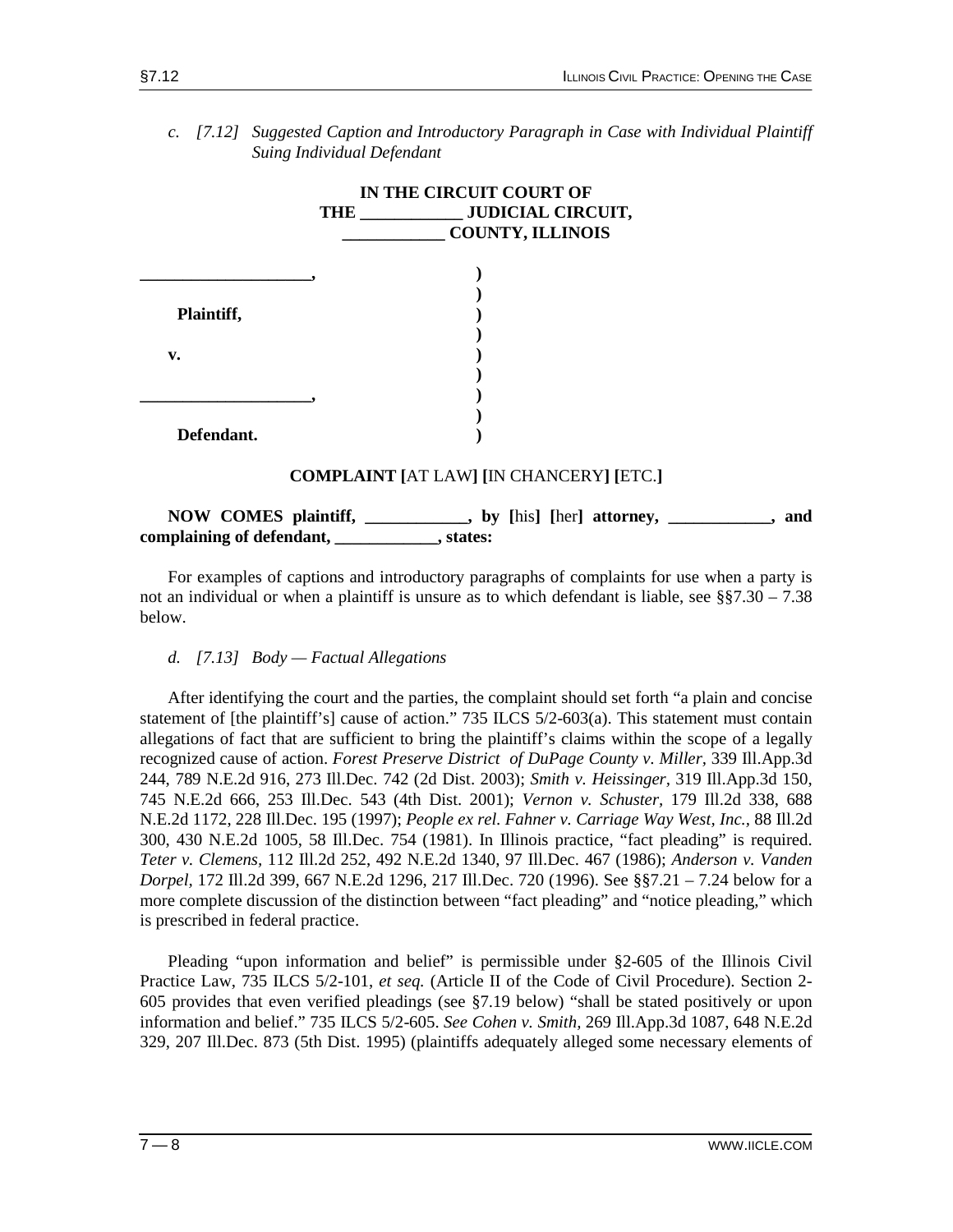eric products and the set of the set of the set of the set of the set of the set of the set of the set of the s

each of three causes of action against hospital and male nurse alleging battery, intentional infliction of emotional distress, and violation of Right of Conscience Act (now Health Care Right of Conscious Act, 745 ILCS 70/1, *et seq.*) due to their failure to honor her religious beliefs against being seen unclothed by male "on information and belief"). The body of the complaint is the most important portion of the pleading. The drafter should endeavor to tell the plaintiff's side of the story in such a manner as to narrow the issues by eliciting as many admissions as possible from the defendant. Therefore, the use of short, single-allegation paragraphs is advised. The Code of Civil Procedure requires that separate factual allegations be arranged in separate and consecutively numbered paragraphs. See 735 ILCS 5/2-603(b). In any case, the use of concise, chronologically ordered and numbered paragraphs is the most effective way to inform the court and adverse parties of the plaintiff's cause of action. Furthermore, the use of numbered paragraphs facilitates the examination of responsive pleadings, which are likely to admit or deny allegations with corresponding numbered paragraphs. For a more complete discussion of responsive pleadings, see §§7.46 – 7.74 below.

General considerations for the drafter to follow in composing the body of the complaint are discussed in  $\S$ §7.21 – 7.28 below. In addition, examples of body portions of complaints setting forth allegations of negligence, intentional tort, willful and wanton misconduct, breach of a statutory duty, violation of a statute, healing art malpractice, and breach of contract may be found in §§7.39 – 7.44 below.

# *e. [7.14] Prayer for Relief*

Each complaint must contain a prayer, which is a request for relief. 735 ILCS 5/2-604. The purpose of the prayer is to inform the court and opposing parties of the nature and the extent of the remedy sought. *See, e.g., Wong v. Stevens,* 216 Ill.App.3d 299, 576 N.E.2d 1069, 160 Ill.Dec. 115 (1st Dist. 1991) (purpose of provision is to give notice to court and to parties of claims being presented and relief being sought). *See also Cook v. Burnette,* 341 Ill.App.3d 652, 793 N.E.2d 160, 275 Ill.Dec. 680 (1st Dist. 2003) (default judgment against bank void when complaint failed to request money or judgment against bank in ad damnum clause); *Hendrix v. Board of Education of City of Chicago,* 199 Ill.App.3d 1, 556 N.E.2d 578, 144 Ill.Dec. 900 (1st Dist. 1990) (plaintiff failed to state cause of action; pro se plaintiff filed four sets of handwritten pleadings containing no specific prayer for relief, different theories of liability, and varying defendants). Prayers for general relief must be supported by factual allegations that warrant the relief. *Goodwine State Bank v. Mullins,* 253 Ill.App.3d 980, 625 N.E.2d 1056, 192 Ill.Dec. 901 (4th Dist. 1993); *Galapeaux v. Orviller,* 4 Ill.2d 442, 123 N.E.2d 321 (1954).

# (1) [7.15] Drafting the prayer — generally

When a plaintiff seeks money damages in a non-personal injury lawsuit, the amount sought should be stated. If the plaintiff seeks equitable relief, the prayer should describe the specific relief sought and include a request for any other relief that the court may deem proper. A plaintiff may seek alternative relief when he or she is uncertain as to what relief the court may see fit to grant. 735 ILCS 5/2-604. A prayer for costs should always be included.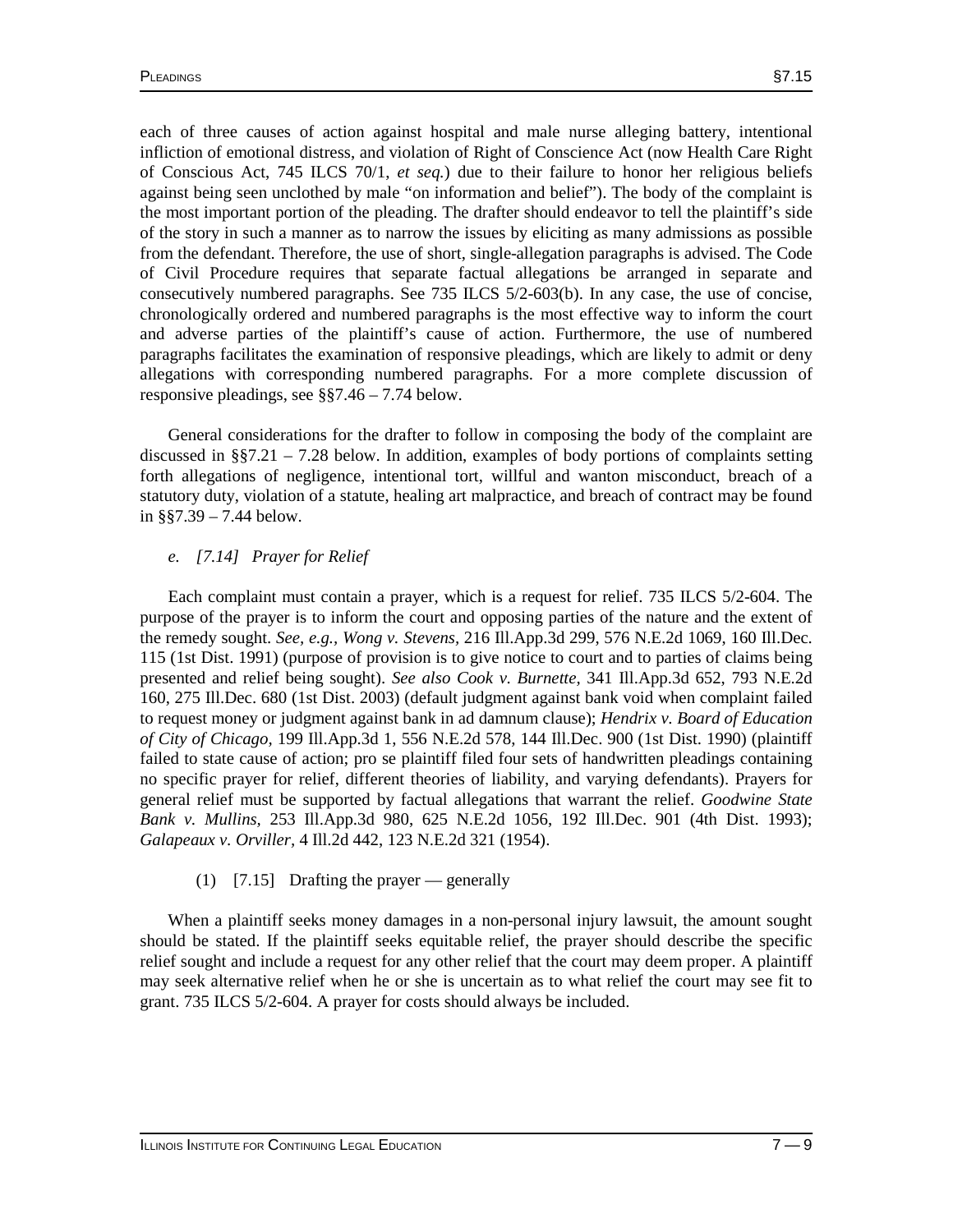Any civil action seeking money damages must have attached to the initial pleading the party's affidavit which states that the total of money damages sought does or does not exceed \$50,000. S.Ct. Rule 222(b). Any judgment exceeding \$50,000 when the affidavit states otherwise is reduced posttrial to an amount not in excess of \$50,000. *Id.*

When a statute provides for the recovery of attorneys' fees, the prayer should request fees, and the applicable statute should be cited there unless identified in the body above. A similar approach should be followed if fees are permitted by a contract.

When appropriate, language similar to the following is suggested at the conclusion of the plaintiff's complaint:

**WHEREFORE, plaintiff, \_\_\_\_\_\_\_\_\_\_\_\_, prays for judgment against defendant, c**, for \$, **o**, together with the costs of this action.

**[**or**]**

**WHEREFORE, plaintiff prays for judgment against defendant as follows:**

- **1. awarding compensatory damages in the amount of \$**; [but see §7.16] below**]**
- **2. awarding punitive damages in the amount of \$ : [when appropriate; see** §7.17 below**]**
- **3. enjoining defendant from [**describe acts to be enjoined**];**
- **4. awarding costs to plaintiff; and**
- **5. awarding such other and further relief as the court may consider proper [**including reasonable attorneys' fees pursuant to the applicable statute**].**
	- (2) [7.16] Prayer for relief in a personal injury case

A plaintiff in a personal injury lawsuit is not allowed to specify the amount of damages sought, except to the extent necessary to comply with circuit court rules of assignment. 735 ILCS 5/2-604. See, *e.g.,* General Order 1.2 of the Circuit Court of Cook County (refers to various departments and amount of damages that must be pleaded to bring action in each department).

Suggested form:

**WHEREFORE, plaintiff, \_\_\_\_\_\_\_\_\_\_\_\_, prays for judgment in excess of the minimum jurisdictional requirements for assignment of his case to the Law Division, plus costs.**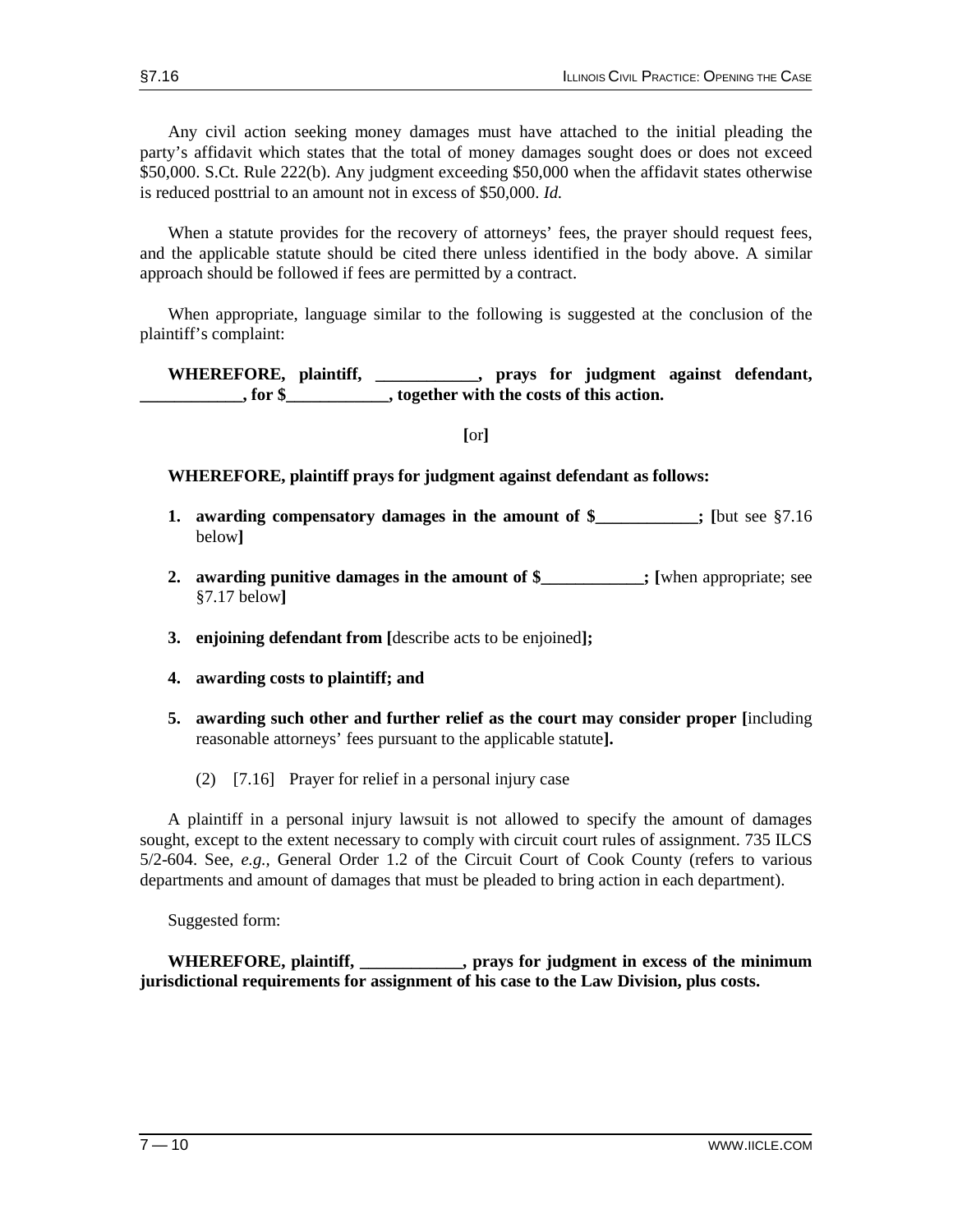# (3) [7.17] Prayer for punitive damages

735 ILCS 5/2-604.1 prohibits a plaintiff from praying for punitive damages in a bodily injury or property damage case based on negligence or based on strict tort liability. *McCann v. Presswood,* 308 Ill.App.3d 1068, 721 N.E.2d 811, 242 Ill.Dec. 532 (4th Dist. 1999) (statute precludes plaintiff seeking recovery for bodily injury or physical damage to property from requesting punitive damages on face of complaint based even in part on negligence). In order to seek punitive damages in such a case, the plaintiff must seek to amend the original complaint pursuant to a pretrial motion and after a hearing before the court. The motion must be made not later than 30 days after the close of discovery and should be granted only if the plaintiff establishes at the hearing the reasonable likelihood of proving facts at trial sufficient to support an award of punitive damages. *See Gray v. National Restoration Systems, Inc.,* 354 Ill.App.3d 345, 820 N.E.2d 943, 289 Ill.Dec. 868 (1st Dist. 2004) (widow failed to sustain burden of proof necessary to plead punitive damages against manufacturer); *Cirrincione v. Johnson,* 184 Ill.2d 109, 703 N.E.2d 67, 234 Ill.Dec. 455 (1998) (whether punitive damages may be awarded in action is matter of law; whether defendant's conduct warrants imposition of punitive damages is factual issue for jury); *Loitz v. Remington Arms Co.,* 138 Ill.2d 404, 563 N.E.2d 397, 150 Ill.Dec. 510 (1990) (initial decision whether punitive damages may be imposed is matter normally reserved to trial judge). *See also LaSalle National Bank v. Willis,* 378 Ill.App.3d 307, 880 N.E.2d 1075, 317 Ill.Dec. 83 (1st Dist. 2007) (neighbor required to seek leave of court to plead punitive damages against contractor); *Spires v. Mooney Motors, Inc.,* 229 Ill.App.3d 917, 595 N.E.2d 225, 172 Ill.Dec. 162 (4th Dist. 1992) (earlier order permitting filing of punitive damages count did not prevent later entry of summary judgment); *Halle v. Robertson,* 219 Ill.App.3d 564, 579 N.E.2d 1243, 162 Ill.Dec. 429 (2d Dist. 1991) (trial court did not err in striking punitive damage claim from complaint that had been filed without prior leave of court); *Stojkovich v. Monadnock Building,* 281 Ill.App.3d 733, 666 N.E.2d 704, 217 Ill.Dec. 35 (1st Dist.), *appeal denied,* 168 Ill.2d 626 (1996) ("negligence" as used in 735 ILCS 5/2-604.1 is used in generic sense as term covering all types of non-intentional, non-strict liability torts, including willful and wanton misconduct).

In other cases, a plaintiff is not precluded by pleading rules from seeking punitive damages. If such damages are appropriate, they should be specifically requested in the prayer. See §7.15 above for an example of a prayer requesting punitive damages.

# *f. [7.18] Signature*

Supreme Court Rule 137 provides for the signing of all pleadings, motions, and other papers. *McClaughry v. Village of Antioch,* 296 Ill.App.3d 636, 695 N.E.2d 492, 230 Ill.Dec. 1002 (2d Dist. 1998). Every pleading, motion, and other paper must be signed by an attorney or by a party proceeding pro se as a certification that the signer

**has read the pleading, motion or other paper; that to the best of his knowledge, information, and belief formed after reasonable inquiry it is well grounded in fact and is warranted by existing law or a good-faith argument for the extension, modification, or reversal of existing law, and that it is not interposed for any improper purpose.** S.Ct. Rule 137.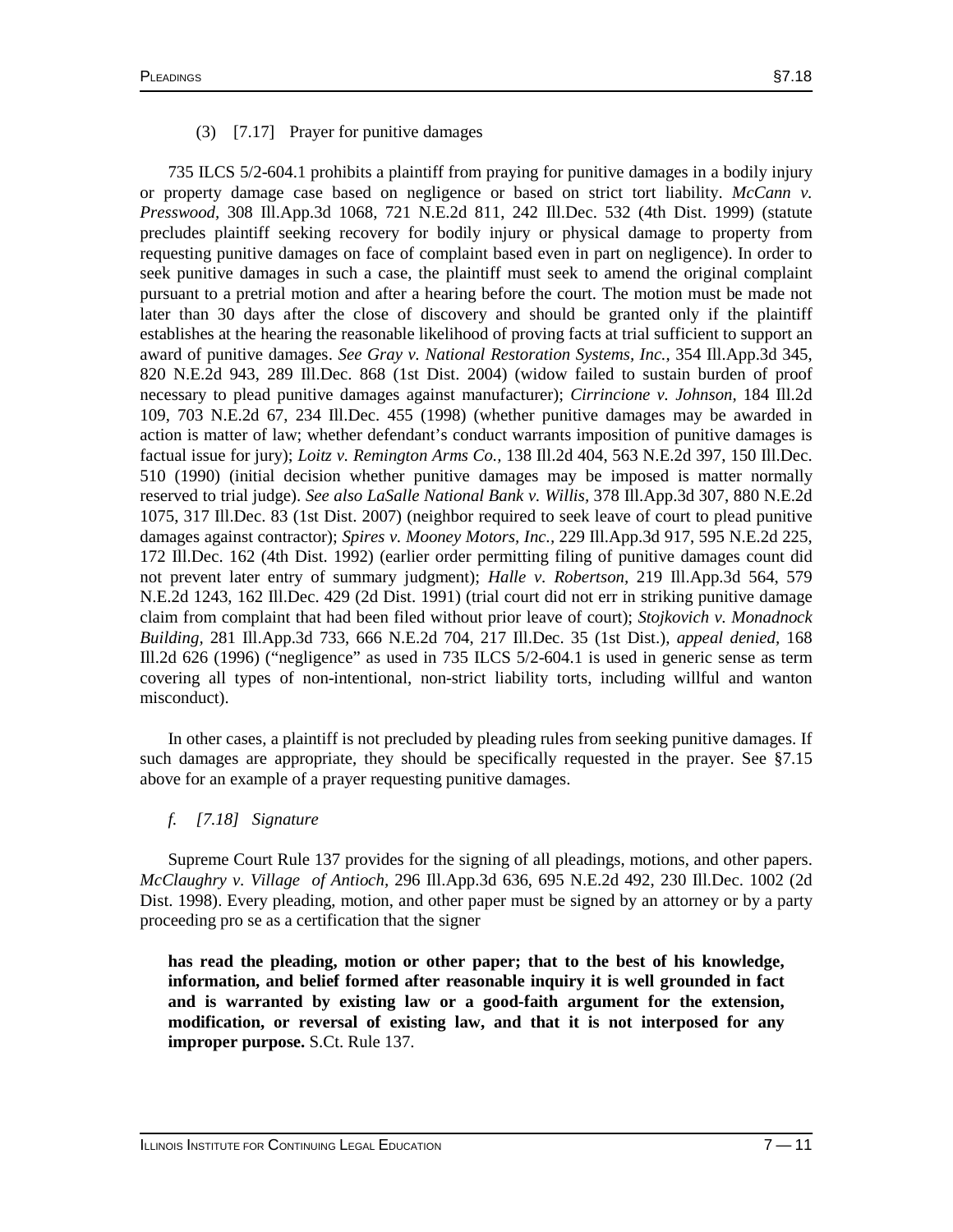Rule 137 closely parallels Fed.R.Civ.P. 11. Supreme Court Rule 137 dictates that an attorney or litigant has an affirmative duty to conduct an inquiry into the facts and law before filing a pleading. *Medical Alliances, L.L.C. v. Health Care Service Corp.,* 371 Ill.App.3d 755, 863 N.E.2d 1169, 309 Ill.Dec. 272 (2d Dist. 2007) (sanctions applied to attorney who signed pleading and/or client, not law firm). The standard for evaluating conduct is one of reasonableness under the circumstances existing at the time of filing, and the decision whether to award fees and expenses rests within the sound discretion of the trial judge. *Barrett v. Fonorow,* 343 Ill.App.3d 1184, 799 N.E.2d 916, 279 Ill.Dec. 113 (2d Dist. 2003) (trial court's decision to sanction party or counsel for filing motion or pleading not well supported by fact or law is reviewed under abuse of discretion standard). *See also Cretton v. Protestant Memorial Medical Center, Inc.,* 371 Ill.App.3d 841, 864 N.E.2d 288, 309 Ill.Dec. 422 (5th Dist. 2007) (sanctions warranted against hospital based on response to interrogatory and privilege log responses); *Jurgensen v. Haslinger,* 295 Ill.App.3d 139, 692 N.E.2d 347, 229 Ill.Dec. 574 (3d Dist.) (finding that trial court properly imposed sanctions against plaintiffs' counsel for filing complaint based on absolutely privileged testimony), *appeal denied,* 179 Ill.2d 585 (1998); *Couri v. Korn,* 202 Ill.App.3d 848, 560 N.E.2d 379, 148 Ill.Dec. 77 (3d Dist. 1990). *See also Kennedy v. Miller,* 221 Ill.App.3d 513, 582 N.E.2d 200, 163 Ill.Dec. 934 (2d Dist. 1991) (trial court not limited to imposition of reasonable attorneys' fees only); *In re Marriage of Irvine,* 215 Ill.App.3d 629, 577 N.E.2d 462, 160 Ill.Dec. 332 (4th Dist. 1991) (trial court's decision is not to be reversed absent abuse of discretion; trial court abused discretion in denying sanction as no reasonable inquiry made by respondent as to validity of claim); *Shea, Rogal & Associates, Ltd. v. Leslie Volkswagen, Inc.,* 250 Ill.App.3d 149, 621 N.E.2d 77, 190 Ill.Dec. 208 (1st Dist. 1993) (pleader need present only objectively reasonable argument for views, not necessarily correct view of law). Motions for sanctions must be filed within 30 days of the entry of final judgment or, if a timely postjudgment motion is filed, within 30 days of the ruling on that motion. S.Ct. Rule 137; *Rosen v. Ingersoll-Rand Co.,* 372 Ill.App.3d 440, 865 N.E.2d 451, 310 Ill.Dec. 127 (1st Dist. 2007) (motion for sanctions tolled time to appeal).

Supreme Court Rule 137 allows but does not require that sanctions be imposed. If a trial judge imposes sanctions, he or she must set forth with specificity the reasons and basis for any sanction in a separate written order. See Committee Comment, S.Ct. Rule 137 (Aug. 1, 1989); *Cirrincione v. Westminster Gardens Limited Partnership,* 352 Ill.App.3d 755, 816 N.E.2d 730, 287 Ill.Dec. 763 (1st Dist. 2004) (sanction order should specify rule pursuant to which order was entered, at minimum, as well as specific reasons for entry of order); *Mandziara v. Canulli,* 299 Ill.App.3d 593, 701 N.E.2d 127, 233 Ill.Dec. 484 (1st Dist. 1998) (S.Ct. Rule 137 requires court to enunciate its reasons only for granting sanctions, not for denying them), *appeal denied,* 182 Ill.2d 547 (1999). *See also Toland v. Davis,* 295 Ill.App.3d 652, 693 N.E.2d 1196, 230 Ill.Dec. 445 (3d Dist.) (court should not impose sanctions based on subjective, after-the-fact analysis or hindsight), *appeal denied,* 179 Ill.2d 621 (1998); *Berg v. Mid-America Indusrial, Inc.,* 293 Ill.App.3d 731, 688 N.E.2d 699, 228 Ill.Dec. 1 (1st Dist. 1997) (before imposing S.Ct. Rule 137 sanctions, court must conduct hearing to allow parties to present evidence to support or rebut claim).

# *g. [7.19] Verification*

While pleadings must be signed (see §7.18 above), they generally need not be verified or sworn. Statutory causes of action may, however, require verification. The statute granting the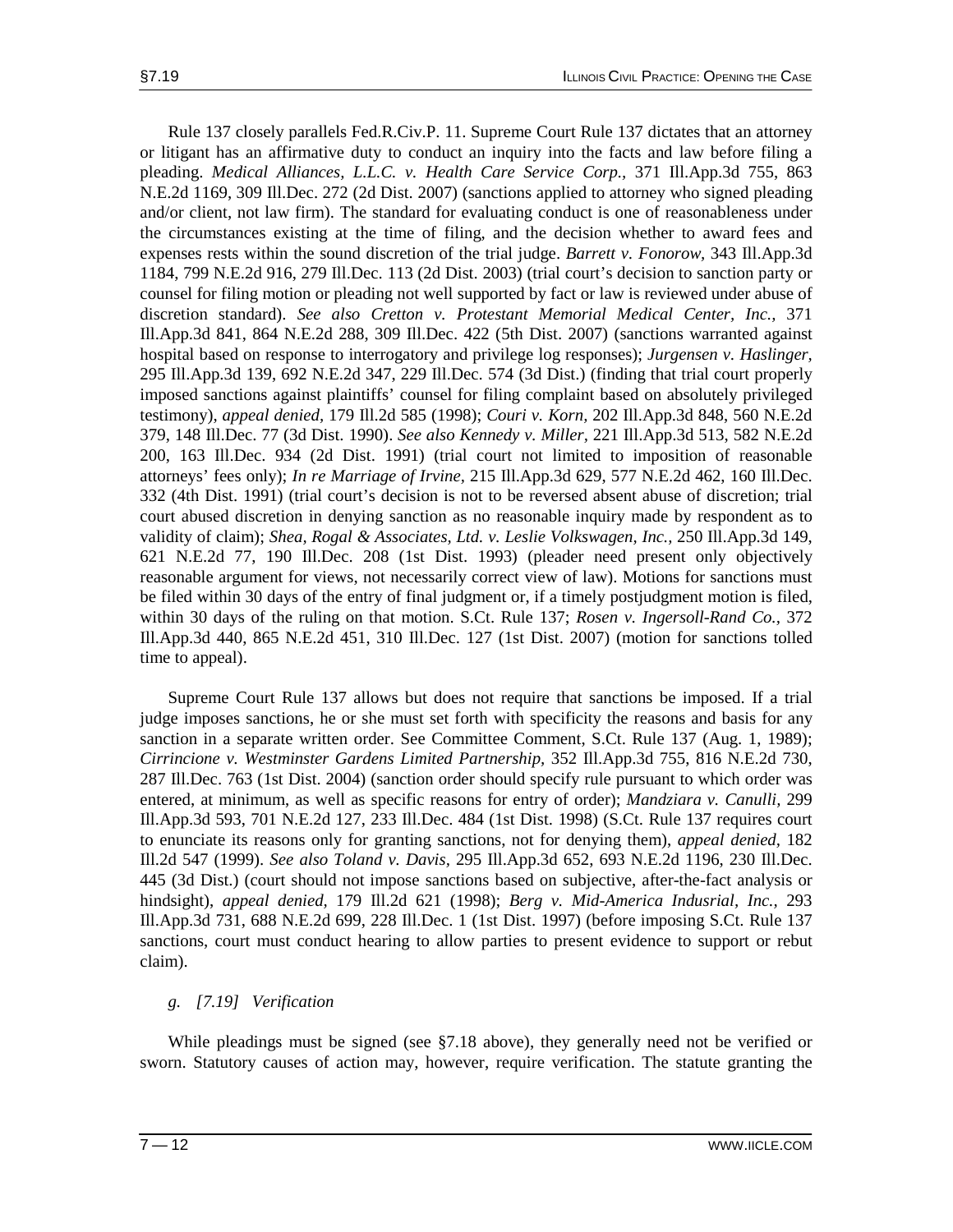cause should, of course, be checked before a complaint relying on it is drafted. Often, such a statute prescribes the content of the required verification. Nonetheless, a plaintiff may choose to verify the complaint because, when the plaintiff does so, the defendant is required to answer in a verified pleading. Code of Civil Procedure §2-605(a) requires that when one pleading is verified, every subsequent pleading must be verified unless verification is excused by the court. *Marren Builders, Inc. v. Lampert,* 307 Ill.App.3d 937, 719 N.E.2d 117, 241 Ill.Dec. 256 (2d Dist. 1999) (no indication in record trial court excused verification; therefore allegations in plaintiff's unverified answer to counterclaim ignored and defendants' well-pleaded facts deemed admitted); *Pinnacle Corp. v. Village of Lake in Hills,* 258 Ill.App.3d 205, 630 N.E.2d 502, 196 Ill.Dec. 567 (2d Dist. 1994); *Premier Electrical Construction Co. v. Morse/Diesel, Inc.,* 257 Ill.App.3d 445, 628 N.E.2d 1090, 195 Ill.Dec. 626 (1st Dist. 1993). *See also Schwartz v. Great Central Insurance Co.,* 188 Ill.App.3d 264, 544 N.E.2d 131, 135 Ill.Dec. 774 (5th Dist. 1989) (verification by defendant's attorney sufficient if attorney has personal knowledge of facts set out in pleading); *Charter Bank v. Eckert,* 223 Ill.App.3d 918, 585 N.E.2d 1304, 166 Ill.Dec. 282 (5th Dist. 1992) (unverified answer has same effect as if no answer was filed; all well-pleaded facts are deemed admitted but not conclusions of law). In addition, when a verified complaint is filed, a prove-up of facts may be avoided in the event of a default. Verified complaints should be used with care because facts contained in a verified complaint are admissible against the plaintiff even if the complaint is subsequently amended. *See Tyler v. Gibbons,* 368 Ill.App.3d 126, 857 N.E.2d 885, 306 Ill.Dec. 486 (3d Dist. 2006); *In re Marriage of Osborn,* 206 Ill.App.3d 588, 564 N.E.2d 1325, 151 Ill.Dec. 663 (5th Dist. 1990); *Robins v. Lasky,* 123 Ill.App.3d 194, 462 N.E.2d 774, 78 Ill.Dec. 655 (1st Dist. 1984). *See also Fidelity Financial Services, Inc. v. Hicks,* 214 Ill.App.3d 398, 574 N.E.2d 15, 158 Ill.Dec. 221 (1st Dist. 1991) (admissions in verified pleading that are not product of mistake or inadvertence become binding judicial admissions), *overruled on other grounds, U.S. Bank National Ass'n v. Clark,* 216 Ill.2d 334, 837 N.E.2d 74, 297 Ill.Dec. 294 (2005). *But see People ex rel. Department of Public Health v. Wiley,* 218 Ill.2d 207, 843 N.E.2d 259, 300 Ill.Dec. 1 (2006) (statement that installment agreement constituted settlement agreement not judicial admission; party not bound by conclusions of law in verified complaint); *Winnetka Bank v. Mandas,* 202 Ill.App.3d 373, 559 N.E.2d 961, 147 Ill.Dec. 621 (1st Dist. 1990) (provision that verified allegations constitute evidence by way of admission refers to admissions of fact, not legal conclusions or admissions of law).

When a statute does require verification, the following is suitable:

**STATE OF ILLINOIS ) ) ss. COUNTY OF \_\_\_\_\_\_\_\_\_\_ )**

**\_\_\_\_\_\_\_\_\_\_\_\_ on oath states that [**he**] [**she**] is the plaintiff in the foregoing complaint, that [**he**] [**she**] has read the foregoing complaint, and that upon information and belief, its contents and the matters set out therein are true in substance and in fact.**

The pleader should note that Code of Civil Procedure §1-109 grants that, unless otherwise expressly provided by an Illinois Supreme Court rule, a pleader may certify in lieu of the verification. *In re Marriage of Betts,* 172 Ill.App.3d 742, 526 N.E.2d 1138, 122 Ill.Dec. 599 (4th Dist. 1988). As a practical matter, the difference is that certification allows for responding on information and belief. The Code of Civil Procedure suggests the following certification: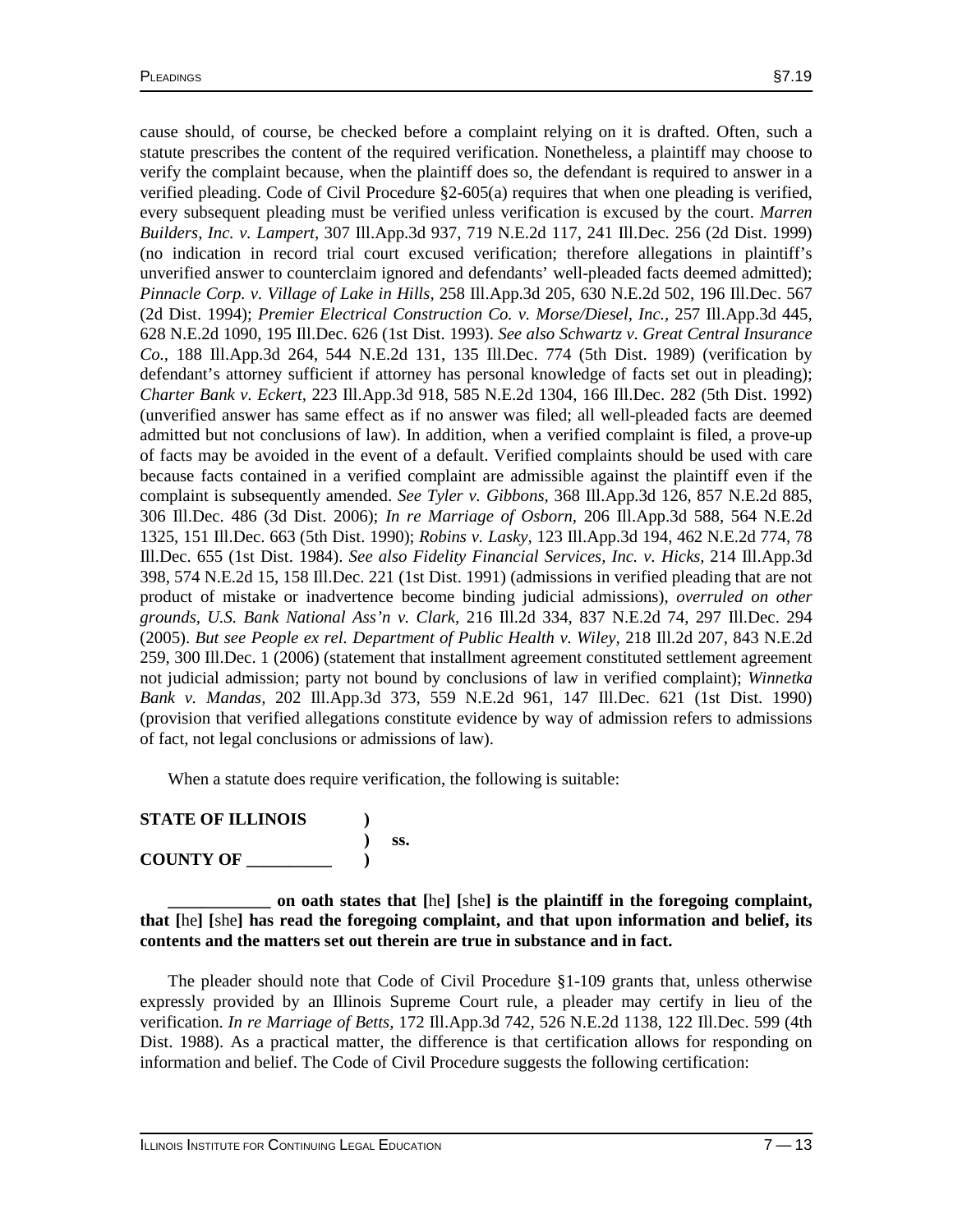**Under penalties as provided by law pursuant to Section 1-109 of the Code of Civil Procedure, the undersigned certifies that the statements set forth in this instrument are true and correct, except as to matters therein stated to be on information and belief and as to such matters the undersigned certifies as aforesaid that he verily believes the same to be true.** 735 ILCS 5/1-109.

# *h. [7.20] Incorporation of Documents by Reference; Exhibits*

When a cause of action is based on a written instrument, the Code of Civil Procedure requires that a copy of the instrument or document be attached to the complaint as an exhibit. 735 ILCS 5/2-606. Relevant portions of the document may be attached when the document itself is cumbersome. Some plaintiffs confronted with extremely voluminous contracts or exhibits identify the instrument carefully and then simply allege that all the parties already are in possession of a copy. Such a practice is consistent with the spirit of §2-606, but those portions pleaded should be alleged verbatim.

In addition, §2-606 allows for the attachment of exhibits in order to plead documents when the claim is not based on the document. While attaching a document as an exhibit may be more convenient than realleging the relevant portions of the document, the careful pleader should note that when facts disclosed in exhibits are in conflict with facts alleged in the complaint, the exhibit controls. However, the rule that the exhibit controls over conflicting allegations in the complaint does not apply when the exhibit is not an instrument on which the claim or defense is founded. *Bajwa v. Metropolitan Life Insurance Co.,* 208 Ill.2d 414, 804 N.E.2d 519, 281 Ill.Dec. 554 (2004) (party not prohibited from attaching written documents to complaint; when exhibit not instrument on which claim or defense based; rule that exhibit controls over conflicting averments in pleading inapplicable); *Garrison v. Choh,* 308 Ill.App.3d 48, 719 N.E.2d 237, 241 Ill.Dec. 376 (1st Dist. 1999). Exhibits become part of the pleadings; facts stated in exhibits are considered as though alleged in the complaint. *See Garrison, supra; Patterson v. Carbondale Community High School District No. 165,* 144 Ill.App.3d 254, 494 N.E.2d 240, 98 Ill.Dec. 313 (5th Dist. 1986). *See also People ex rel. Hartigan v. E&E Hauling, Inc.,* 218 Ill.App.3d 28, 577 N.E.2d 1262, 160 Ill.Dec. 691 (1st Dist. 1991), *aff'd in relevant part, rev'd on other grounds,* 153 Ill.2d 473 (1992); *Groenings v. City of St. Charles,* 215 Ill.App.3d 295, 574 N.E.2d 1316, 158 Ill.Dec. 923 (2d Dist. 1991); *Employers Insurance of Wausau v. Ehlco Liquidating Trust,* 186 Ill.2d 127, 708 N.E.2d 1122, 237 Ill.Dec. 82 (1999) (copies of written instruments attached to pleading as exhibit considered part of pleading). *But see Jones v. Lazerson,* 203 Ill.App.3d 829, 561 N.E.2d 151, 148 Ill.Dec. 845 (5th Dist. 1990) (facts contained in exhibits that consist of examples of evidence supporting plaintiff's allegations are not controlling and court should not assume these facts to be true).

If an exhibit is attached as evidence at the request of the court, facts in the exhibit do not negate contrary facts alleged in the complaint. *McCormick v. McCormick,* 118 Ill.App.3d 455, 455 N.E.2d 103, 74 Ill.Dec. 73 (1st Dist. 1983). However, evidentiary exhibits should be attached only at the court's request and even then should be clearly marked as "EVIDENCE NOT TO BE CONSIDERED PART OF THE PLEADINGS."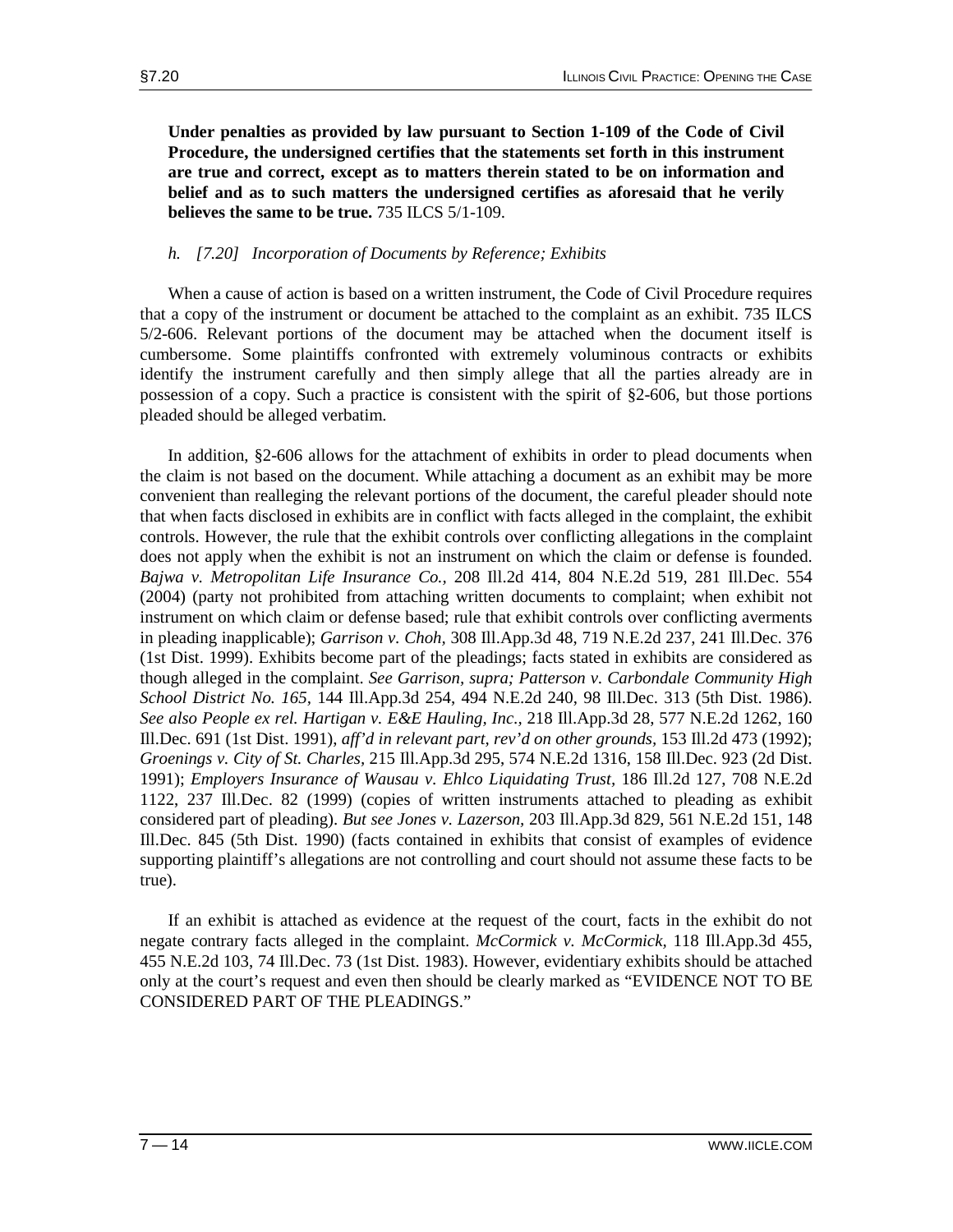# **2. General Considerations**

# *a. [7.21] Fact Pleading Required*

The Code of Civil Procedure requires that a complaint contain a plain and concise statement of the plaintiff's cause of action. 735 ILCS 5/2-603(a). In order to state a cause of action, "substantial allegations of fact" are necessary. 735 ILCS 5/2-601. Thus, "fact pleading," as opposed to "notice pleading," is required in Illinois practice. *Vernon v. Schuster,* 179 Ill.2d 338, 688 N.E.2d 1172, 228 Ill.Dec. 195 (1997); *Teter v. Clemens,* 112 Ill.2d 252, 492 N.E.2d 1340, 97 Ill.Dec. 467 (1986).

# (1) [7.22] Distinguished from "notice pleading"

Notice pleading, prescribed in federal practice, requires merely that a complaint contain a statement sufficient to give the defendant fair notice of what the plaintiff's claim is and the ground on which it rests. *See Bell Atlantic Corp. v. Twombley,* 550 U.S. 544, 167 L.Ed.2d 929, 127 S.Ct. 1955 (2007). *See also City of Chicago v. Beretta U.S.A. Corp.,* 213 Ill.2d 351, 821 N.E.2d 1099, 290 Ill.Dec. 525 (2004). Fact pleading, however, requires the plaintiff to "allege facts sufficient to bring his or her claim within the scope of the cause of action asserted." *Jordan v. Knafel,* 355 Ill.App.3d 534, 823 N.E.2d 1113, 1122, 291 Ill.Dec. 527 (1st Dist. 2005); *Weiss v. Waterhouse Securities, Inc.,* 208 Ill.2d 439, 804 N.E.2d 536, 281 Ill.Dec. 571 (2004); *Vernon v. Schuster,* 179 Ill.2d 338, 688 N.E.2d 1172, 228 Ill.Dec. 195 (1997); *People ex rel. Fahner v. Carriage Way West, Inc.,* 88 Ill.2d 300, 430 N.E.2d 1005, 1009, 58 Ill.Dec. 754 (1981). Often, a plaintiff lacking knowledge of facts sufficient to state a cause of action defends a motion to strike by citing to the Code of Civil Procedure, which provides:

# **No pleading is bad in substance which contains such information as reasonably informs the opposite party of the nature of the claim or defense which he or she is called upon to meet.** 735 ILCS 5/2-612(b).

However, §2-612(b) must be construed with other sections of the Code of Civil Procedure, (*e.g.,* §§2-601 and 2-603, which clearly require allegations of fact). The purpose of §2-612(b) is to permit formal defects to be ignored and to make unnecessary the recitation of every material fact when the parties are already on notice of the litigation.

# (2) [7.23] Ultimate facts distinguished from conclusions of law — examples

Fact pleading requires the pleading of ultimate facts rather than conclusions of law. *Simpkins v. CSX Transportation, Inc.,* 2012 IL 110662 (allegation of "knew or should have known" of dangers of secondhand asbestos insufficient but case remanded to allow plaintiff to replead facts); *Iseberg v. Gross,* 227 Ill.2d 78, 879 N.E.2d 278, 316 Ill.Dec. 211 (2007); *Lempa v. Finkel,* 278 Ill.App.3d 417, 663 N.E.2d 158, 215 Ill.Dec. 408 (2d Dist. 1996); *Harris v. Johnson,* 218 Ill.App.3d 588, 578 N.E.2d 1326, 161 Ill.Dec. 680 (2d Dist. 1991) (complaint must contain facts and not mere conclusions; action will be dismissed if complaint contains conclusions unsupported by facts). To the extent that the distinction between an ultimate fact and a conclusion of law is often not easily drawn, examples may be helpful.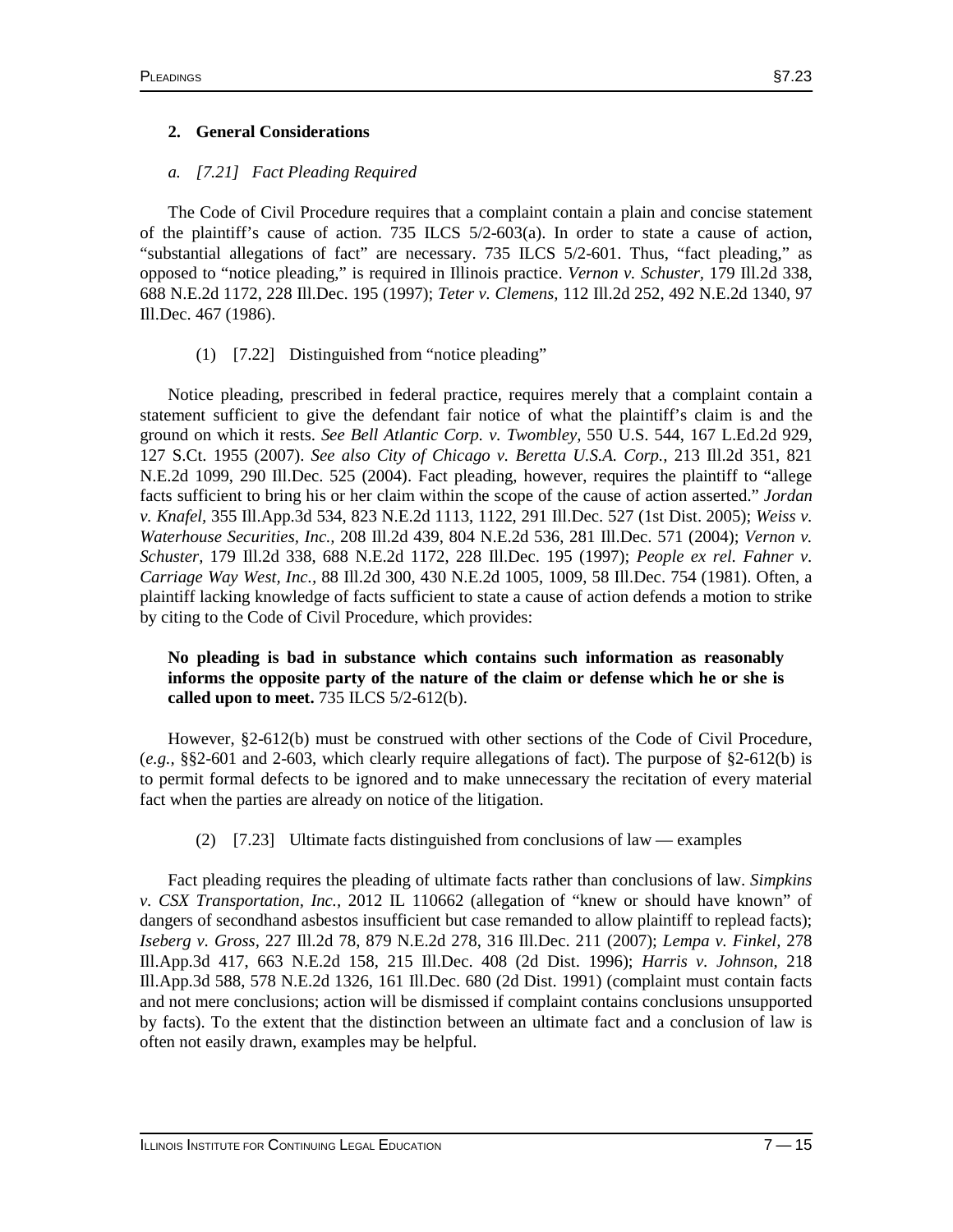**Negligence.** An allegation that the defendant acted "negligently" is a conclusion of law. *McLean v. Rockford Country Club,* 352 Ill.App.3d 229, 816 N.E.2d 403, 287 Ill.Dec. 641 (2d Dist. 2004); *Doyle v. Shlensky,* 120 Ill.App.3d 807, 458 N.E.2d 1120, 76 Ill.Dec. 466 (1st Dist. 1983). An allegation of negligence should instead contain a statement of facts showing a breach of duty, such as "the defendant failed to keep a proper lookout," or "the defendant was traveling at a rate of speed in excess of posted limits," etc.

**Breach of Contract.** An allegation that a contract exists without stating supporting facts demonstrating offer, acceptance, and consideration is conclusory and insufficient. *Martin-Trigona v. Bloomington Federal Savings & Loan Ass'n,* 101 Ill.App.3d 943, 428 N.E.2d 1028, 57 Ill.Dec. 348 (1st Dist. 1981). *See also Wait v. First Midwest Bank/Danville,* 142 Ill.App.3d 703, 491 N.E.2d 795, 96 Ill.Dec. 516 (4th Dist. 1986) (to state contract is "entered into" or "accepted" is to state mere conclusory allegation insufficient to support breach of contract claim).

# (3) [7.24] Ultimate facts distinguished from evidence

While the pleader must set forth factual allegations, he or she is not required to set forth evidence. The distinction between an ultimate fact and an "evidentiary fact" is often not easily drawn. *See, e.g., J. Eck & Sons, Inc. v. Reuben H. Donnelley Corp.,* 213 Ill.App.3d 510, 572 N.E.2d 1090, 157 Ill.Dec. 626 (1st Dist. 1991) (party may plead ultimate facts only rather than evidence; pleading must give sufficient information concerning character of evidence to be introduced or of issues to be tried or allegation may be deemed legal conclusion). In general, an ultimate fact is a fact that the pleader sets out to prove; an evidentiary fact is a fact that tends to show that an ultimate fact is more likely true than not. *Oravek v. Community School District. 146,* 264 Ill.App.3d 895, 637 N.E.2d 554, 202 Ill.Dec. 15 (1st Dist. 1994); *Ward v. Community Unit School District No. 220,* 243 Ill.App.3d 968, 614 N.E.2d 102, 184 Ill.Dec. 901 (1st Dist. 1993) (statement of defendant's knowledge of certain proposition is allegation of ultimate fact; plaintiff need not plead evidentiary facts that will be used to prove that knowledge). In any event, what is an ultimate fact often depends simply on the nature of the action. Keeping in mind the examples set forth in §7.23 above, the following examples may also be helpful.

**Negligence.** Ultimate Fact: "The defendant was driving in excess of posted speed limits." Evidence: "The defendant was driving at 45 miles per hour in excess of the posted limit of 35 miles per hour."

**Breach of Contract.** Ultimate Fact: "The plaintiff executed a written contract with the defendant, a copy of which is attached as Exhibit A, and the plaintiff and the defendant exchanged valuable consideration." Evidence: "The plaintiff executed a written contract with the defendant, a copy of which is attached as Exhibit A (the signature of the defendant therein demonstrating acceptance on his part), in consideration of which the plaintiff paid the defendant a sum of \$100,000, and the defendant promised to convey to the plaintiff the residence referred to therein."

# *b. [7.25] Complaint as a Judicial Admission*

When a fact has been admitted in a complaint, it is a judicial admission, which makes it unnecessary for an opposing party to introduce evidence of the fact. *Roti v. Roti,* 364 Ill.App.3d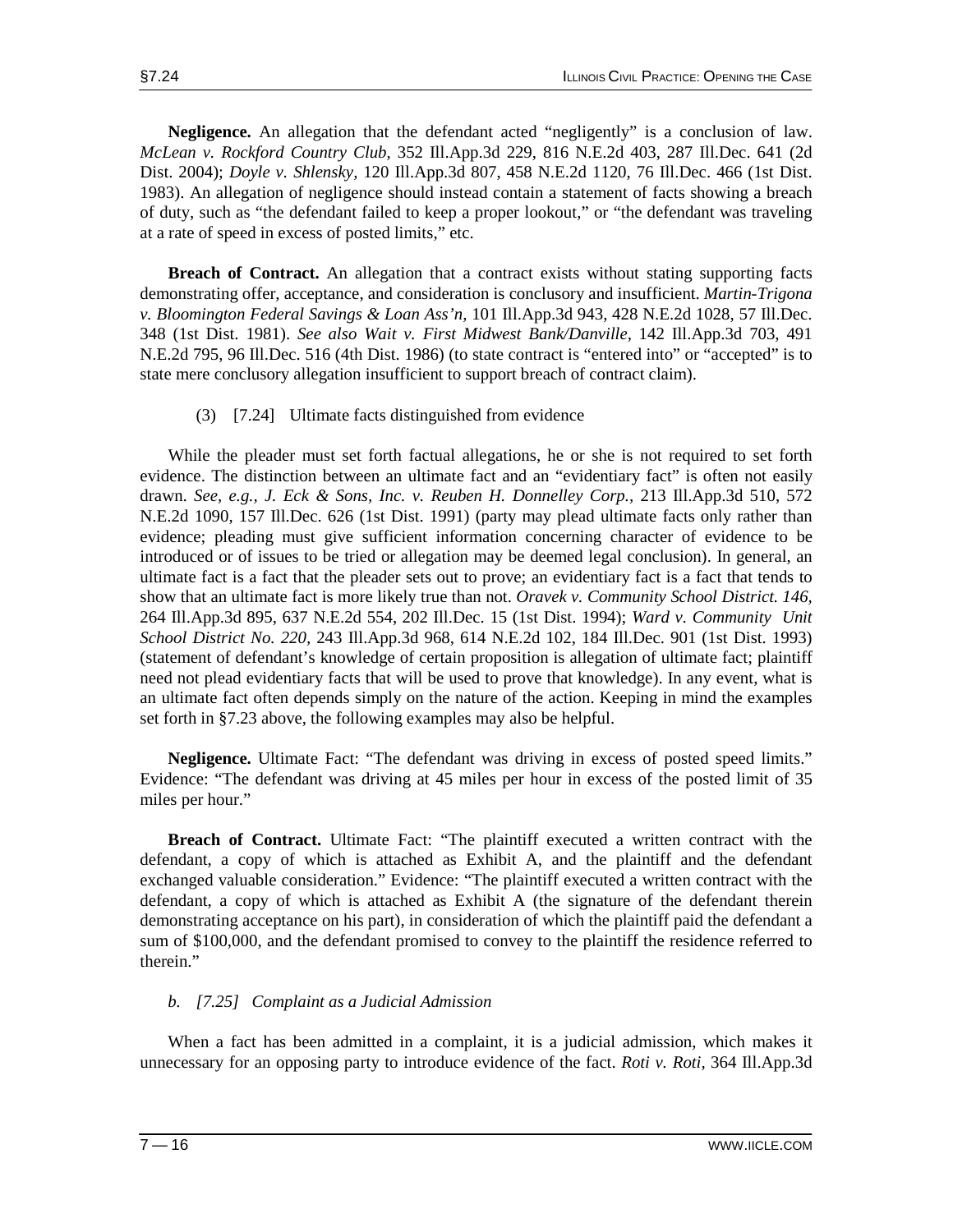191, 845 N.E.2d 892, 301 Ill.Dec. 27 (1st Dist. 2006); *Baker v. Daniel S. Berger, Ltd.,* 323 Ill.App.3d 956, 753 N.E.2d 463, 257 Ill.Dec. 268 (1st Dist. 2001); *DiBenedetto v. County of DuPage,* 141 Ill.App.3d 675, 491 N.E.2d 13, 96 Ill.Dec. 199 (2d Dist. 1986). Therefore, when a plaintiff seeks to disprove a fact previously admitted, the complaint should be amended. See §§7.76 – 7.78 below for a discussion of amendments. If a complaint is verified, the facts admitted within it is admissible as evidence at trial even if the complaint is subsequently amended. See §7.19 above regarding verification.

### *c. [7.26] Use of Separate Counts*

735 ILCS 5/2-613(a) provides: "Parties may plead as many causes of action . . . as they may have, and each shall be separately designated and numbered."

A complaint that sets forth more than one legally recognized theory of recovery should be divided into counts. In *Knox College v. Celotex Corp.,* 88 Ill.2d 407, 430 N.E.2d 976, 58 Ill.Dec. 725 (1981), the Illinois Supreme Court insisted on the use of separate counts when more than one statute of limitations is implicated. Arguably, separate counts should be employed whenever there might be any reason or prejudice to follow for commingled counts.

Some pleaders of multi-count complaints incorporate by reference all the preceding allegations from the first count into the second count. For the third count, all allegations of the first two counts are incorporated into that count, and so forth. Thus, counts in negligence might be commingled with contract. This practice knows no justification — certainly there is none under §2-613(a).

An exception to the rule is that separate counts should not be used in equitable causes of action. See S.Ct. Rule 135(a). *See also Nance v. Donk Brothers Coal & Coke Co.,* 13 Ill.2d 399, 151 N.E.2d 97 (1958); *Board of Education of City of Peoria, School District. No. 150 v. Sanders,* 150 Ill.App.3d 755, 502 N.E.2d 730, 104 Ill.Dec. 233 (3d Dist. 1986). If a legal cause is joined with an equitable cause, the causes should be pleaded separately and marked "separate action at law" and "separate action in chancery." S.Ct. Rule 135(b).

When separate counts are pleaded, the plaintiff need not repeat in each count every fact alleged. Supreme Court Rule 134 allows for incorporation by reference of facts adequately stated in one part of a pleading. In addition, one prayer for relief is sufficient in a multi-count complaint. A prayer at the conclusion of the complaint is sufficient for all counts pleaded.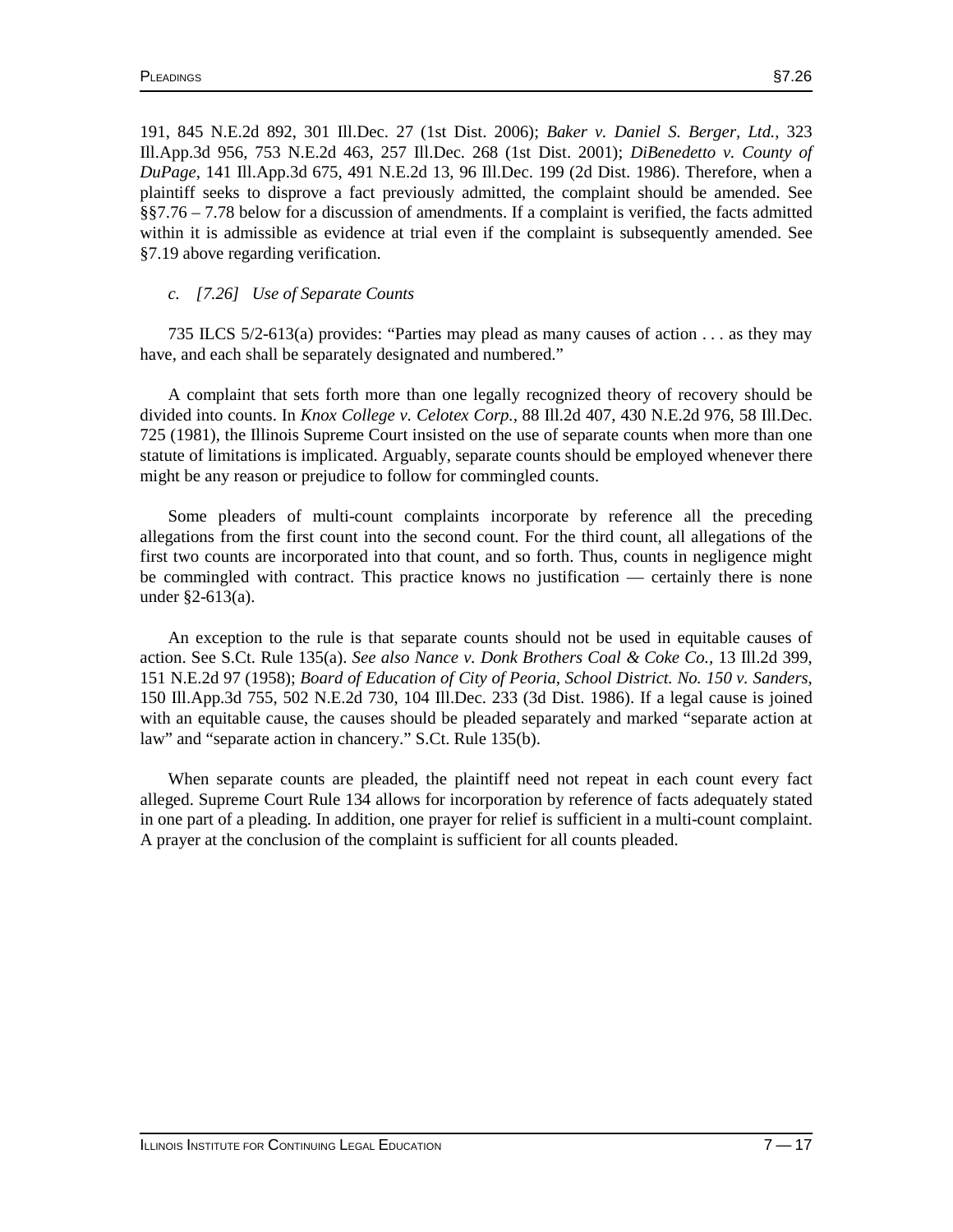*d. [7.27] Example of Complaint Setting Forth Separate Causes of Action in Separate Counts*

### **[**Caption**]**

### **COMPLAINT AT LAW**

**NOW COMES plaintiff \_\_\_\_\_\_\_\_\_\_\_\_, by [**his**] [**her**] attorney, \_\_\_\_\_\_\_\_\_\_\_\_, and complaining of defendant, \_\_\_\_\_\_\_\_\_\_\_\_, states:**

# **COUNT I**

### **NEGLIGENCE**

**\_\_\_\_\_\_\_\_\_ [**Identify plaintiff, defendant; state facts indicating relevant dates, times, and places.**]**

**\_\_\_\_\_\_\_\_\_ [**Identify duty of care.**]**

**\_\_\_\_\_\_\_\_\_ [**Allege facts showing a breach.**]**

**\_\_\_\_\_\_\_\_\_ [**Allege proximate cause and damages.**]**

# **COUNT II**

# **PUBLIC UTILITIES ACT**

**\_\_\_\_\_ Plaintiff realleges paragraphs 1 – \_\_ of Count I of [his] [her] Complaint at Law.**

**\_\_\_\_\_\_\_\_\_\_\_\_ [**Plead the statute; see §7.41 below.**]**

**\_\_\_\_\_\_\_\_\_\_\_\_ [**Allege proximate cause and damages.**]**

**[Prayer for relief; see**  $\S$ **§7.14 – 7.17 above.]** 

**[**Signature; see §7.18 above.**]**

*e. [7.28] Use of Alternative Counts*

The Code of Civil Procedure allows a plaintiff in doubt as to which of two or more allegations are true to plead the allegations alternatively, regardless of consistency. See 735 ILCS 5/2-613(b); *Mueller v. Community Consolidated School District 54,* 287 Ill.App.3d 337, 678 N.E.2d 660, 222 Ill.Dec. 788 (1st Dist. 1997). *See also Bureau Service Co. v. King,* 308 Ill.App.3d 835, 721 N.E.2d 159, 242 Ill.Dec. 191 (3d Dist. 1999); *Cleveringa v. J.I. Case Co.,* 230 Ill.App.3d 831, 595 N.E.2d 1193, 172 Ill.Dec. 523 (1st Dist. 1992) (allegations in unverified pleading and third-party action inadmissible as admissions when allegations were pleaded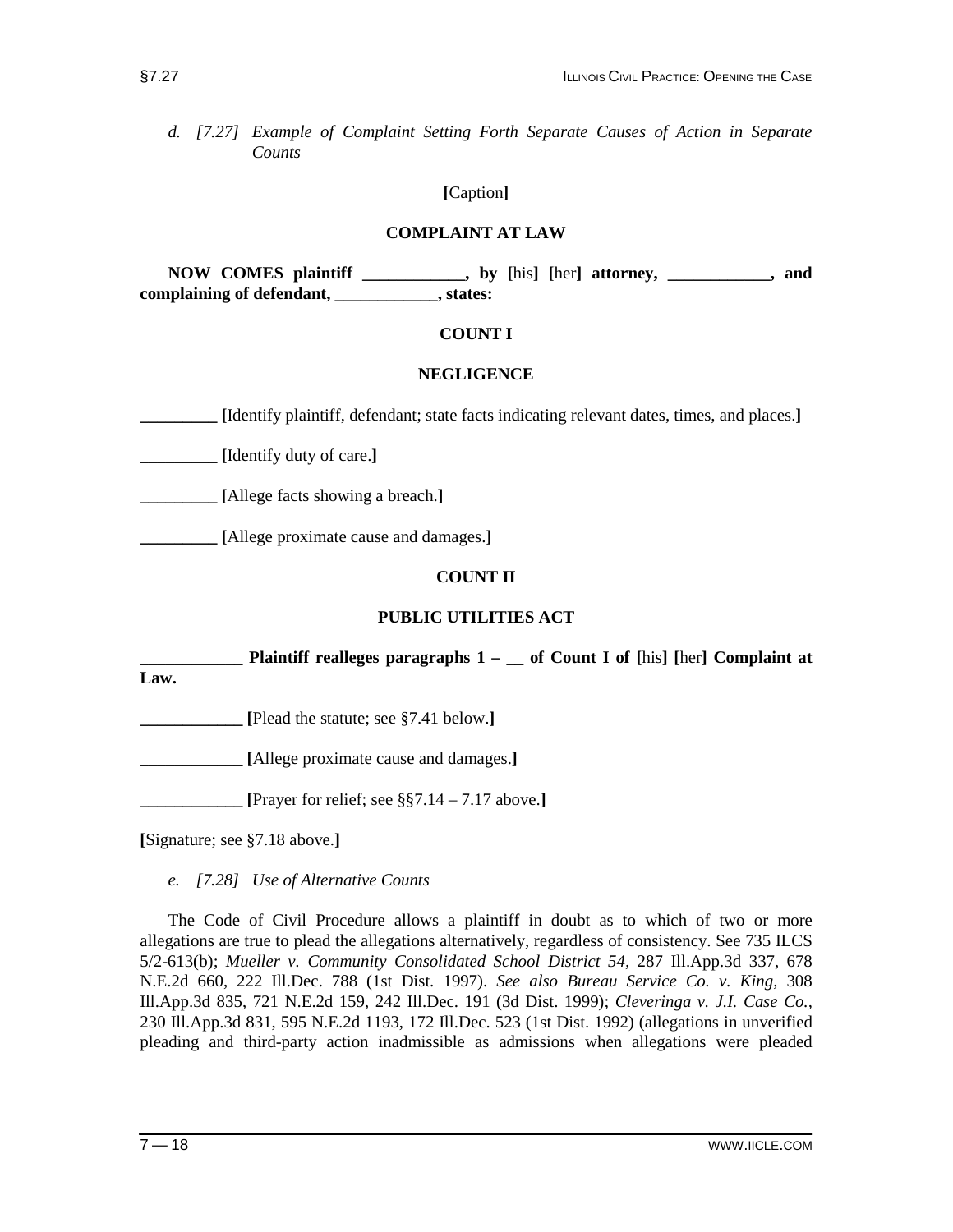alternatively or claims were contingent); *Fitchie v. Yurko,* 212 Ill.App.3d 216, 570 N.E.2d 892, 156 Ill.Dec. 416 (2d Dist. 1991) (permissible to argue in alternative if inconsistent facts and no individual argument affected by other); *Wegman v. Pratt,* 219 Ill.App.3d 883, 579 N.E.2d 1035, 162 Ill.Dec. 221 (5th Dist. 1991) (alternative pleading does not mean plaintiff must submit evidence and attempt to prove two inconsistent alternatives; plaintiff may choose which to prosecute or abandon). When this is done, an admission in one alternative does not affect the other. Unverified alternative pleadings are not admissible at trial either as admissions or for impeachment purposes. *Tuttle v. Fruehauf Division of Fruehauf Corp.,* 122 Ill.App.3d 835, 462 N.E.2d 645, 78 Ill.Dec. 526 (1st Dist. 1984); *King v. Corsini,* 32 Ill.App.3d 461, 335 N.E.2d 561 (3d Dist. 1975). The complaint should clearly state that a count is pleaded as an alternative. However, Illinois courts have held that "alternative pleading is not permitted when in the nature of things the pleader must know which of the inconsistent averments is true and which is false." *McCormick v. Kopmann,* 23 Ill.App.2d 189, 161 N.E.2d 720, 728 (3d Dist. 1959), quoting *Church v. Adler,* 350 Ill.App. 471, 113 N.E.2d 327, 332 (3d Dist. 1953). *But see Eidson v. Audrey's CTL, Inc.,* 251 Ill.App.3d 193, 621 N.E.2d 921, 190 Ill.Dec. 468 (5th Dist. 1993) (defendant's counterclaim may plead that plaintiff was driver of vehicle who negligently caused collision and, alternatively, that defendant was driver of vehicle and plaintiff was negligent in allowing him to drive).

# **3. Specific Considerations**

# *a. [7.29] Forum Allegations*

Unlike federal practice, Illinois practice does not require the complaint to contain a jurisdictional statement. The complaint should, however, adequately fix venue. A separate, numbered venue allegation is not necessary. It is sufficient merely to state the county of residence of the defendant (if venue is affixed on the basis of a defendant's residence) or the county where the incident giving rise to the lawsuit occurred. See 735 ILCS 5/2-101 through 5/2-108.

- *b. When a Party Is Not an Individual*
	- (1) [7.30] When a party is a corporation

There is no requirement that a corporation's existence be pleaded, although it is customary to do so. When the plaintiff is a foreign corporation transacting business in Illinois, the complaint should state that the plaintiff has obtained a certificate of authority from the Secretary of State because a foreign corporation transacting business in Illinois is barred from maintaining an action in an Illinois court unless it first obtains such a certificate. See 805 ILCS 5/13.70.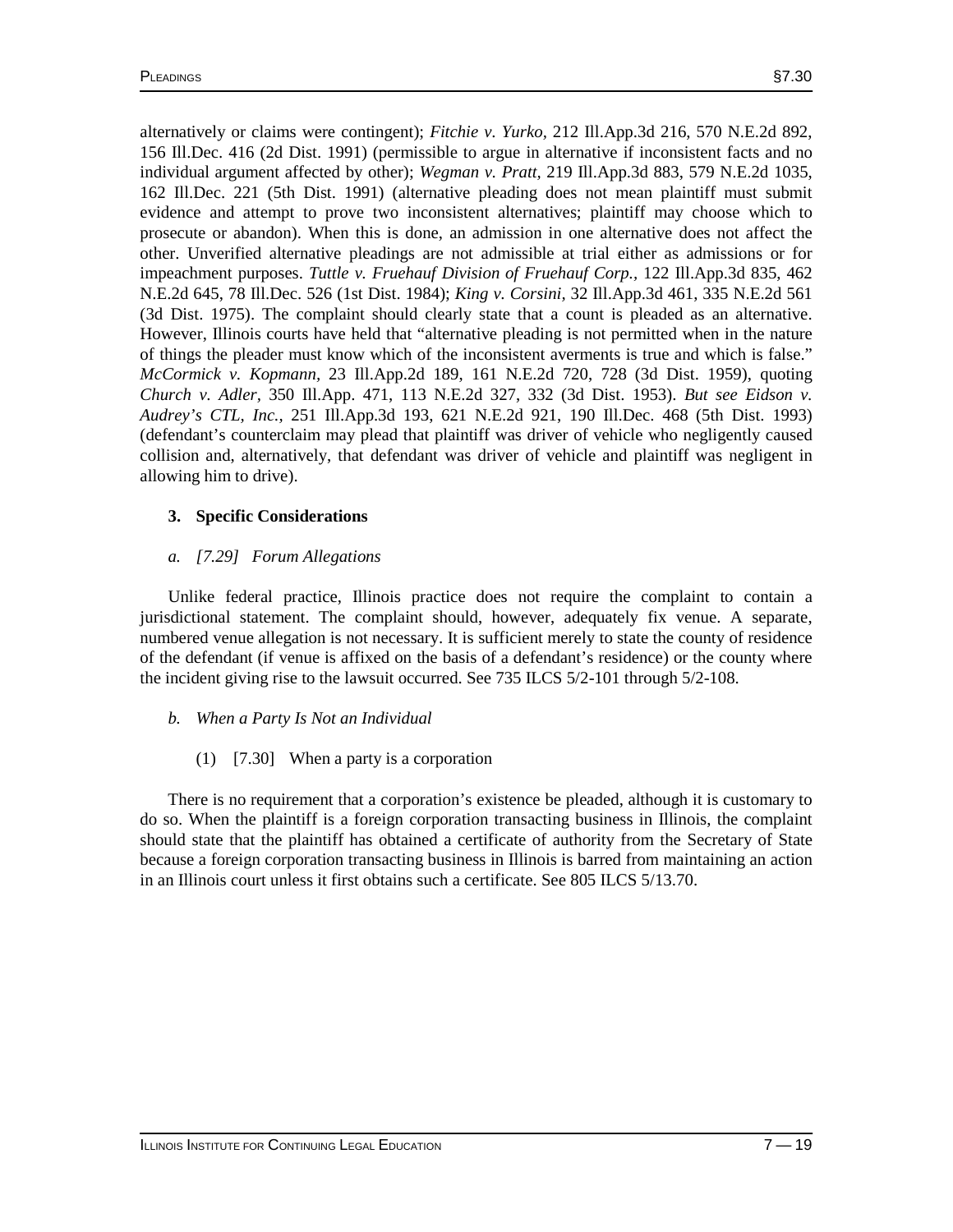Suggested form:

|            | [a corporation], |  |
|------------|------------------|--|
| Plaintiff, |                  |  |
| v.         | [a corporation], |  |
| Defendant. |                  |  |

NOW COMES plaintiff, \_\_\_\_\_\_\_\_, a corporation, by its attorney, \_\_\_\_\_\_\_\_, **and complaining of defendant, \_\_\_\_\_\_\_\_\_\_\_\_, states:**

**1. At all times herein mentioned, plaintiff, \_\_\_\_\_\_\_\_\_\_\_\_, was and is a corporation duly organized [**under the laws of the State of Illinois**] [**under the laws of the State of \_\_\_\_\_\_\_\_\_\_\_\_ and was the holder of a certificate of authority to transact business in Illinois**].**

(2) [7.31] When a party does business under an assumed name

A suit brought by or against an individual doing business under an assumed name proceeds by the plaintiff or against the defendant in his or her individual capacity. Nonetheless, it is suggested that the name of the business be pleaded in order to clearly identify the parties.

Suggested form:

|            | d/b/a |  |
|------------|-------|--|
| Plaintiff, |       |  |
| v.         |       |  |
|            | d/b/a |  |
|            |       |  |

**Defendant. )**

**NOW COMES plaintiff, \_\_\_\_\_\_\_\_\_\_\_\_, doing business as \_\_\_\_\_\_\_\_\_\_\_\_, by [**his**] [**her**] attorney, \_\_\_\_\_\_\_\_\_\_\_\_, and complaining of defendant, \_\_\_\_\_\_\_\_\_\_\_\_, doing business as \_\_\_\_\_\_\_\_\_\_\_\_, states:**

**1. At all times defendant was acting in an individual capacity, d/b/a \_\_\_\_\_\_\_\_\_\_\_\_.**

(3) [7.32] When a party is a partnership

735 ILCS 5/2-411(a) states in pertinent part that a "partnership may sue or be sued in the names of the partners as individuals doing business as the partnership, or in the firm name, or both." Therefore, a partnership may sue either in the name of the partners or in the name of the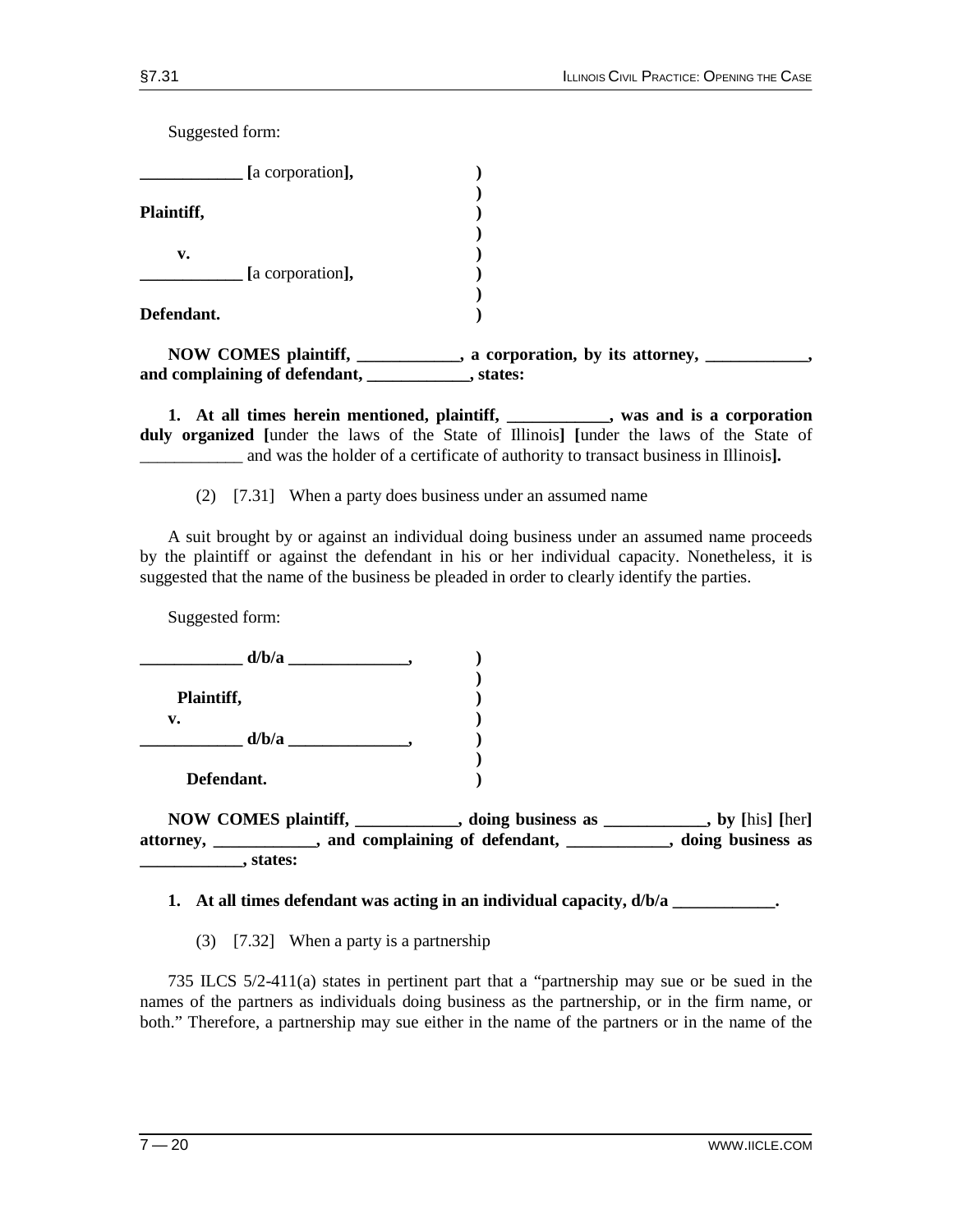firm itself. When suit is filed against a partnership, the pleader should consider naming the individual partners as defendants. This is because a judgment against the partnership in the firm name supports execution against partnership property only. See 735 ILCS 5/12-102.

Suggested form:

| and                    |  |
|------------------------|--|
| ________, partners,    |  |
|                        |  |
| Plaintiffs,            |  |
| v.                     |  |
| __, a partnership, and |  |
| and                    |  |
| _ as individuals,      |  |
|                        |  |
| Defendants.            |  |
|                        |  |

**NOW COME plaintiffs, \_\_\_\_\_\_\_\_\_\_\_\_ and \_\_\_\_\_\_\_\_\_\_\_\_, partners, doing business as**  [name of partnership], by their attorneys, \_\_\_\_\_\_\_\_\_\_, and complaining of defendants, **[**name of partnership**], a partnership, and\_\_\_\_\_\_\_\_\_\_\_\_ and \_\_\_\_\_\_\_\_\_\_\_\_ as individuals doing business as [**name of partnership**], state:**

**1. At all times herein mentioned, defendants \_\_\_\_\_\_\_\_\_\_\_\_and \_\_\_\_\_\_\_\_\_\_\_\_were partners doing business as [**name of partnership**].**

(4) [7.33] When a party is an unincorporated association

Any unincorporated organization of two or more individuals formed for a common purpose, but not a partnership, may sue in its own name. 735 ILCS 5/2-209.1. Section 2-209.1 was adopted as an apparent response to criticism of the common-law rule that unincorporated associations could not sue or be sued. *See generally Brucato v. Edgar,* 128 Ill.App.3d 260, 470 N.E.2d 615, 83 Ill.Dec. 489 (1st Dist. 1984). *See also Rivard v. Chicago Fire Fighters Union, Local No. 2,* 122 Ill.2d 303, 522 N.E.2d 1195, 119 Ill.Dec. 336 (1988) (substantive statute allowing voluntary, unincorporated associations to sue and be sued in their own names could not be applied retroactively).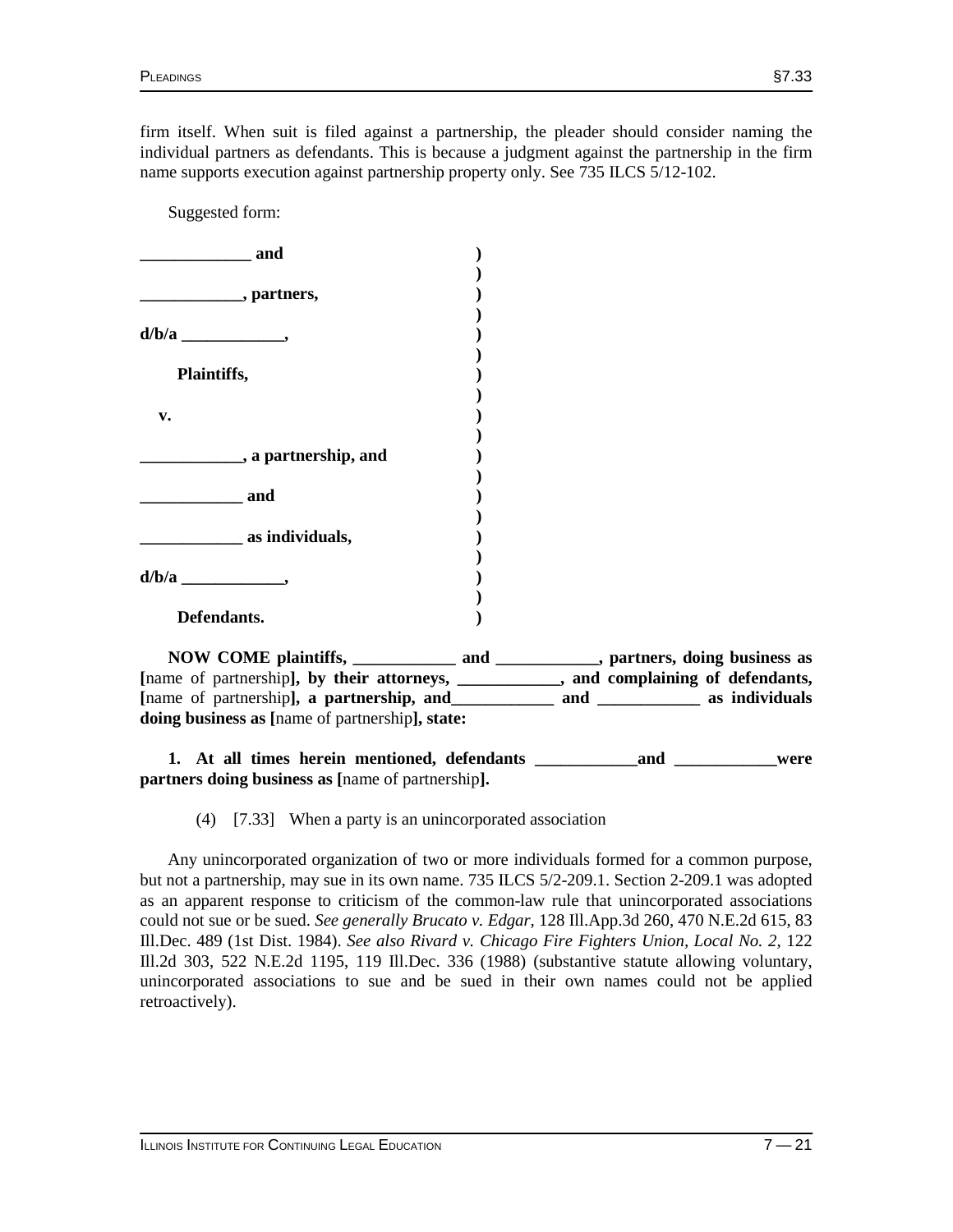Suggested form:

| [a voluntary unincorporated association], |  |
|-------------------------------------------|--|
| Plaintiff,                                |  |
| v.                                        |  |
| [a voluntary unincorporated association], |  |
| Defendant.                                |  |

**NOW COMES plaintiff, \_\_\_\_\_\_\_\_\_\_\_\_ [**a voluntary unincorporated association**], by its attorney, and complaining of defendant,**  [a voluntary unincorporated association**], states:**

**1. At all times herein mentioned, [**plaintiff**] [**defendant**], \_\_\_\_\_\_\_\_\_\_\_\_, was a voluntary unincorporated association.**

(5) [7.34] When a party is a government entity

When filing suit against a government entity, the entity should be identified as a municipal corporation or by another proper identifying organizational distinction. If an attorney is in doubt as to precisely the kind of governmental entity being sued, the attorney should consult the statute that created the entity. The pleader should also be aware that suits against government entities often require notice to the defendant before the filing of a complaint and that notice may be required well in advance of the running of the applicable statute of limitations. See, *e.g.,* Local Governmental and Governmental Employees Tort Immunity Act, 745 ILCS 10/1-101, *et seq.* Further, bear in mind special venue provisions for such actions. The Code of Civil Procedure provides that "[a]ctions must be brought against a public, municipal, governmental or quasimunicipal corporation in the county in which its principal office is located or in the county in which the transaction or some part thereof occurred out of which the cause of action arose." 735 ILCS 5/2-103.

- (6) When plaintiff brings suit through a representative
- (a) [7.35] Suing through a guardian

The appointment of guardians is provided for by statute. See 755 ILCS 5/11-5. A guardian is authorized to represent the ward in all legal proceedings.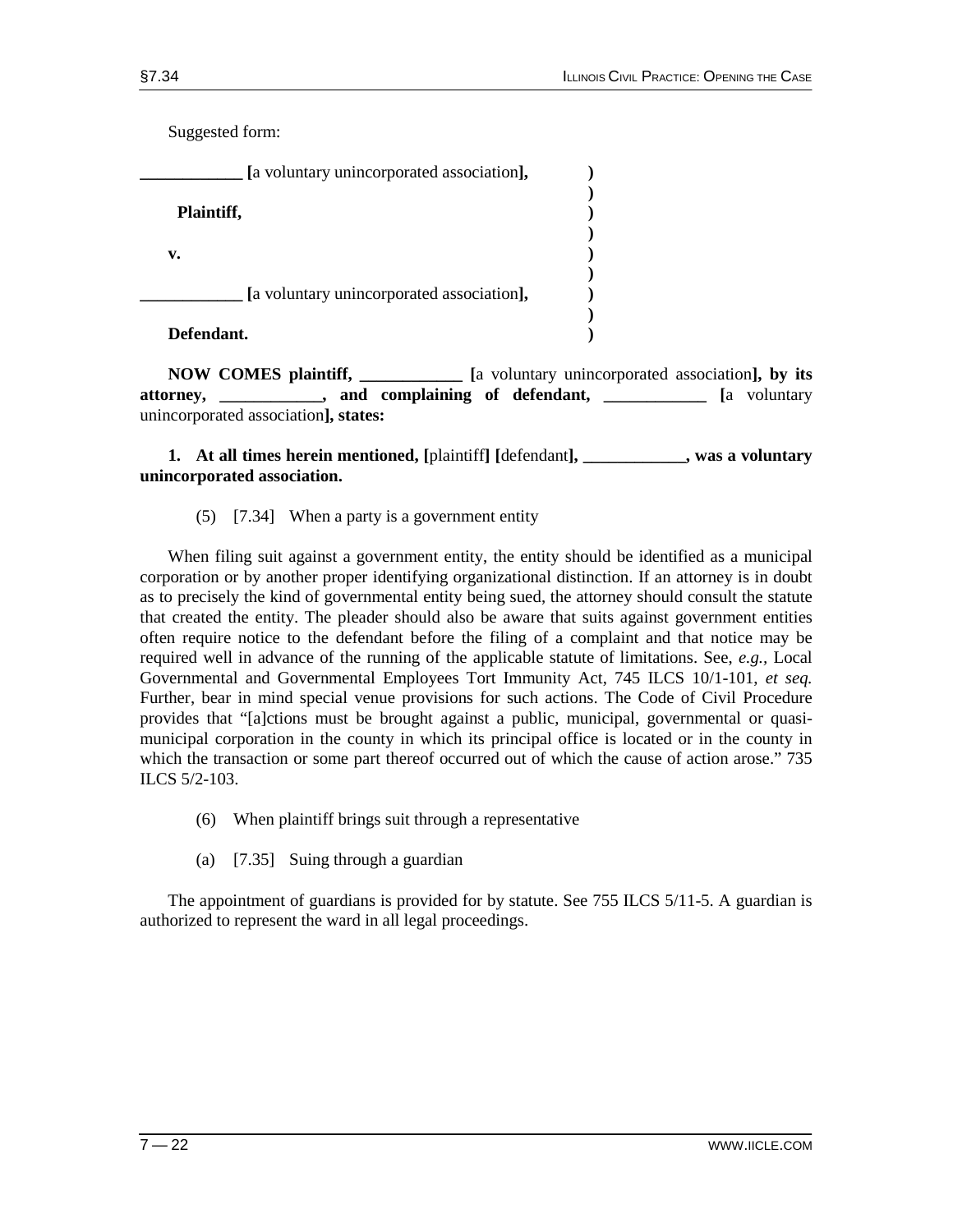| Suggested form:                                                                                                                                                                                                                                                                                                                                                                                                               |  |  |
|-------------------------------------------------------------------------------------------------------------------------------------------------------------------------------------------------------------------------------------------------------------------------------------------------------------------------------------------------------------------------------------------------------------------------------|--|--|
| [name of ward],                                                                                                                                                                                                                                                                                                                                                                                                               |  |  |
| [a minor] [an incompetent person],                                                                                                                                                                                                                                                                                                                                                                                            |  |  |
| by [name of guardian],                                                                                                                                                                                                                                                                                                                                                                                                        |  |  |
| [his] [her] Guardian,                                                                                                                                                                                                                                                                                                                                                                                                         |  |  |
| Plaintiff,                                                                                                                                                                                                                                                                                                                                                                                                                    |  |  |
| v.                                                                                                                                                                                                                                                                                                                                                                                                                            |  |  |
| <u> 1989 - Johann John Harry Harry Harry Harry Harry Harry Harry Harry Harry Harry Harry Harry Harry Harry Harry</u>                                                                                                                                                                                                                                                                                                          |  |  |
|                                                                                                                                                                                                                                                                                                                                                                                                                               |  |  |
| Defendant.                                                                                                                                                                                                                                                                                                                                                                                                                    |  |  |
| NOW COMES plaintiff, by [his] [her] guardian, _________, by [his] [her] attorney,<br>and complaining of defendant, ___________, states:                                                                                                                                                                                                                                                                                       |  |  |
| 1. [Plaintiff, __________, is a minor of the age of __________ years.] [On<br>20, plaintiff, was duly adjudged by [identify the court] to be                                                                                                                                                                                                                                                                                  |  |  |
| incompetent.]                                                                                                                                                                                                                                                                                                                                                                                                                 |  |  |
| Alternative form:                                                                                                                                                                                                                                                                                                                                                                                                             |  |  |
| Guardian of                                                                                                                                                                                                                                                                                                                                                                                                                   |  |  |
|                                                                                                                                                                                                                                                                                                                                                                                                                               |  |  |
|                                                                                                                                                                                                                                                                                                                                                                                                                               |  |  |
|                                                                                                                                                                                                                                                                                                                                                                                                                               |  |  |
| Plaintiff,                                                                                                                                                                                                                                                                                                                                                                                                                    |  |  |
|                                                                                                                                                                                                                                                                                                                                                                                                                               |  |  |
| v.                                                                                                                                                                                                                                                                                                                                                                                                                            |  |  |
|                                                                                                                                                                                                                                                                                                                                                                                                                               |  |  |
|                                                                                                                                                                                                                                                                                                                                                                                                                               |  |  |
| Defendant.                                                                                                                                                                                                                                                                                                                                                                                                                    |  |  |
| NOW COMES plaintiff, by [his] [her] guardian, __________, by [his] [her] attorney,<br>and complaining of defendant, ___________, states:                                                                                                                                                                                                                                                                                      |  |  |
| 1. On $\frac{1}{\sqrt{1-\frac{1}{\sqrt{1-\frac{1}{\sqrt{1-\frac{1}{\sqrt{1-\frac{1}{\sqrt{1-\frac{1}{\sqrt{1-\frac{1}{\sqrt{1-\frac{1}{\sqrt{1-\frac{1}{\sqrt{1-\frac{1}{\sqrt{1-\frac{1}{\sqrt{1-\frac{1}{\sqrt{1-\frac{1}{\sqrt{1-\frac{1}{\sqrt{1-\frac{1}{\sqrt{1-\frac{1}{\sqrt{1-\frac{1}{\sqrt{1-\frac{1}{\sqrt{1-\frac{1}{\sqrt{1-\frac{1}{\sqrt{1-\frac{1}{\sqrt{1-\frac{1}{\sqrt{1-\frac{1}{\sqrt{1-\frac{1}{\sqrt$ |  |  |
| court], appointed the guardian of the [person/estate/person and estate] of _________, and                                                                                                                                                                                                                                                                                                                                     |  |  |

An attorney filing a personal injury lawsuit on behalf of a minor should also note 735 ILCS 5/13-203 which provides that "[a]ctions for damages for loss of consortium or other actions,

**[**he**] [**she**] thereupon entered upon the discharge of [**his**] [**her**] duties as such guardian and** 

**has since been and now is such guardian.**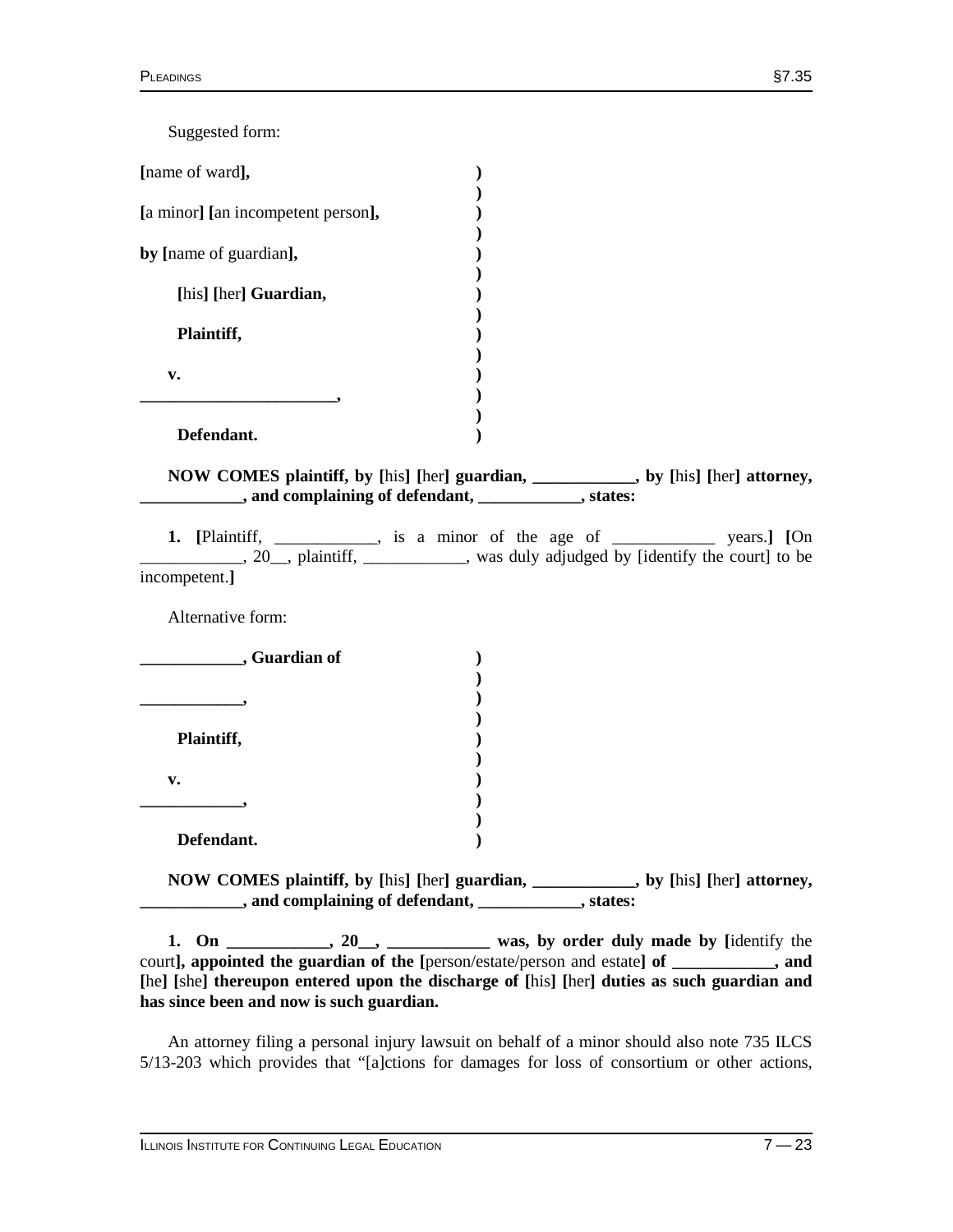including actions for the medical expenses of minors or persons under legal disability, deriving from injury to the person of another. . . shall be commenced within the same period of time as actions for damages for injury to such other person." Section 13-203 further provides that if the statute of limitations for the injured person is tolled, the time for the filing of the loss of consortium or other action, including an action for medical expenses, is also tolled. *See also Dewey v. Zack,* 272 Ill.App.3d 742, 651 N.E.2d 643, 209 Ill.Dec. 465 (2d Dist. 1995).

(b) [7.36] Suing through an executor or administrator

While letters testamentary need not be attached to the complaint as an exhibit, attaching them is likely to draw an admission of the plaintiff's capacity to sue and avoids the necessity to respond to a motion to dismiss predicated on 735 ILCS  $5/2-619(a)(2)$ .

Suggested form:

| as [Executor] [Administrator]              |   |
|--------------------------------------------|---|
| of the Estate of ______________, deceased, |   |
| Plaintiff,                                 |   |
| v.                                         |   |
|                                            |   |
| Defendant.                                 |   |
| <b>NOW COMES plaintiff,</b>                | a |

**NOW COMES plaintiff, \_\_\_\_\_\_\_\_\_\_\_\_, as [**executor**] [**administrator**] of the Estate of \_\_\_\_\_\_\_\_\_\_\_\_, by [**his**] [**her**] attorney, \_\_\_\_\_\_\_\_\_\_\_\_, and complaining of defendant, \_\_\_\_\_\_\_\_\_\_\_\_, states:**

**1. Plaintiff is the duly appointed and qualified [**executor**] [**administrator**] [**administrator with the will annexed**] of the Estate of \_\_\_\_\_\_\_\_\_\_, deceased. A copy of letters testamentary is attached hereto as Exhibit 1.**

(c) [7.37] Suing in a class action

In order to maintain a cause of action as a class action, the named representatives must comply with the provisions of 735 ILCS 5/2-801. While §2-801 does not expressly require the representative to plead any special allegations, it is suggested that the representative allege facts that demonstrate compliance with §2-801. For example, stating the number of plaintiffs represented and facts showing that the named plaintiff is an adequate representative would be appropriate.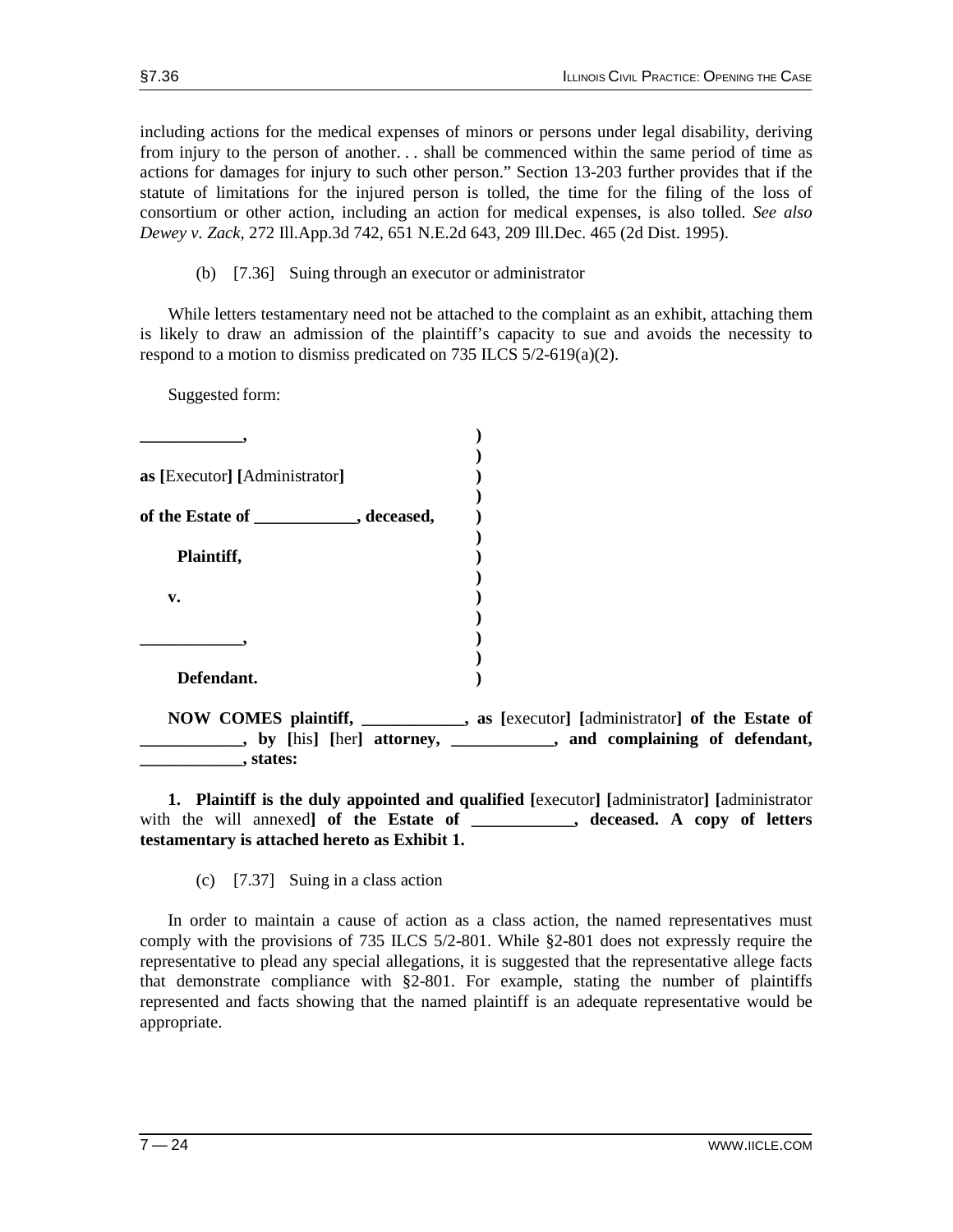Suggested form:

**NOW COMES plaintiff, \_\_\_\_\_\_\_\_\_\_\_\_ by [**his**] [**her**] attorney, \_\_\_\_\_\_\_\_\_\_\_\_, on behalf of [**himself**] [**herself**] and all others [**describe class**], and complaining of defendant, \_\_\_\_\_\_\_\_\_\_\_\_, states:**

(7) [7.38] When plaintiff is in doubt as to which defendant is liable

A plaintiff who is in doubt as to which person against whom he or she is entitled to recover may join two or more defendants and state claims against them in the alternative. 735 ILCS 5/2- 405(c).

# **4. Examples of Pleadings for Specific Causes of Action**

# *a. [7.39] Negligence*

In a negligence case, the plaintiff must state (1) facts demonstrating that the defendant owed the plaintiff a duty of care, (2) facts demonstrating that the defendant breached that duty, (3) an allegation of proximate cause (facts are not nearly as important here), and (4) a simple statement alleging, when appropriate, general bodily injury, property damage, and special damages. Illinois practice has supported the notion that proximate causation may be pleaded in a conclusory style in the form of "notice pleading." While notice pleading might be accepted in most negligence cases, those involving more complex transactions or those involving professional negligence might well require some supporting allegations more than just the usual.

Suggested form:

# **COUNT I**

**1. On \_\_\_\_\_\_\_\_\_\_\_\_, 20\_\_, defendant had possession and control of an automobile that [**he**] [**she**] was driving westward on a public highway known as \_\_\_\_\_\_\_\_\_\_\_\_ Street, at or near its intersection with another public highway known as \_\_\_\_\_\_\_\_\_\_\_\_ Road, in the City of \_\_\_\_\_\_\_\_\_\_\_\_, County of \_\_\_\_\_\_\_\_\_\_\_\_, State of Illinois. [**Date, place, and time should be pleaded with as much specificity as possible.**]**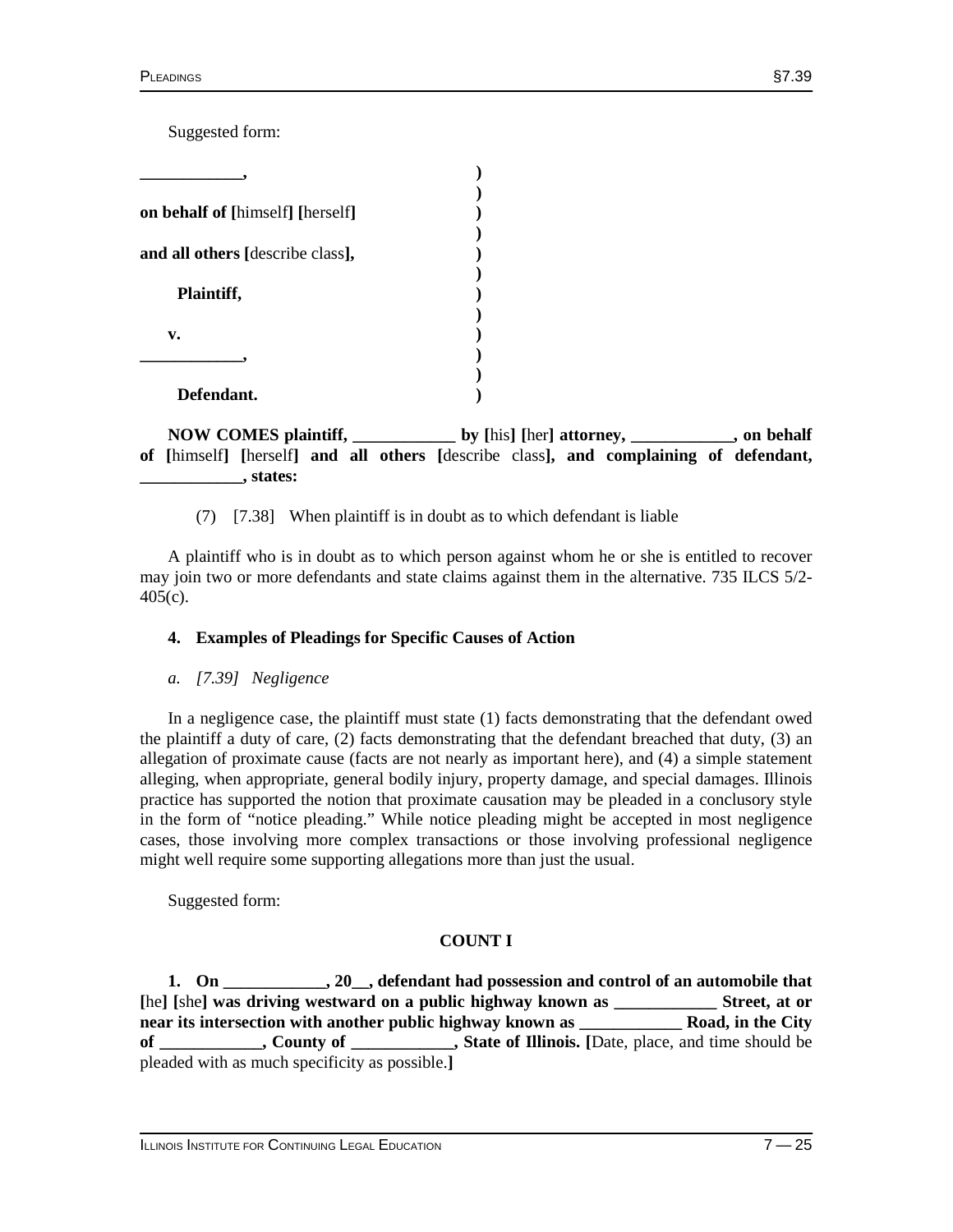**2. On \_\_\_\_\_\_\_\_\_\_\_\_, 20\_\_, plaintiff was the owner of a certain automobile that [**he**] [**she**] was driving southward on \_\_\_\_\_\_\_\_\_\_\_\_ Road approaching the same intersection.**

**3. Defendant, notwithstanding [**his**] [**her**] duty to plaintiff and others, negligently drove [**his**] [**her**] automobile westward on \_\_\_\_\_\_\_\_\_\_\_\_ Street at or near that intersection with the direct and proximate result that [**his**] [**her**] automobile collided with the automobile that plaintiff was driving.**

**4. At the time and place alleged above, defendant did one or more of the following acts and/or omissions and thereby caused the injuries and damages in this complaint:**

- **a. Defendant drove [**his**] [**her**] automobile at a speed exceeding \_\_\_\_\_\_\_\_\_\_\_\_ miles per hour contrary to section \_\_\_\_\_ of the Illinois Vehicle Code, 625 ILCS 5/\_\_\_\_\_.**
- **b. There is an electrically operated traffic signal at the intersection, which appeared red for the traffic approaching the intersection on \_\_\_\_\_\_\_\_\_\_\_\_ Street from the east at the time defendant approached and entered the intersection from that direction. Nevertheless, defendant failed to stop [**his**] [**her**] automobile and drove past the traffic signal and into the intersection in violation of section** of the **Illinois Vehicle Code, 625 ILCS 5/\_\_\_\_\_.**
- **c. [**Allege additional acts of negligence, if any.**]**

**5. Plaintiff suffered bodily injuries proximately caused by defendant's foregoing acts.**

**6. By reason of the foregoing acts, plaintiff has been prevented from attending to [**his**] [**her**] occupation and has suffered a resulting loss of income, [**his**] [**her**] earning capacity has been permanently impaired, and [**he**] [**she**] has incurred medical expenses.**

**7. In addition, plaintiff's automobile was damaged, the damage having been proximately caused by defendant's foregoing acts, and plaintiff was required to expend a sum of money having it repaired.**

**[**Prayer as in §§7.14 – 7.17 above; omit if more counts follow.**]**

*b. [7.40] Willful and Wanton Misconduct; Intentional Torts*

Alleging willful and wanton misconduct and intentional torts can lead to punitive damages. However, the plaintiff must allege facts that support an allegation of intent or willful and wanton misconduct. *See, e.g., Williams v. City of Evanston,* 378 Ill.App.3d 590, 883 N.E.2d 85, 318 Ill.Dec. 251 (1st Dist. 2007) (ambulance driver's failure to stop at intersection did not constitute willful or wanton conduct required by Tort Immunity Act, 745 ILCS 10/1-101, *et seq.*); *Jones v. O'Brien Tire & Battery Service Center, Inc.,* 374 Ill.App.3d 918, 871 N.E.2d 98, 312 Ill.Dec. 698 (5th Dist. 2007) (trial court did not abuse discretion by denying motion to amend complaint to add willful and wanton spoliation count). The plaintiff must allege facts demonstrating a reckless disregard of the plaintiff's safety on the part of the defendant. *Floyd v. Rockford Park District,*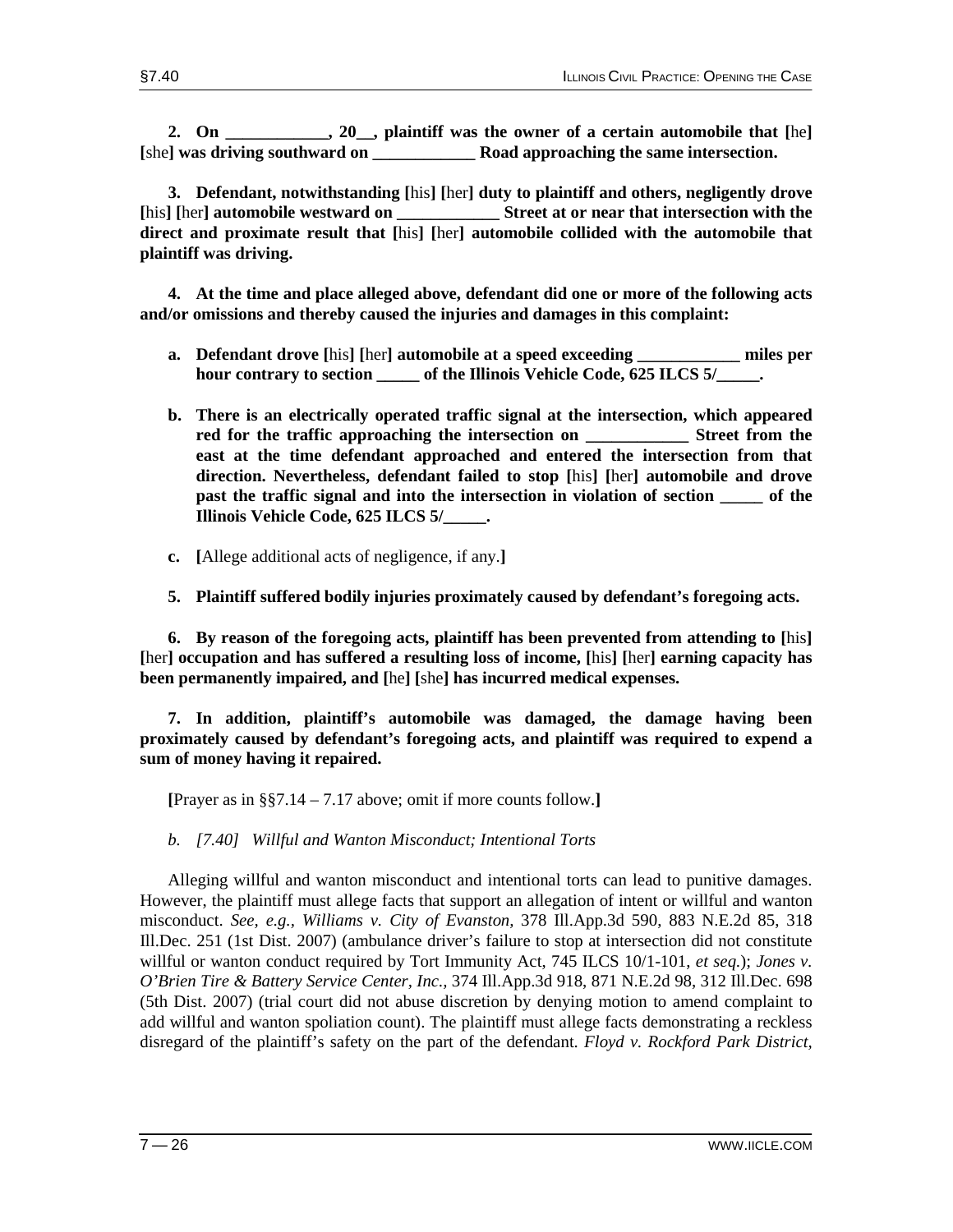355 Ill.App.3d 695, 823 N.E.2d 1004, 291 Ill.Dec. 418 (2d Dist. 2005); *Lynch v. Board of Education of Collinsville Communitty Unit District No. 10,* 82 Ill.2d 415, 412 N.E.2d 447, 45 Ill.Dec. 96 (1980). *See also Burke v. 12 Rothschild's Liquor Mart, Inc.,* 148 Ill.2d 429, 593 N.E.2d 522, 170 Ill.Dec. 633 (1992). The mere addition of the words "willful and wanton" and "intentionally" in a count otherwise indistinguishable from a negligence count may be insufficient. *Compare Pendowski v. Patent Scaffolding Co.,* 89 Ill.App.3d 484, 411 N.E.2d 910, 44 Ill.Dec. 544 (1st Dist. 1980), *with Morrow v. L.A. Goldschmidt Associates, Inc.,* 126 Ill.App.3d 1089, 468 N.E.2d 414, 82 Ill.Dec. 152 (1st Dist. 1984), *rev'd,* 112 Ill.2d 87 (1986).

While willful and wanton misconduct allegations should preferably be set forth and labeled in a separate count (*Walker v. Dominick's Finer Foods, Inc.,* 92 Ill.App.3d 645, 415 N.E.2d 1213, 47 Ill.Dec. 900 (1st Dist. 1980)), the failure to do so is not fatal when the facts alleged in the negligence count are sufficient to show a reckless disregard for the plaintiff's safety. *O'Brien v. Township High School District 214,* 83 Ill.2d 462, 415 N.E.2d 1015, 47 Ill.Dec. 702 (1980). *But see Werderman v. Liberty Ventures, LLC,* 368 Ill.App.3d 78, 857 N.E.2d 320, 306 Ill.Dec. 227 (2d Dist. 2006) (when defendant files answer to complaint, it constitutes waiver; when defendant allows action to go to verdict, it cures both formal defects in complaint and defects in failing to allege essential elements of cause of action).

Suggested form:

# **COUNT II WILLFUL AND WANTON MISCONDUCT**

**8 – 10. Plaintiff repeats and realleges the facts contained in paragraphs 1 through 3 of Count 1 as paragraphs 8 through 10 of this Count II as if fully set forth herein. [**See §7.26 above.**]**

**11. At the time and place alleged above, defendant showed reckless disregard for plaintiff's safety by committing one or more of the following acts:**

**a. Defendant drove [**his**] [**her**] automobile at a rate of speed of \_\_\_\_\_\_\_\_\_\_\_\_, was at all times aware of [**his**] [**her**] rate of speed, and was aware that the speed was in excess of the limit prescribed in section by the Illinois Vehicle Code, 625 ILCS 5/** $\ldots$ **.** 

**b. Defendant saw that the traffic signal at the intersection appeared red for traffic approaching the intersection on**  $\qquad \qquad$  **Street from the east at the time [he] [she] approached and entered the intersection.**

**12 – 14. Plaintiff repeats and realleges the facts contained in paragraphs 5 through 7 of Count 1 as paragraphs 12 through 14 of this Count II as if fully set forth herein.**

**[**Prayer as in §§7.14 – 7.17 above; omit if more counts follow.**]**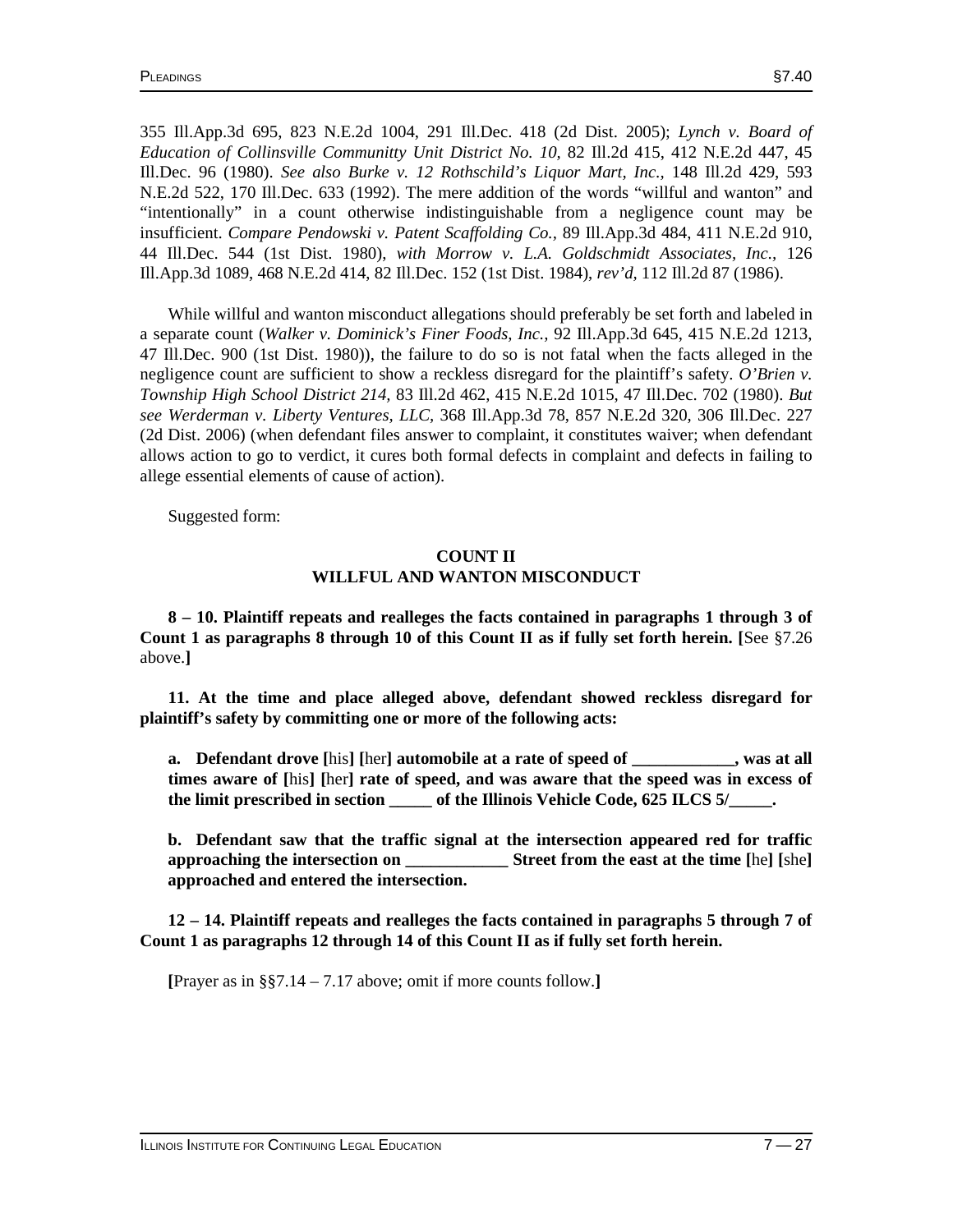# *c. [7.41] Pleading a Statute; Statutory Duty Distinguished from a Statutory Cause of Action*

In a negligence case, the plaintiff should allege that the defendant owed the plaintiff a duty of care. If a statute prescribes conduct in a given situation (*e.g.,* the operation of a motor vehicle) that statute may be cited as the applicable duty of care. Supreme Court Rule 133(a) provides that in such a case the statute should be cited.

In other cases, a statute creates liability or establishes a cause of action. In such cases of statutory liability, the complaint should cite the statute, address its requirements, and allege facts showing that (1) the statute applies and (2) the plaintiff is entitled to a recovery under the statute.

In either case, the exact words of the statute need not be used, but concise quotations of material portions of the statute are recommended. *See Cordts v. Chicago Tribune Co.,* 369 Ill.App.3d 601, 860 N.E.2d 444, 307 Ill.Dec. 790 (1st Dist. 2006) (statute need not be quoted, only cited — purpose being to give notice to court and opposing parties that pleader is basing case, at least in part, on particular statute).

Suggested form:

# **COUNT III PUBLIC UTILITIES ACT**

**10 – 14. Plaintiff repeats and realleges the facts contained in paragraphs 1 through 5 of Count I as paragraphs 10 through 14 of this Count III as if fully set forth herein.**

**15. That on [**the date of this injury**] there was in full force and effect a statute known as the Public Utilities Act, 220 ILCS 5/1-101,** *et seq.,* **which provided:**

**[**Set forth material portions verbatim.**]**

**16 – \_\_ [**Allege facts showing that the statute applies and that it affords relief.**]**

**[**Prayer for relief as in §§7.14 – 7.17 above.**]**

*d. [7.42] Healing Art Malpractice*

735 ILCS 5/2-622 applies

# **[**i**]n any action, whether in tort, contract or otherwise, in which the plaintiff seeks damages for injuries or death by reason of medical, hospital, or other healing art malpractice.**

Section 2-622(a) provides that an affidavit and a copy of a medical professional's report must be attached to the complaint. The affidavit should state that (1) the plaintiff's attorney (or the plaintiff if he or she appears pro se) has consulted with a healthcare professional and include the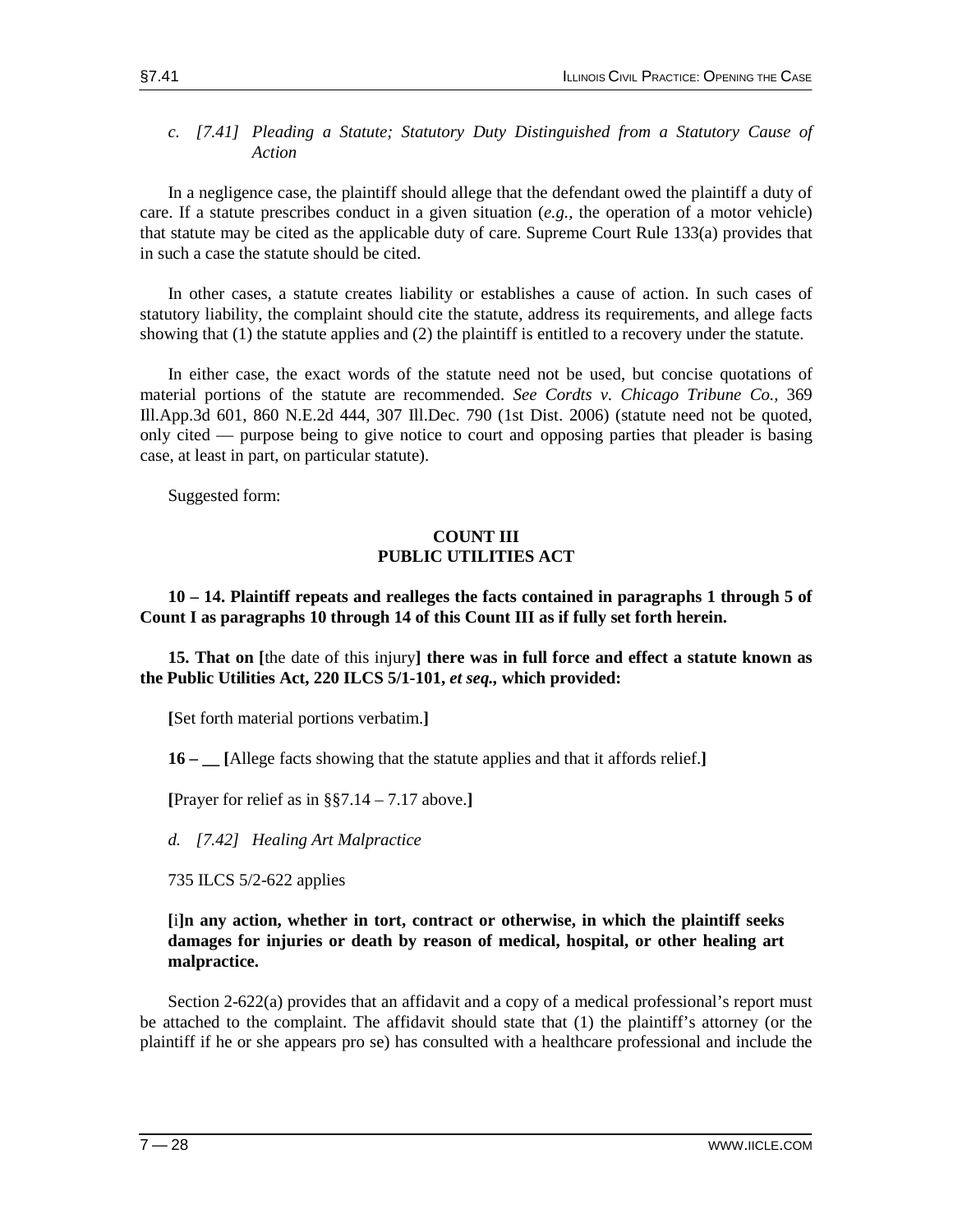identity of that person's profession; (2) the affiant reasonably believes that the healthcare professional is knowledgeable in the relevant issues involved; (3) that the healthcare professional practices or has practiced within the last five years in the same area of healthcare or medicine that is at issue in the action; (4) the healthcare professional has determined in a written report after a review of the medical records and other relevant material that there is a reasonable and meritorious cause for filing the action; and (5) the affiant has concluded on the basis of the healthcare professional's review and consultation that there is a reasonable and meritorious cause for filing the action. The report must clearly identify the plaintiff and the reasons for the healthcare professional's determination.

The medical professional's report is required in all cases in which the plaintiff seeks damages for injury or death by reason of medical, hospital, or other "healing art malpractice." *See, e.g., Jackson v. Chicago Classic Janitorial & Cleaning Service, Inc.,* 355 Ill.App.3d 906, 823 N.E.2d 1055, 291 Ill.Dec. 469 (1st Dist. 2005) (claim against occupational therapist for injuries during functional capacity evaluation was claim for healing art malpractice that required certificate). The written healthcare professional report specified by  $\S2-622(a)(1)$  is a pleading requirement and establishes only that the plaintiff has a meritorious claim and reasonable grounds for filing suit. *DeLuna v. St. Elizabeth's Hospital,* 147 Ill.2d 57, 588 N.E.2d 1139, 167 Ill.Dec. 1009 (1992). The statute has no bearing on the type of evidence relied on at trial. *See, e.g., Sullivan v. Edward Hospital,* 209 Ill.2d 100, 806 N.E.2d 645, 282 Ill.Dec. 348 (2004) (physician not qualified to testify regarding nursing standard of care at trial).

If the plaintiff's attorney is unable to obtain a certificate of merit before the statute of limitations would expire, an affidavit can be filed pursuant to  $\S2-622(a)(2)$ . If an affidavit is executed pursuant to this section, the affidavit and written report as required by  $\S2-622(a)(1)$ must be filed within 90 days after the filing of the complaint. *See also O'Casek v. Children's Home & Aid Society of Illinois,* 229 Ill.2d 421, 892 N.E.2d 994, 323 Ill.Dec. 2 (2008) (plaintiff who voluntarily dismisses and refiles case has 90 days to obtain certificate of merit).

# *e. [7.43] Fraud*

Common-law fraud is an example of a cause of action that requires particularized pleading. To state a cause of action for common-law fraud, a plaintiff must allege (1) a false statement of material fact by the defendant, (2) that the defendant knew the statement to be false, (3) that the defendant intended the plaintiff to rely on his or her false statement, (4) that the plaintiff did in fact rely on the defendant's statement, and (5) injuries arising from reliance on the statement. *Addison v. Distinctive Homes, Ltd.,* 359 Ill.App.3d 997, 836 N.E.2d 88, 296 Ill.Dec. 673 (1st Dist. 2005). The plaintiff alleging common-law fraud must additionally allege, "with specificity and particularity, facts from which fraud is the necessary or probable inference, including what representations were made, who made them, and to whom." 836 N.E.2d at 92.

# *f. [7.44] Breach of Contract*

A breach-of-contract complaint must allege facts demonstrating offer, acceptance, consideration, breach, and damages. When the contract is written, a copy of the contract may be attached as an exhibit. See §7.20 above. Incorporating a written contract by reference should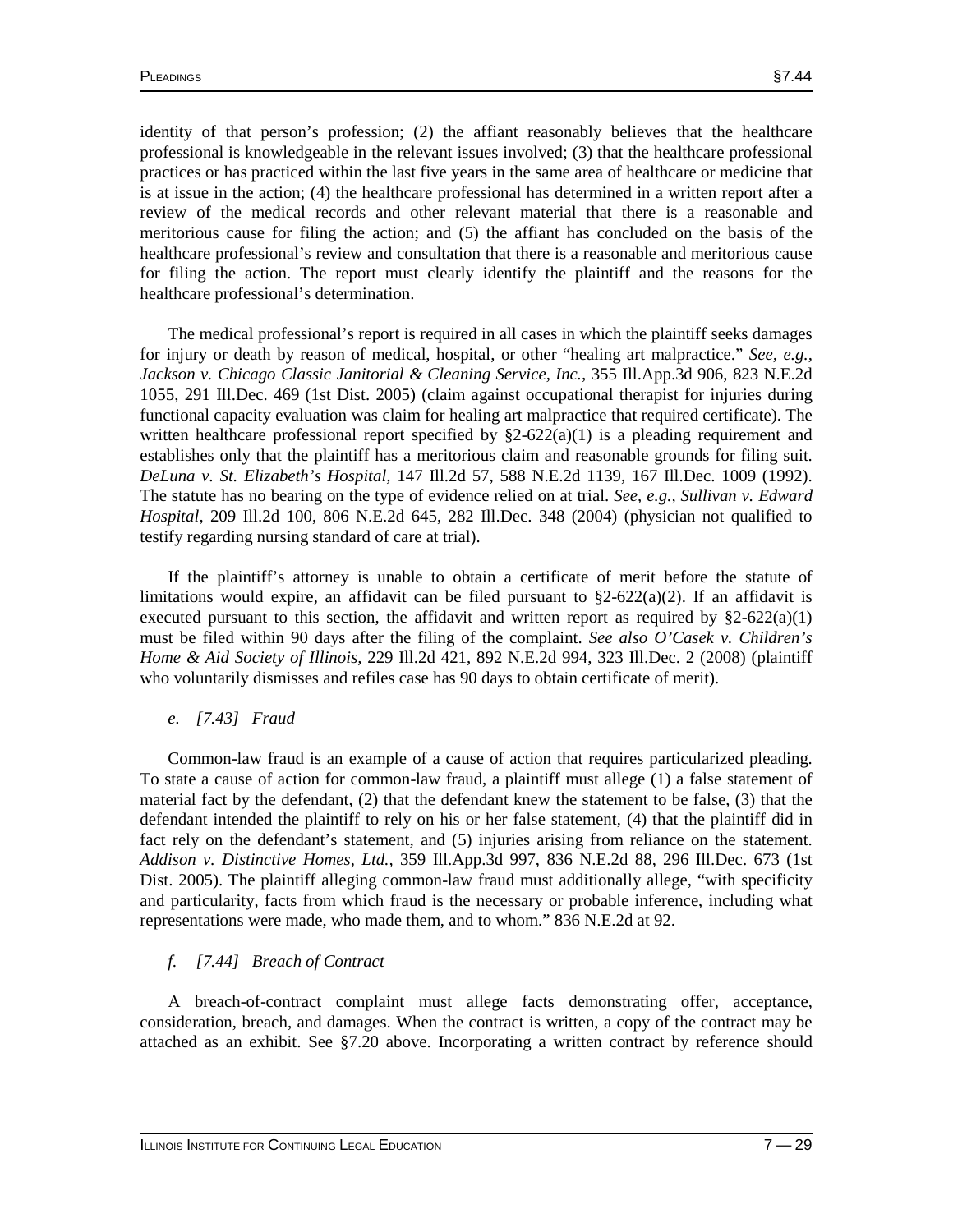satisfy the offer, acceptance, and consideration requirements. According to S.Ct. Rule 133(c), it is sufficient to allege generally that the plaintiff performed all conditions precedent. Bear in mind that Illinois applies rather strict scrutiny to allegations of third-party beneficiary status. A careful pleader should do far more to allege facts than mere conclusions of a purported intent to confer a benefit.

Suggested form:

1. On or about \_\_\_\_\_\_\_\_\_, 20\_, in the City of \_\_\_\_\_\_\_ **County, Illinois, plaintiff and defendant entered into a written contract, a copy of which is attached hereto as Exhibit A. [**Time, date, and place of execution are customarily included.**]**

**2. By the terms of that contract, defendant agreed to construct a building on certain premises owned by plaintiff at [address] in the City of**  $\qquad \qquad$ **,**  $\qquad \qquad$  **County, Illinois.**

**3. Plaintiff has performed all the conditions on [**his**] [**her**] part under the terms of the contract.**

**4. Defendant failed to fulfill the contract on [**his**] [**her**] part, in that [**he**] [**she**] failed to complete the building that [**he**] [**she**] was obligated to construct on or before\_\_\_\_\_\_\_\_\_\_\_\_, 20\_\_, the date for completion specified in the contract.**

**5. Plaintiff has been damaged in the sum of \$\_\_\_\_\_\_\_ by reason of the breach.**

**[**Prayer as in §§7.14 – 7.17 above.**]**

# **C. [7.45] Filing the Complaint and Service of Process**

The lawsuit is initiated with the filing of the complaint with the clerk of the circuit court. The plaintiff's attorney should take special care when mailing the complaint to the clerk of the circuit court to be filed, especially when the statute of limitations is running, as the plaintiff acts at his or her own peril.

The plaintiff's attorney should also prepare and file a summons for each defendant in accordance with S.Ct. Rule  $101(a)$ . In causes of action for money damages not in excess of \$50,000 or in any action subject to mandatory arbitration when a local rule prescribes a specific date for appearance, the summons should specify the date on which the defendant must appear. That day should be not less than 21 days or more than 40 days after the issuance of the summons. S.Ct. Rule 101(b). In other cases, the summons requires each defendant to file an answer or otherwise file his or her appearance within 30 days after service. S.Ct. Rule 101(d). S.Ct. Rule 101 provides a form of summons that should be consulted before drafting.

The plaintiff's attorney should arrange for each defendant to be served. While the local sheriff's office does attempt to serve defendants residing within the county, the plaintiff may have to make arrangements with the sheriff's office of non-forum counties when the defendant does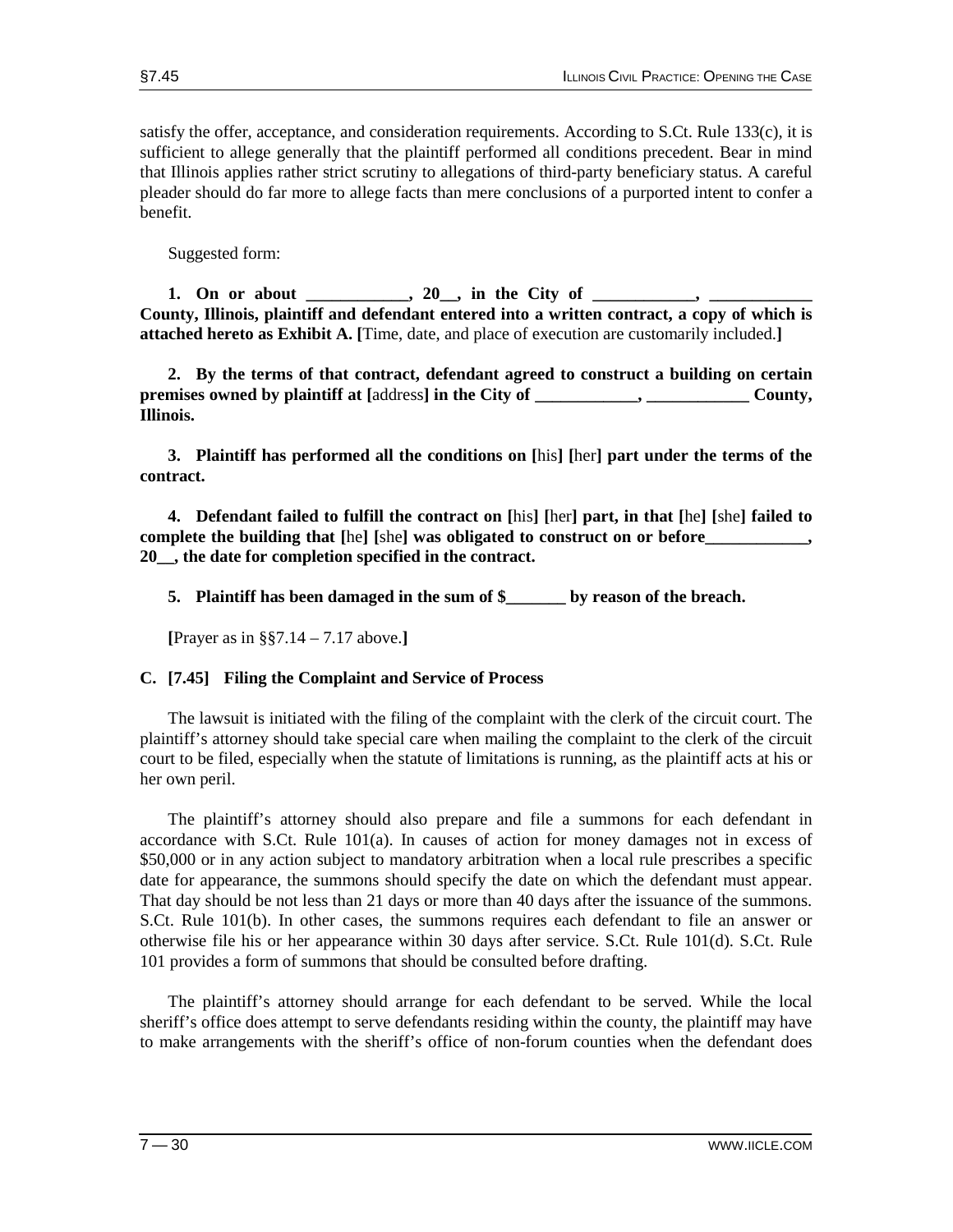not reside in the county where the lawsuit is filed. If expedited service is needed, the plaintiff's attorney may use a private person of 18 years of age or older and not a party to the lawsuit to make service, though leave of court is necessary in such a case. See 735 ILCS 5/2-202(a). If a defendant resides out of state, a private party may serve him or her without leave of court. 735 ILCS 5/2-208(b).

# **III. RESPONDING TO THE COMPLAINT**

# **A. Pre-Answer Considerations**

# **1. [7.46] Objecting to Jurisdiction**

Special appearances are no longer required to make a personal jurisdiction objection. The four subsections of Code of Civil Procedure §2-301, as amended by P.A. 91-145 (eff. Jan. 1, 2000), now provide a more flexible approach for objecting to the circuit court's exercise of jurisdiction over the person of the defendant. Although the act eliminates the distinction between special and general appearances, a defendant objecting to personal jurisdiction must still file an appearance.

The Code of Civil Procedure provides that a defendant may make a personal jurisdiction objection prior to the filing of any other pleading or motion "other than a motion for an extension of time to answer or otherwise appear." 735 ILCS 5/2-301(a). A personal jurisdiction objection can be made either because "the party is not amenable to process of a court of this State" or "on the ground of insufficiency of process or insufficiency of service of process." *Id.*

A motion to dismiss is appropriate if the objection is raised because the party is not amenable to process by Illinois courts, whereas a motion to quash service of process is appropriate if the objection is based on insufficiency of process or service of process. A motion to dismiss or motion to quash may be made either singly or in a combined motion pursuant to Code of Civil Procedure §2-619.1. The combined motion option allows the defendant to put other matters before the court and reduces the possibility of inadvertent waiver.

The Code of Civil Procedure contains a waiver rule which provides that when "the objecting party files a responsive pleading or a motion (other than a motion for an extension of time to answer or otherwise appear) prior to the filing of a motion in compliance with subsection (a), that party waives all objections to the court's jurisdiction over the party's person." 735 ILCS 5/2- 301(a-5). A defendant who needs additional time to prepare and file a motion objecting to personal jurisdiction should file a motion entitled "Motion for Extension of Time To Answer or Otherwise Appear." While attorneys are accustomed to asking for an extension of time to answer or otherwise plead, defendants are well advised to use the exact language in §2-301 to defeat any waiver claim.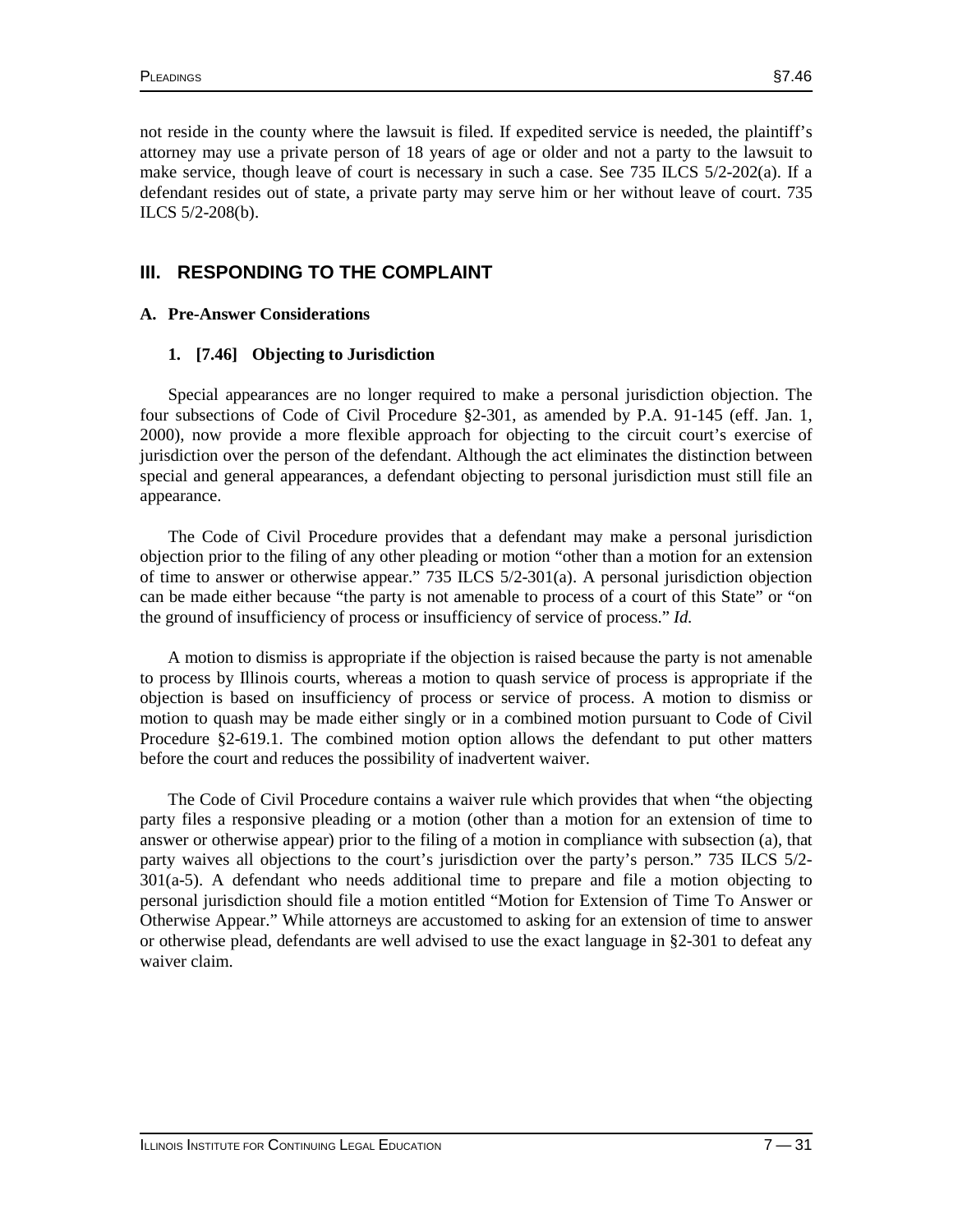# **2. Forum Considerations**

# *a. [7.47] Removal*

When considering the removal of a case to federal court, a practitioner should review 28 U.S.C. §1441 carefully. The removal procedure is very technical, and §1441 has traditionally been the subject of frequent revisions by Congress. In addition, there is generally no appeal from a decision of a federal district court remanding the matter back to the state court, so one must be sure to comply with the statute's requirements.

In general, an action filed in a circuit court that falls under the jurisdiction of a United States district court may be removed to the district court pursuant to 28 U.S.C. §1441.

Recent amendments arising from the Federal Courts Jurisdiction and Venue Clarification Act of 2011, Pub.L. No. 112-63, 125 Stat 758, include two important changes that apply to all actions "commenced" in state court on or after January 6, 2012.

The first change resolved split opinions among the circuits over the time for removal in cases involving multiple defendants when each defendant is not served at the same time. 28 U.S.C. §1446(b)(2)(B) was amended to state that when multiple defendants are sued in state court, *each*  defendant now has 30 days to file a notice of removal to federal district court, starting from the date that the defendant *itself* was served, not from the date the first defendant was served. Before the change, there were contradictory holdings among the circuits, some adopting this "laterserved" rule and others adopting a "first-served" rule, which required any defendant seeking removal to file the notice of removal within 30 days of the date the *first* defendant was served.

The second change removed the discretion federal district courts previously possessed over removal jurisdiction on state law claims not within the court's original or supplemental jurisdiction. 28 U.S.C. §1441(c) now provides:

**(c) Joinder of Federal Law Claims and State Law Claims. — (1) If a civil action includes —**

**(A) a claim arising under the Constitution, laws, or treaties of the United States (within the meaning of section 1331 of this title), and**

**(B) a claim not within the original or supplemental jurisdiction of the district court or a claim that has been made nonremovable by statute, the entire action may be removed if the action would be removable without the inclusion of the claim described in subparagraph (B).**

**(2) Upon removal of an action described in paragraph (1), the district court shall sever from the action all claims described in paragraph (1)(B) and shall remand the severed claims to the State court from which the action was removed. Only defendants against whom a claim described in paragraph (1)(A) has been asserted are required to join in or consent to the removal under paragraph (1).**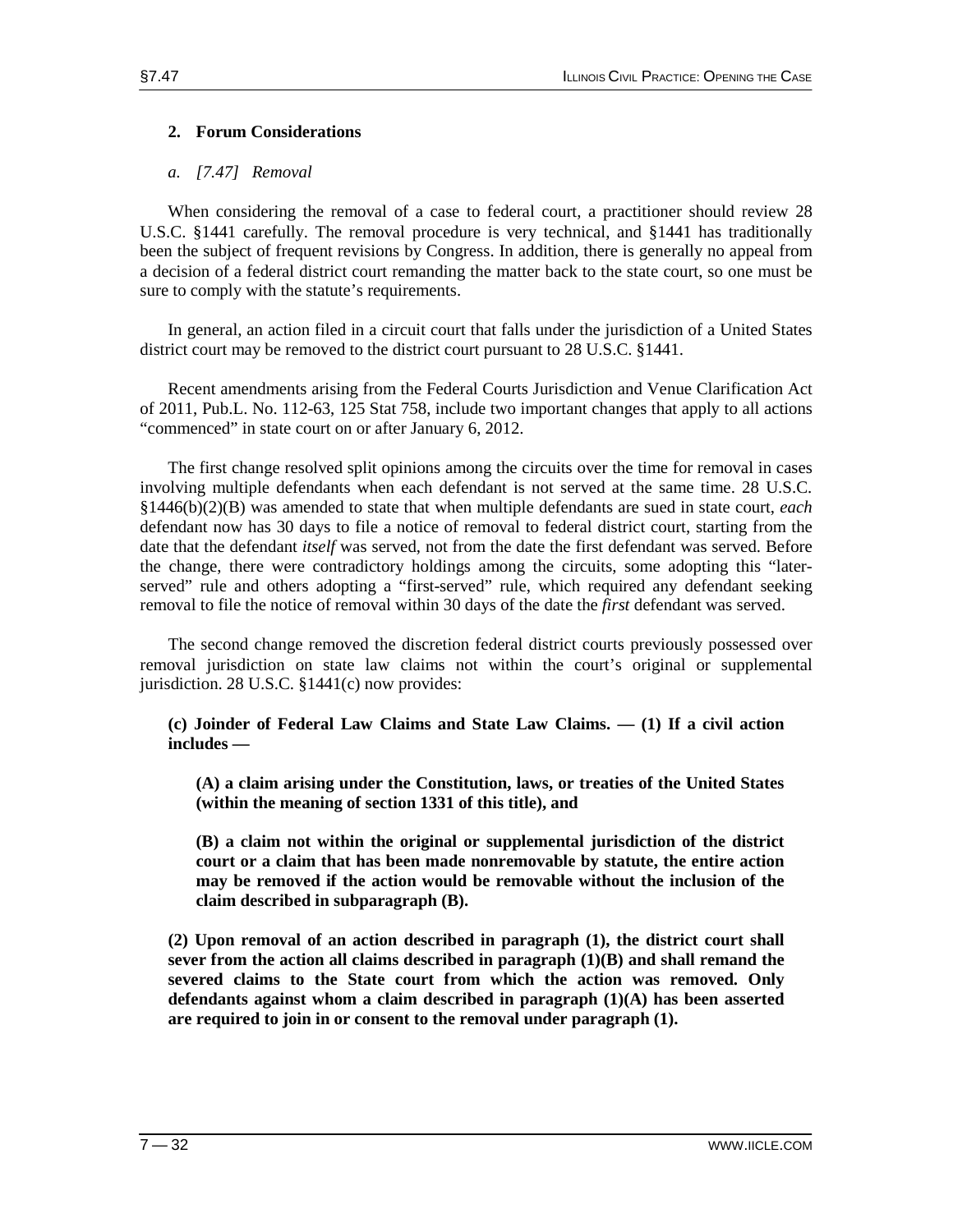As a result of the amendment, a federal district court no longer has discretion to hear state law claims in a removed action if they are not otherwise within the original or supplemental jurisdiction of the court. Previously the court had discretion in claims combining sections (A) and (B), authority that was criticized as it permitted federal district courts to decide state law claims over which they lacked jurisdiction. Now, however, when a removable claim or cause of action is joined with one or more otherwise nonremovable claims or causes of action, the federal district court must sever the nonremovable claims from the action and remand them to the state court. While unrelated state law claims must now be severed and remanded to state court, the supplemental jurisdiction provided for under 28 U.S.C. §1367 continues to allow federal district courts to assert jurisdiction over state law claims when those claims are "so related to" claims that raise a federal question "that they form part of the same case or controversy."

Consequently, under the new  $\S 1441(c)$ , whenever a separate and independent claim or cause of action within the jurisdiction conferred by §1331 (federal question) of this title is joined with one or more otherwise nonremovable claims or causes of action, the entire case may be removed, but litigants must consider the possibility that if they remove, the state law claims will be remanded and they will face litigation in both state and federal court. The practitioner should review this statute very carefully.

Section 1441 was also amended in 2002 to add subsection (e), providing specific instruction for removal and remand of multiparty and multi-forum actions that could have been brought in federal court under 28 U.S.C. §1369. Both §§1441(e) and 1369 should be reviewed carefully by those practitioners handling removal of §1369 claims. The former subsection (e) was redesignated as subsection (f).

To remove a case to the district court, the defendant should file a notice of removal in the district and division of the district court that embraces the county in which the plaintiff has filed the complaint. 28 U.S.C. §1446(a). The notice of removal should be filed within 30 days of service of the complaint and should contain "a short and plain statement of the grounds for removal, together with a copy of all process, pleadings, and orders served upon [the] defendant." 28 U.S.C. §§1446(a), 1446(b). Section 1446(a) requires that the notice of removal must be signed pursuant to Fed.R.Civ.P. 11.

In addition to the changes noted above, the recent amendments to §1446 codify the judicially created "rule of unanimity" in requiring "all defendants who have been properly joined and served must join in or consent to the removal of the action." 28 U.S.C.  $\S 1446(b)(2)(A)$ . Furthermore, considering that later-served defendants may seek to remove even if an earlierserved defendant has chosen not to, §1446 now allows that if "defendants are served at different times, and a later-served defendant files a notice of removal, any earlier-served defendant may consent to the removal even though that earlier-served defendant did not previously initiate or consent to removal."  $28$  U.S.C.  $$1446(b)(2)(C)$ .

A "bad faith" exception has also been incorporated into the §1446 to provide relief from the one-year absolute deadline for removal based on diversity of citizenship. Before the 2012 amendments, diversity cases prohibited removal more than one year after commencement of the action. As an example, a defendant previously would not be permitted to remove an action following the dismissal of a party who had been the only impediment to complete diversity of citizenship. The revised statute now allows removal after expiration of the one-year limitation period if the court finds that the plaintiff acted in bad faith to prevent it.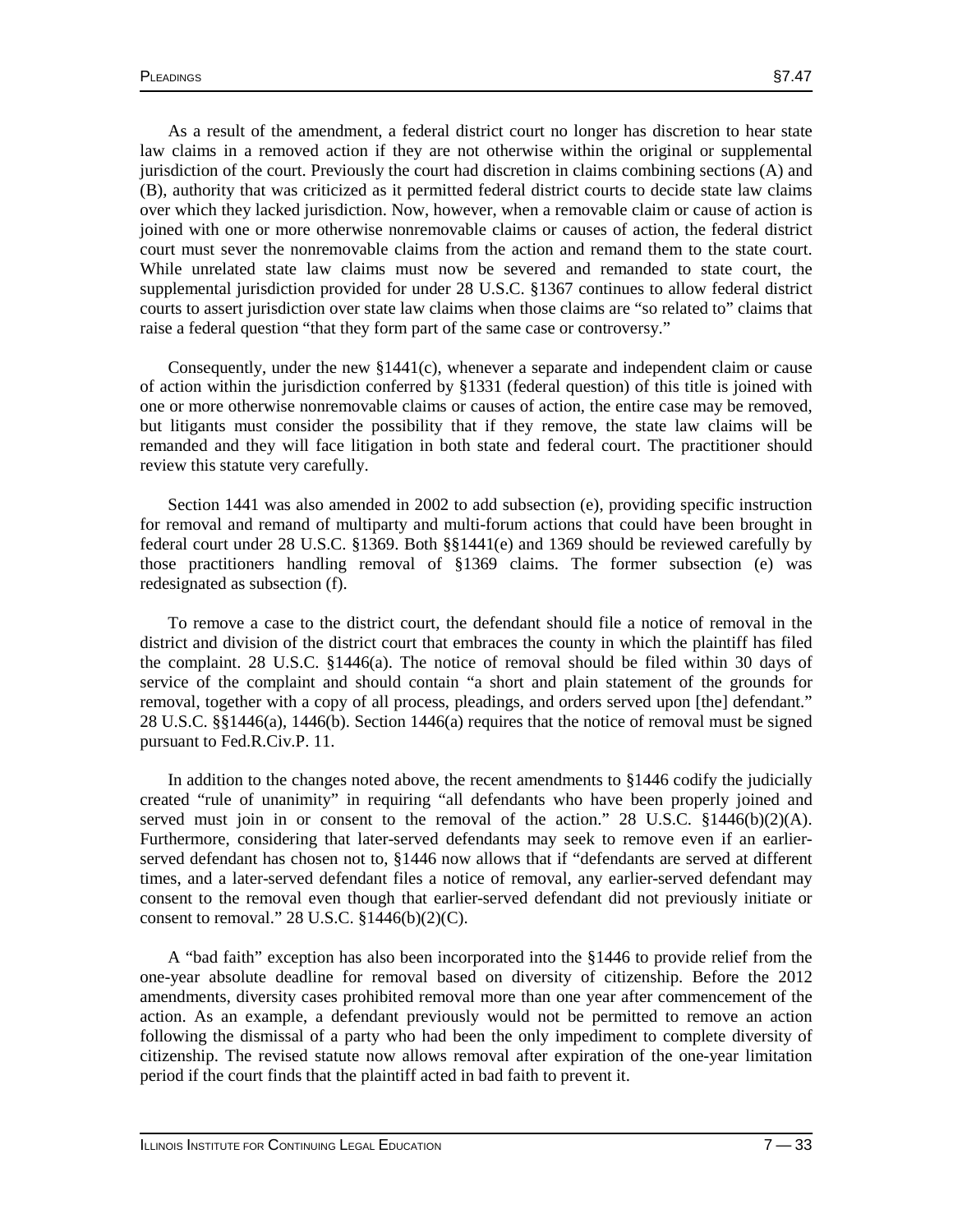A defendant should carefully consult the provisions of the Code and any recent revisions thereto applicable to filing a removal petition  $(28 \text{ U.S.C. }$  \$\$1441 – 1453) as well as those concerning jurisdiction (28 U.S.C. §§1331 – 1332). Once a removal petition is filed, the defendant must promptly give notice of the petition to all adverse parties and file a copy of the petition with the circuit court. 28 U.S.C. §1446(d).

Note that a case of exclusively federal jurisdiction cannot be removed. Rather, the defendant's remedy is to seek dismissal of the state proceeding for lack of subject-matter jurisdiction. See FEDERAL CIVIL PRACTICE, Ch. 1 (IICLE®, 2010).

While diversity jurisdiction might not exist when all of the original defendants appear, if the plaintiff's voluntary dismissal of a non-diverse party creates diversity, removal is allowed. However, if the dismissal of the non-diverse defendant is the result of a state court acting contrary to the desire of the plaintiff, the case cannot be removed because the court order might be reversed on appeal. See 14B Wright, Miller, FEDERAL PRACTICE AND PROCEDURE (4th ed. 2009 & Supp. 2010, Supp. 2011 forthcoming).

*b. [7.48] Sample Form of Removal Petition*

| District of    |     |
|----------------|-----|
|                |     |
|                |     |
| Petitioner,    |     |
|                |     |
| $\mathbf{v}$ . |     |
|                |     |
|                | No. |
|                |     |
|                |     |
| Respondent.    |     |

# **UNITED STATES DISTRICT COURT**

# **PETITION FOR REMOVAL**

**To the Judges of the United States District Court for the \_\_\_\_\_\_\_\_\_\_\_\_ District of** 

**The petition of \_\_\_\_\_\_\_\_\_\_\_\_ respectfully shows:**

**1. On the \_\_\_\_\_\_\_\_\_\_\_\_ day of \_\_\_\_\_\_\_\_\_\_\_\_, 20\_\_, an action was commenced against**  petitioner in the Circuit Court of **Latitude 2016** County, the State of Illinois, entitled **LECTE**, plaintiff, against **LECTE**, defendant, docket no. **service on petitioner of a summons and complaint, copies of which are attached hereto. No further proceedings have been had therein.**

**\_\_\_\_\_\_\_\_\_\_\_\_:**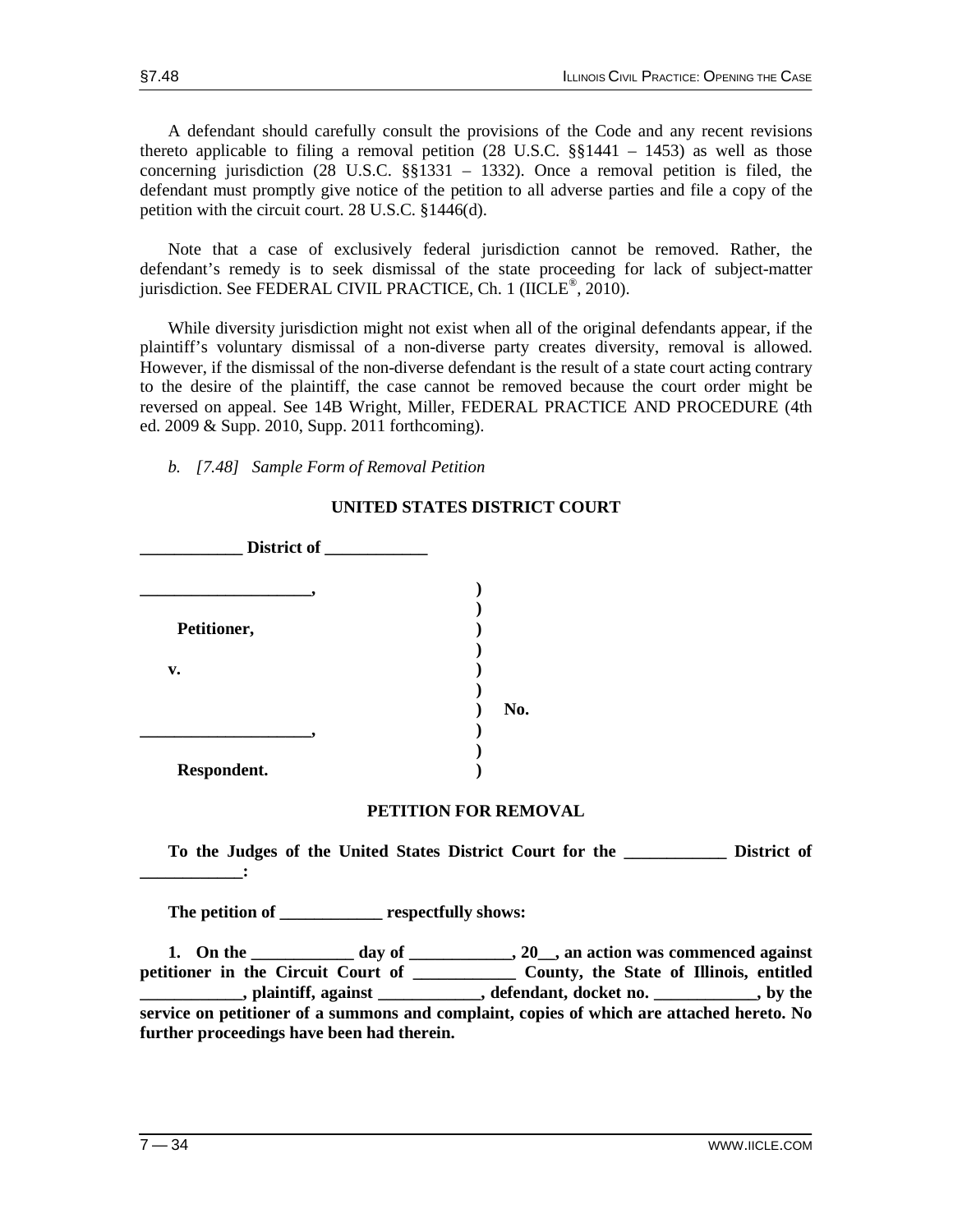**2. The above-described action is a civil action of which this court has original jurisdiction under the provisions of Title 28, United States Code, Section [***e.g.,* 1331**] and is one that may be removed to this court by petitioner, defendant therein, pursuant to the provisions of Title 28, United States Code, Section 1441, in that [**set out short and plain statement of the grounds that entitle defendant or defendants to removal**].**

**WHEREFORE, petitioner prays that the above action now pending against [**him**] [**her**] in the Circuit Court of \_\_\_\_\_\_\_\_\_\_\_\_ County, State of Illinois, be removed therefrom to this court.**

**Attorney for Petitioner**

**\_\_\_\_\_\_\_\_\_\_\_\_\_\_\_\_\_\_\_\_\_\_\_\_\_\_\_\_\_\_\_\_\_\_\_\_\_**

*c. [7.49] Transfer of Venue*

Generally, in Illinois, venue is proper in the county of residence of any defendant joined in good faith or in the county in which the transaction or some part thereof giving rise to the plaintiff's cause of action occurred. See 735 ILCS 5/2-101. All objections to improper venue are waived unless a motion to transfer is made by the defendant on or before the date on which the defendant is required to appear or within the time the defendant is granted to respond to the complaint after filing his or her appearance. 735 ILCS 5/2-104(b); *Chochorowski v. Home Depot U.S.A., Inc.,* 376 Ill.App.3d 167, 875 N.E.2d 682, 314 Ill.Dec. 709 (5th Dist. 2007); *Corral v. Mervis Industries, Inc.,* 217 Ill.2d 144, 839 N.E.2d 524, 298 Ill.Dec. 201 (2005). It is the defendant's burden to set forth specific facts showing that the plaintiff's venue selection was improper. *Corral, supra.* The dismissal of a certain defendant upon motion of the plaintiff may remove the basis for venue in a given county. An immediate venue motion should be made if thought desirable.

# *d. [7.50] Forum Non Conveniens*

A defendant may elect to change the forum of the litigation even when venue is proper (*i.e.,* in compliance with the provision of 735 ILCS 5/2-101). Supreme Court Rule 187 provides for the intrastate transfer of litigation or the dismissal (in contemplation of refiling in another state) of litigation pursuant to the doctrine of forum non conveniens. A forum non conveniens motion must be made within 90 days after the last day a defendant is allowed to answer. A forum non conveniens motion should state facts suggesting that a different forum is more appropriate (*i.e.,* that the alternative forum is available, has better access to the proof, has a less crowded docket, and is more convenient for the parties). *See Ellis v. AAR Parts Trading Inc.,* 357 Ill.App.3d 723, 828 N.E.2d 726, 293 Ill.Dec. 416 (1st Dist. 2005); *Berry v. Electrolux Home Products, Inc.,* 352 Ill.App.3d 731, 817 N.E.2d 936, 288 Ill.Dec. 286 (1st Dist. 2004); *Dawdy v. Union Pacific R.R.,* 207 Ill.2d 167, 797 N.E.2d 687, 278 Ill.Dec. 92 (2003); *First American Bank v. Guerine,* 198 Ill.2d 511, 764 N.E.2d 54, 261 Ill.Dec. 763 (2002); *Griffith v. Mitsubishi Aircraft International, Inc.,* 136 Ill.2d 101, 554 N.E.2d 209, 143 Ill.Dec. 274 (1990); *Bland v. Norfolk & Western Ry.,* 116 Ill.2d 217, 506 N.E.2d 1291, 107 Ill.Dec. 236 (1987); *Torres v. Walsh,* 98 Ill.2d 338, 456 N.E.2d 601, 74 Ill.Dec. 880 (1983).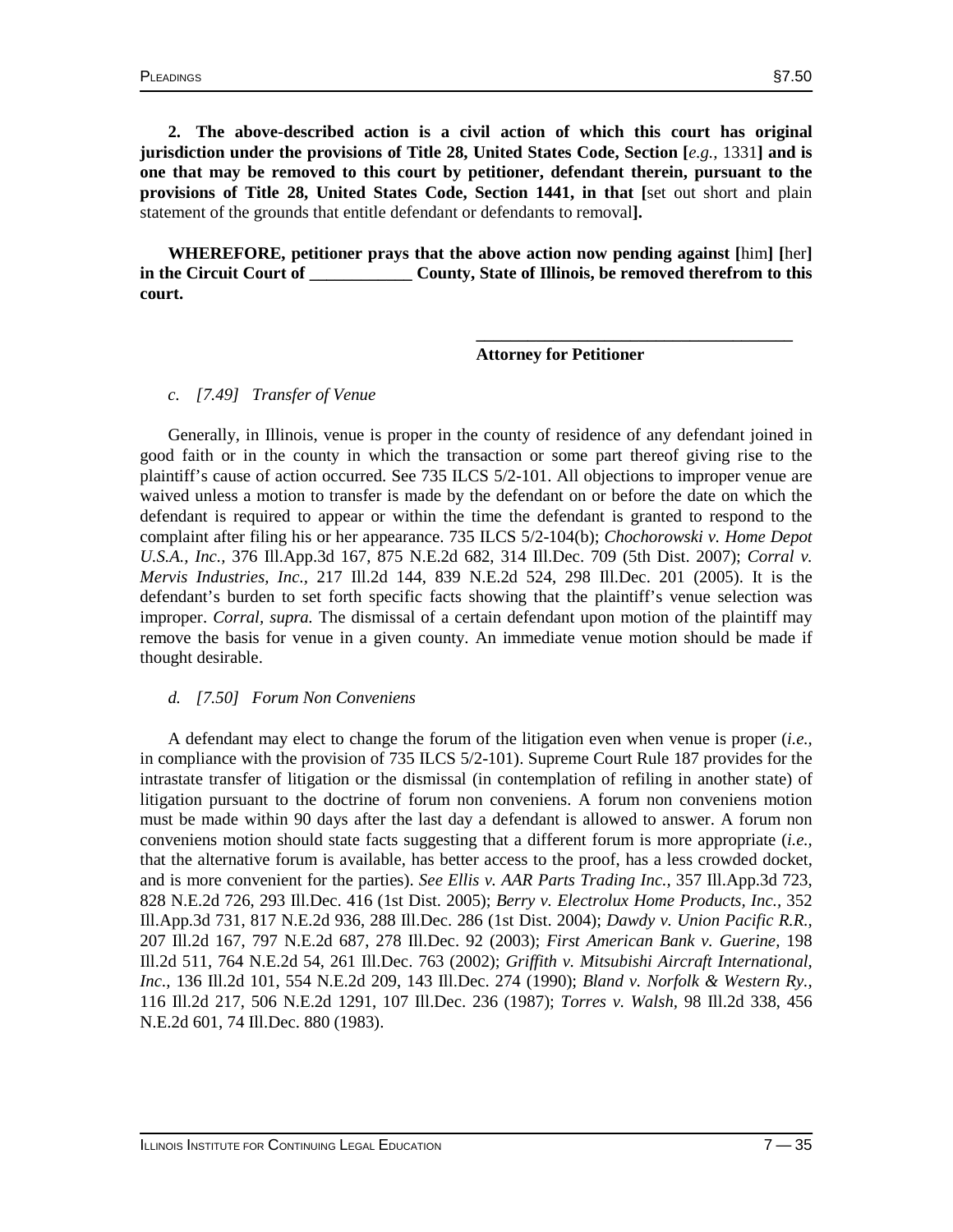# **3. Vacation of Defaults**

# *a. [7.51] Within 30 Days of a Default Judgment or Before Default Judgment Is Entered*

In general, a defendant is in a condition of default if he or she fails to appear within the time specified on the summons. In that event, a motion to vacate the default is required before a responsive pleading may be filed. Such a motion may be made at any time. However, if the plaintiff obtains a default judgment, the defendant must move to vacate this judgment within 30 days of its entry. 735 ILCS 5/2-1301(e).

# *b. [7.52] More Than 30 Days After a Default Judgment*

If more than 30 days lapse after the entry of a default judgment, a defendant may not answer without first filing a petition in accordance with Code of Civil Procedure §2-1401. In the petition, the defendant must demonstrate the existence of a meritorious defense and due diligence. *See Robinson v. Ryan,* 372 Ill.App.3d 167, 865 N.E.2d 400, 310 Ill.Dec. 76 (1st Dist. 2007) (legal malpractice insurer that failed to approve settlement agreement and dismissal had meritorious defense and exercised due diligence by intervening and petitioning for relief less than two months after learning of dismissal orders); *Johnson v. Wal-Mart Stores, Inc.,* 324 Ill.App.3d 543, 755 N.E.2d 507, 258 Ill.Dec. 124 (5th Dist. 2001) (defendant not entitled to vacate default judgment when defendant failed to offer reason for six-month delay in responding to complaint); *Kaput v. Hoey,* 124 Ill.2d 370, 530 N.E.2d 230, 125 Ill.Dec. 202 (1988) (no meritorious defenses based on defendant's failure to provide basis on which defense could be premised); *Smith v. Airoom, Inc.,* 114 Ill.2d 209, 499 N.E.2d 1381, 102 Ill.Dec. 368 (1986) (defendant not entitled to vacate default judgment because defendant failed to establish any acceptable excuse for failure to appear after summons was duly served on agent); *Lazzara v. Dreyer Medical Clinic,* 120 Ill.App.3d 721, 458 N.E.2d 958, 76 Ill.Dec. 304 (1st Dist. 1983). *But see Peralta v. Heights Medical Center, Inc.,* 485 U.S. 80, 99 L.Ed.2d 75, 108 S.Ct. 896 (1988) (employer entitled to set aside judgment when he did not receive proper service of process despite absence of meritorious defense).

With certain exceptions, the petition must be filed not later than two years after entry of the order or judgment. 735 ILCS 5/2-1401(c). *See Bank of Ravenswood v. Domino's Pizza, Inc.,* 269 Ill.App.3d 714, 646 N.E.2d 1252, 207 Ill.Dec. 165 (1st Dist. 1995) (defendant's petition to vacate default barred because filed more than two years after entry of judgment).

# **4. [7.53] Obtaining Leave To Appear and an Extension of Time To Answer**

In seeking to vacate a default judgment, a defendant should simultaneously file a motion for leave to appear. If more time is needed to answer, the motion seeking leave to appear should include a request for more time to answer. Supreme Court Rule 183 allows for extensions of time for "good cause shown on motion after notice to the opposite party." In most cases, leave to appear is granted instanter (*i.e.,* the defendant may attach to the motion an appearance form and an appearance may be entered immediately upon the granting of leave).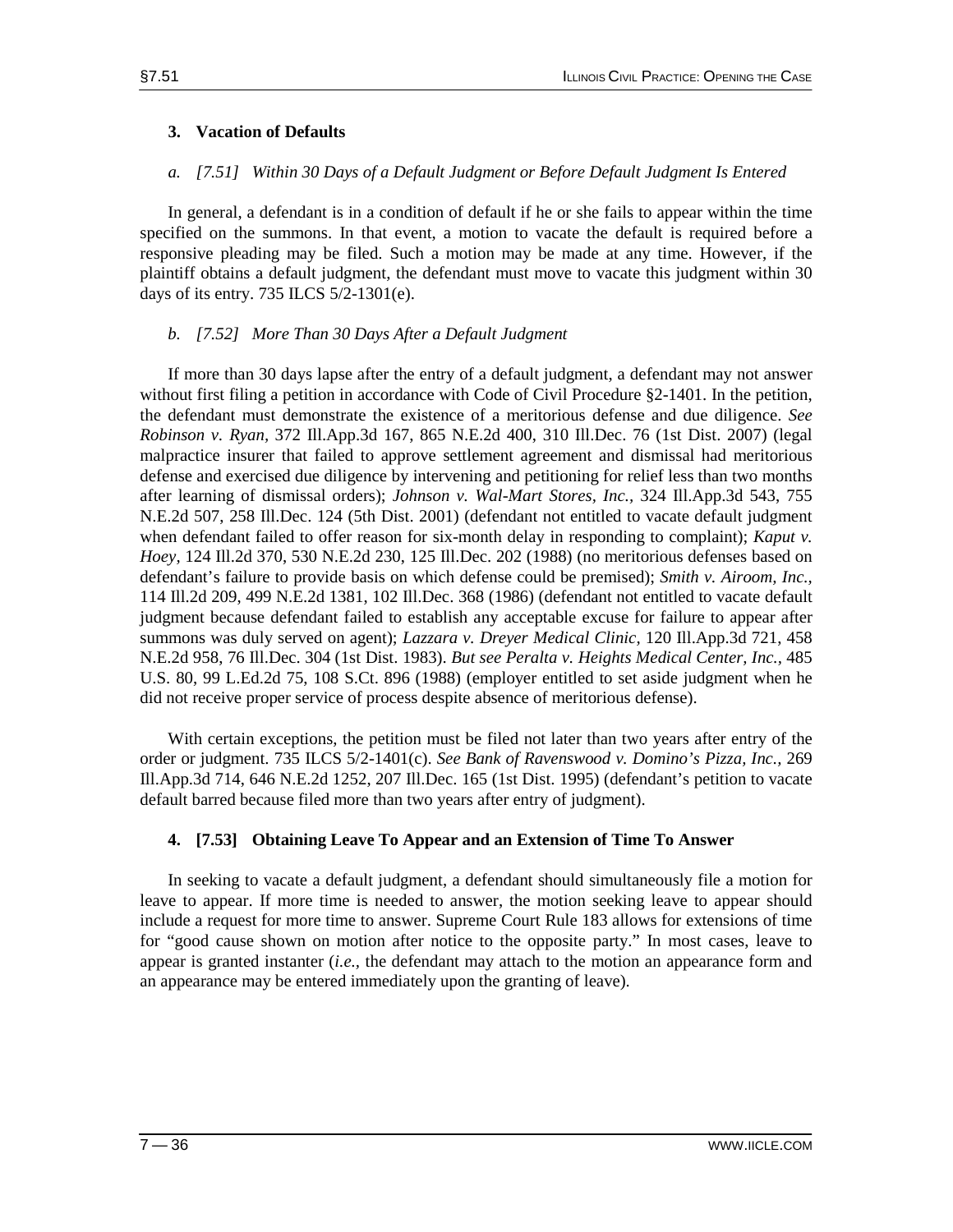# **5. [7.54] Suggested Form: Leave To Appear, Extension of Time To Answer**

**[**Caption**]**

# **MOTION TO VACATE DEFAULTS AND FOR LEAVE TO FILE OR FOR TIME IN WHICH TO RESPOND**

**NOW COMES defendant, \_\_\_\_\_\_\_\_\_\_\_\_, by [**his**] [**her**] attorneys, \_\_\_\_\_\_\_\_\_\_\_\_, and moves this court for the entry of an Order vacating any and all defaults heretofore entered against this defendant, and further for leave to file instanter [**his or her Appearance, Jury Demand, and Answer to plaintiff's Complaint at Law**] [**for an extension of time up to and including (specify date) to file an Answer to plaintiff's Complaint at Law**], and as grounds states: [**state grounds**]**

# **6. [7.55] Motions in Lieu of Pleadings**

Pursuant to the Code of Civil Procedure, if a complaint is insufficient as a matter of law or if it is so unspecific that it cannot be answered, a defendant may object to the complaint. 735 ILCS 5/2-615. Furthermore, if a defendant wishes to assert affirmative matter that is grounds for dismissal (*e.g.,* that the plaintiff's cause of action is time-barred), he or she may do so by filing a motion for involuntary dismissal pursuant to 735 ILCS 5/2-619. In either case, a §2-615 or §2- 619 motion should be filed within the time allowed for a defendant to answer. Code of Civil Procedure §2-619.1 provides that motions under §§2-615, 2-619, and 2-1005 may be filed together as a single motion in any combination. The combined motion must be in parts; each part must show the points or grounds relied on under the section on which it is based.

# **7. [7.56] Demand for Bill of Particulars**

A defendant may ask for a bill of particulars from the plaintiff if the allegations of the complaint are so wanting in detail that the defendant is unable to answer. See 735 ILCS 5/2-607. The notice must point out specifically the defects complained of or the details desired. The plaintiff has 28 days to file and serve the bill of particulars; the defendant has 28 days to plead after being served with the bill. 735 ILCS 5/2-607(a). If the pleader does not file and serve a bill of particulars within 28 days of the demand or if it is insufficient, the court may strike the pleading, allow further time to furnish the bill of particulars, or require a more particular bill to be filed and served. 735 ILCS 5/2-607(b). A bill, however, need not state more than what the plaintiff expects to prove. *Porter v. Urbana-Champaign Sanitary Dist.,* 237 Ill.App.3d 296, 604 N.E.2d 393, 178 Ill.Dec. 137 (4th Dist. 1992); *Bejda v. SGL Industries, Inc.,* 82 Ill.2d 322, 412 N.E.2d 464, 45 Ill.Dec. 113 (1980). Thus, requesting a bill of particulars from the plaintiff tends to be duplicative of discovery efforts and is often not helpful. *See also Kling v. Landry,* 292 Ill.App.3d 329, 686 N.E.2d 33, 226 Ill.Dec. 684 (2d Dist. 1997) (dismissal of complaint with prejudice for failure to provide bill of particulars not permitted under 735 ILCS 5/2-607 although case may be dismissed based on court's inherent authority to control its business), *appeal denied,* 176 Ill.2d 575 (1998).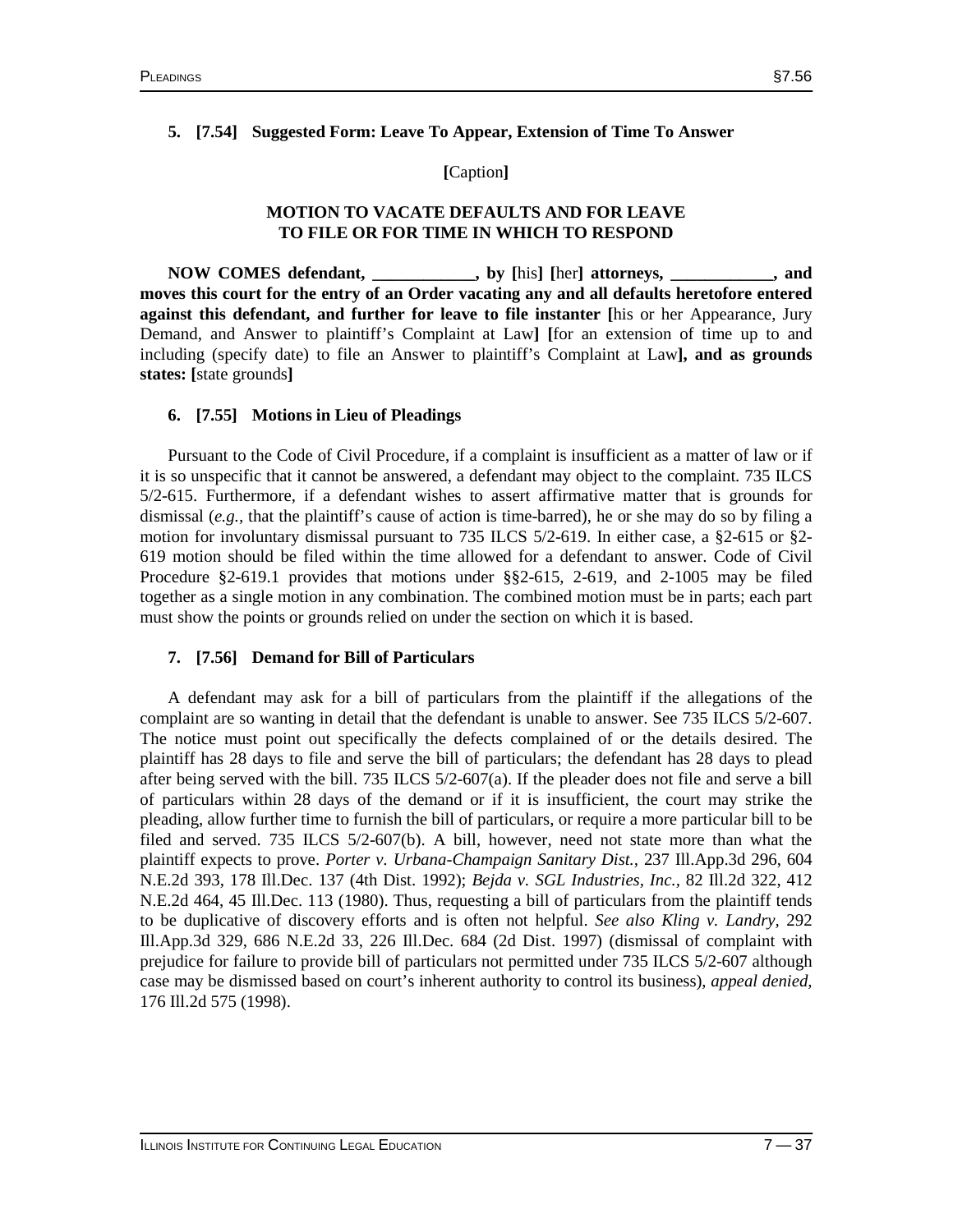# **B. Drafting the Answer**

# **1. [7.57] Overview/Contents**

When a defense attorney is satisfied that (a) the circuit court has subject-matter and personal jurisdiction over his or her client (or is willing to waive this objection on personal jurisdiction); (b) the forum of the litigation is the most appropriate available; and (c) the complaint or counterclaim is sufficient in both form and substance, then a pleading designated as the answer should be filed.

The answer should contain essentially the same component parts as the complaint: (a) introductory portions designating the court and parties; (b) the body, which should address the plaintiff's allegations; (c) a denial that the plaintiff is entitled to the relief sought; (d) a prayer for defendant's costs; (e) assertions of affirmative defenses; (f) assertions of counterclaims when appropriate; (g) signature; (h) verification when appropriate; (i) any exhibits; and (j) jury demand, if desired.

A well-drafted answer should admit to allegations of facts that the defendant knows to be true and should expressly deny all other facts and any conclusions of law that have not previously been stricken. See §7.55 above for a discussion of a motion to strike pursuant to 735 ILCS 5/2- 615.

The defense attorney should be especially careful when drafting the answer because any admissions set forth in the answer can be used at trial. *See Underwood v. Baker,* 168 Ill.App.3d 223, 522 N.E.2d 677, 119 Ill.Dec. 15 (1st Dist. 1988) (admissions in answer resulted in reversal of directed verdict and new trial even though defendant did not answer interrogatories and failed to appear for deposition and trial). The Illinois Supreme Court has held that a defendant's admission of a specific fact alleged in a complaint is sufficient to prove that fact. *Regan v. Berent,* 392 Ill. 376, 64 N.E.2d 483 (1945).

# **2. Addressing Allegations of the Complaint**

# *a. Denials*

(1) [7.58] General denials

According to 735 ILCS 5/2-610(a), "[e]very answer . . . shall contain an explicit admission or denial of each allegation of the pleading to which it relates." In general, every allegation other than those not expressly denied is admitted. However, the failure to specifically deny the conclusion alleged in a complaint is not an admission of its truth. *Knauerhaze v. Nelson,* 361 Ill.App.3d 538, 836 N.E.2d 640, 296 Ill.Dec. 889 (1st Dist. 2005) (defendant's refusal to answer allegation of agency relationship because it called for legal conclusion was proper and put plaintiff on notice that agency was at issue); *Cole Taylor Bank v. Cole Taylor Bank,* 224 Ill.App.3d 696, 586 N.E.2d 775, 166 Ill.Dec. 817 (1st Dist. 1992). See 735 ILCS 5/2-610(b). Supreme Court Rule 136(a) allows a defendant to deny all allegations contained in a paragraph of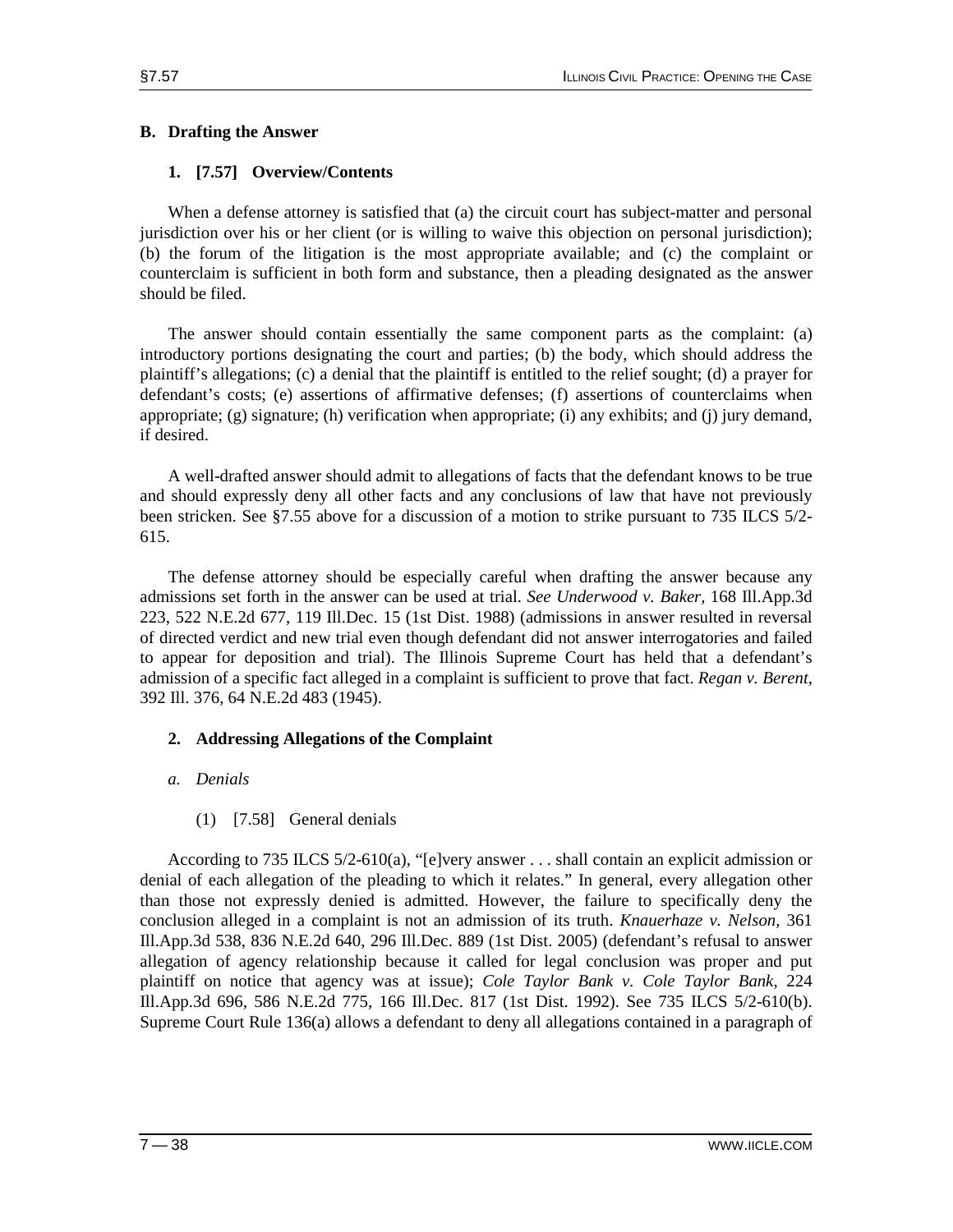the plaintiff's complaint without designating each factual allegation denied. In light of S.Ct. Rule 137, which among other things provides for sanctions in cases of bad-faith pleadings, a defendant should be careful to make reasonable inquiry into the facts and to deny only untrue allegations.

# (2) [7.59] Specific denials; suggested forms

According to the Committee Comments, Paragraph (a), S.Ct. Rule 136 permits pleading substantially as in the following Committee illustration:

# **5. Defendant denies the allegations of paragraph 5 of the complaint and each of them.**

Or, if some of the allegations are to be admitted and some denied, the pleader may state substantially as follows:

# **5. Defendant admits [stating facts admitted] and denies the remaining allegations of paragraph 5 and each of them.** *Id.*

(3) [7.60] Insufficient knowledge to form a belief

735 ILCS 5/2-610(b) allows a party to state in a pleading that the party has insufficient knowledge of certain allegations to form a belief as to the truth or falsity thereof. In these instances, the party should attach an affidavit of the truth of the statement of want of knowledge. In practice, attorneys representing the party often sign the affidavit of insufficient knowledge. 735 ILCS 5/1-109 applies here as well. See §7.19 above.

(a) [7.61] Suggested form to state lack of sufficient knowledge

**Defendant states that [**he**] [**she**] has insufficient knowledge to form a belief as to the truth of the allegations of paragraph \_\_\_\_ of plaintiff's Complaint at Law and, therefore, denies each and every allegation of paragraph \_\_\_\_.**

(b) [7.62] Suggested affidavit when stating insufficient knowledge

**STATE OF ILLINOIS ) ) ss. COUNTY OF \_\_\_\_\_\_\_\_\_\_\_\_ )**

**\_\_\_\_\_\_\_\_\_\_\_\_ on oath deposes and says:**

**1. That [**he**] [**she**] is the attorney representing the party or parties on whose behalf this answer was prepared.**

**2. That this answer contains certain statements of insufficient knowledge on which to base a belief as to the truth or falsity of the allegations contained in the complaint.**

**3. That those allegations of insufficient knowledge are true and correct.**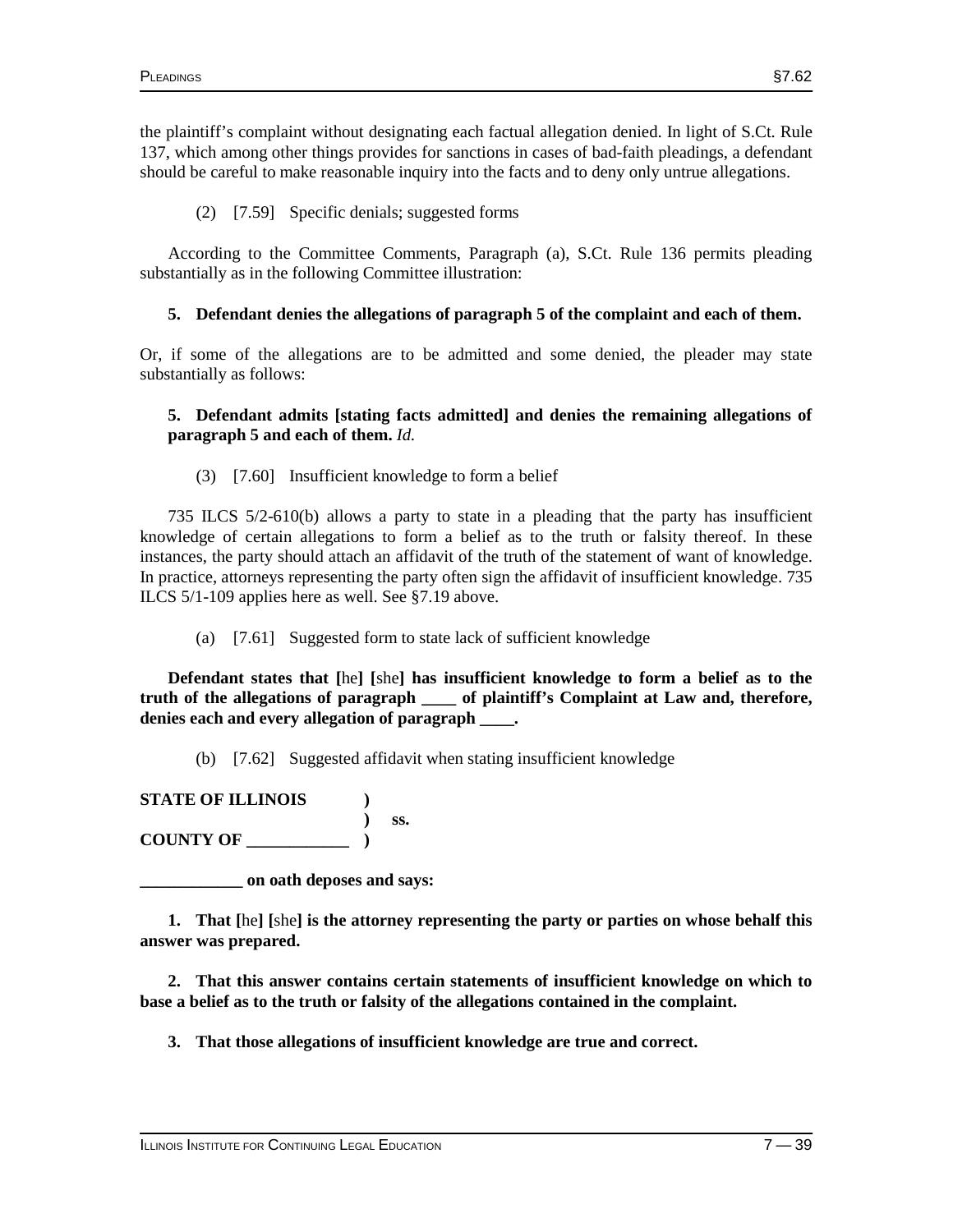# **SUBSCRIBED AND SWORN to before me this \_\_\_\_\_\_\_\_\_\_\_\_ day of \_\_\_\_\_\_\_\_\_\_\_\_, 20\_\_**

### **\_\_\_\_\_\_\_\_\_\_\_\_\_\_\_\_\_\_\_\_\_\_\_\_\_\_\_ Notary Public**

(4) [7.63] Allegations directed to a codefendant in multi-defendant litigation

Often in multi-defendant litigation, a count or a paragraph of the plaintiff's complaint contains allegations directed to codefendants that do not concern the defendant seeking to respond. In such a case, the following response may be appropriate:

**Defendant states that the allegations contained in [paragraph ] of plaintiff's Complaint** at Law**] [**Count \_\_\_\_ of plaintiff's Complaint at Law**] are not directed to [**him**] [**her**] and, therefore, makes no answer thereto. To the extent an answer is required, defendant denies the allegations and each of them.**

# *b. [7.64] Admissions*

If a defendant can admit to all the allegations of a paragraph of the plaintiff's complaint, the following may be stated:

# **Defendant admits the allegations of paragraph \_\_\_\_ of Count \_\_\_\_ of plaintiff's complaint.**

If the defendant seeks to admit to less than all of the allegations of a paragraph, the Committee Comment, Paragraph (a), to S.Ct. Rule 136 provides the following illustration:

# **5. Defendant admits [**stating facts admitted**] and denies the remaining allegations of paragraph 5 and each of them.**

# **3. [7.65] Raising Defenses**

The Code of Civil Procedure requires that a defendant who seeks to raise certain defenses must do so in the answer. The Code provides:

**The facts constituting any affirmative defense, such as payment, release, satisfaction, discharge, license, fraud, duress, estoppel, laches, statute of frauds, illegality, that the negligence of a complaining party contributed in whole or in part to the injury of which he complains, that an instrument or transaction is either void or voidable in point of law, or cannot be recovered upon by reason of any statute or by reason of nondelivery, want or failure of consideration in whole or in part, and any defense which by other affirmative matter seeks to avoid the legal effect of or defeat the cause of action set forth in the complaint, counterclaim, or third-party**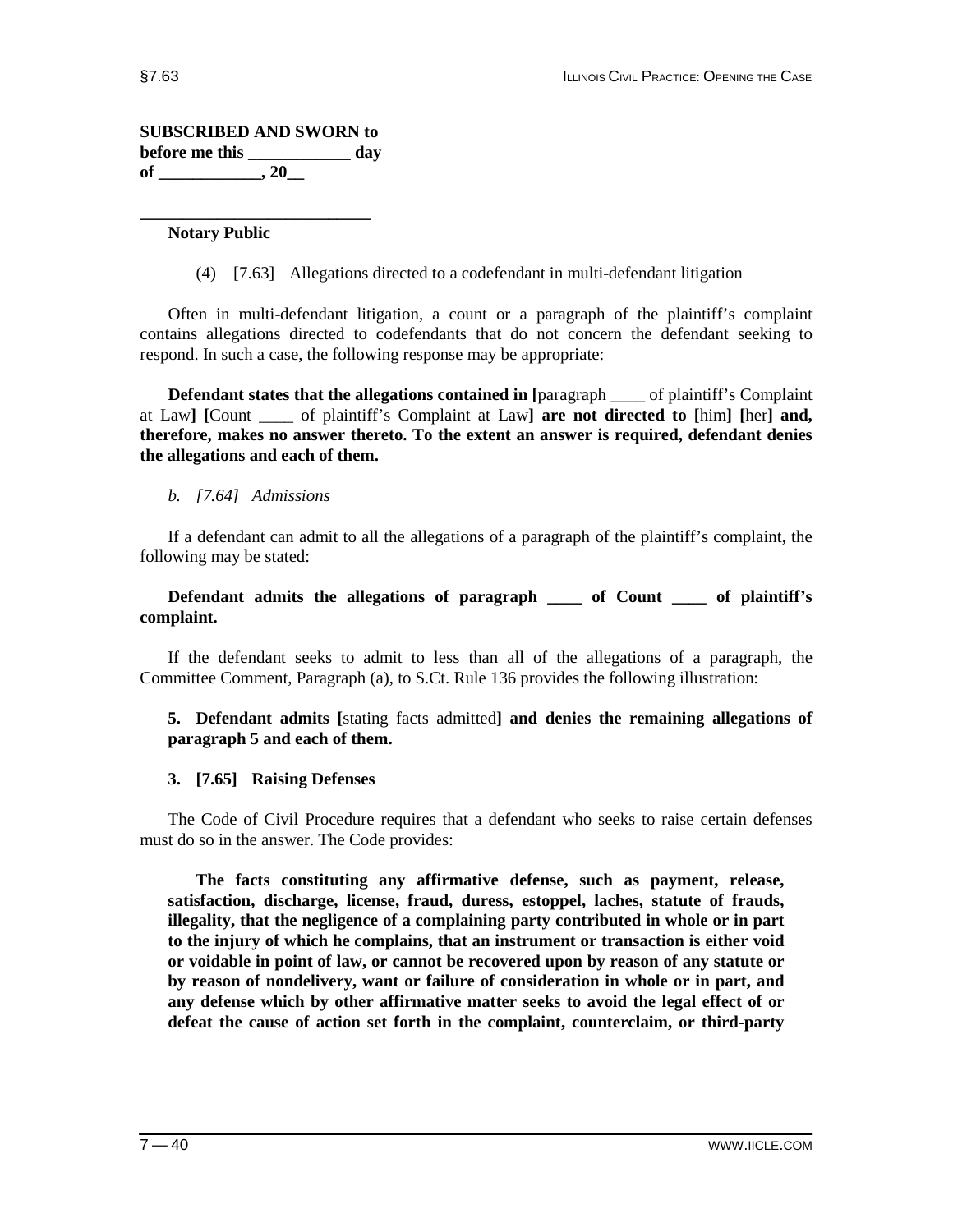**complaint, in whole or in part, and any ground or defense, whether affirmative or not, which, if not expressly stated in the pleading, would be likely to take the opposite party by surprise, must be plainly set forth in the answer or reply.** 735 ILCS 5/2-613(d).

While §2-613(d) does not include the defenses of waiver, unclean hands, res judicata, consent, justification, assumption of the risk, and the statute of limitations, those defenses would seem to be of an affirmative nature that might take the plaintiff by surprise and thus should be raised in the answer. *See, e.g., Hanley v. City of Chicago,* 343 Ill.App.3d 49, 795 N.E.2d 808, 277 Ill.Dec. 140 (1st Dist. 2003) (affirmative defense must be set out in answer to avoid surprise to opposing party, and failure to do so results in waiver of defense); *Avery v. Sabbia,* 301 Ill.App.3d 839, 704 N.E.2d 750, 235 Ill.Dec. 177 (1st Dist. 1998) (if defendant fails to plead affirmative defense, defendant waives such argument at trial or on review and it cannot be considered even if evidence suggests its existence); *Condon v. American Telephone & Telegraph Co.,* 210 Ill.App.3d 701, 569 N.E.2d 518, 155 Ill.Dec. 337 (2d Dist. 1991); *International Association of Firefighters Local No. 23 v. City of East St. Louis,* 213 Ill.App.3d 91, 571 N.E.2d 1198, 157 Ill.Dec. 179 (5th Dist. 1991).

On the other hand, a defendant need not plead as an affirmative defense lack of proximate cause because such defense "neither concedes the truthfulness of the plaintiff's claim nor asserts a new matter to defeat the plaintiff's claim; instead it attacks the sufficiency of that claim." *Korando v. Uniroyal Goodrich Tire Co.,* 159 Ill.2d 335, 637 N.E.2d 1020, 1025, 202 Ill.Dec. 284 (1994). *Korando* points out an important point: not all "defenses" are affirmative defenses to be specially pleaded. Indeed, a practitioner might be guided by the scope of Code of Civil Procedure  $\S$ §2-619(a)(1) through 2-619(a)(9) in deciding what should be pleaded affirmatively. To similar effect, *see Leonardi v. Loyola University of Chicago,* 168 Ill.2d 83, 658 N.E.2d 450, 212 Ill.Dec. 968 (1995).

Defenses should be clearly labeled and asserted at the end of the defendant's answer after the portion that denies that the plaintiff is entitled to the relief sought. If the defendant has more than one defense, all of the defenses should be pleaded regardless of consistency. See §7.69 below.

### *a. [7.66] Drafting the Defense Portion of an Answer*

The drafter should keep in mind that the rules of fact pleading apply to the drafting of defenses as well as to the drafting of complaints. A well-drafted answer setting forth a defense should thus allege facts that establish the defense, rather than state mere conclusions of law. See §§7.21 – 7.24 above for a discussion of fact pleading.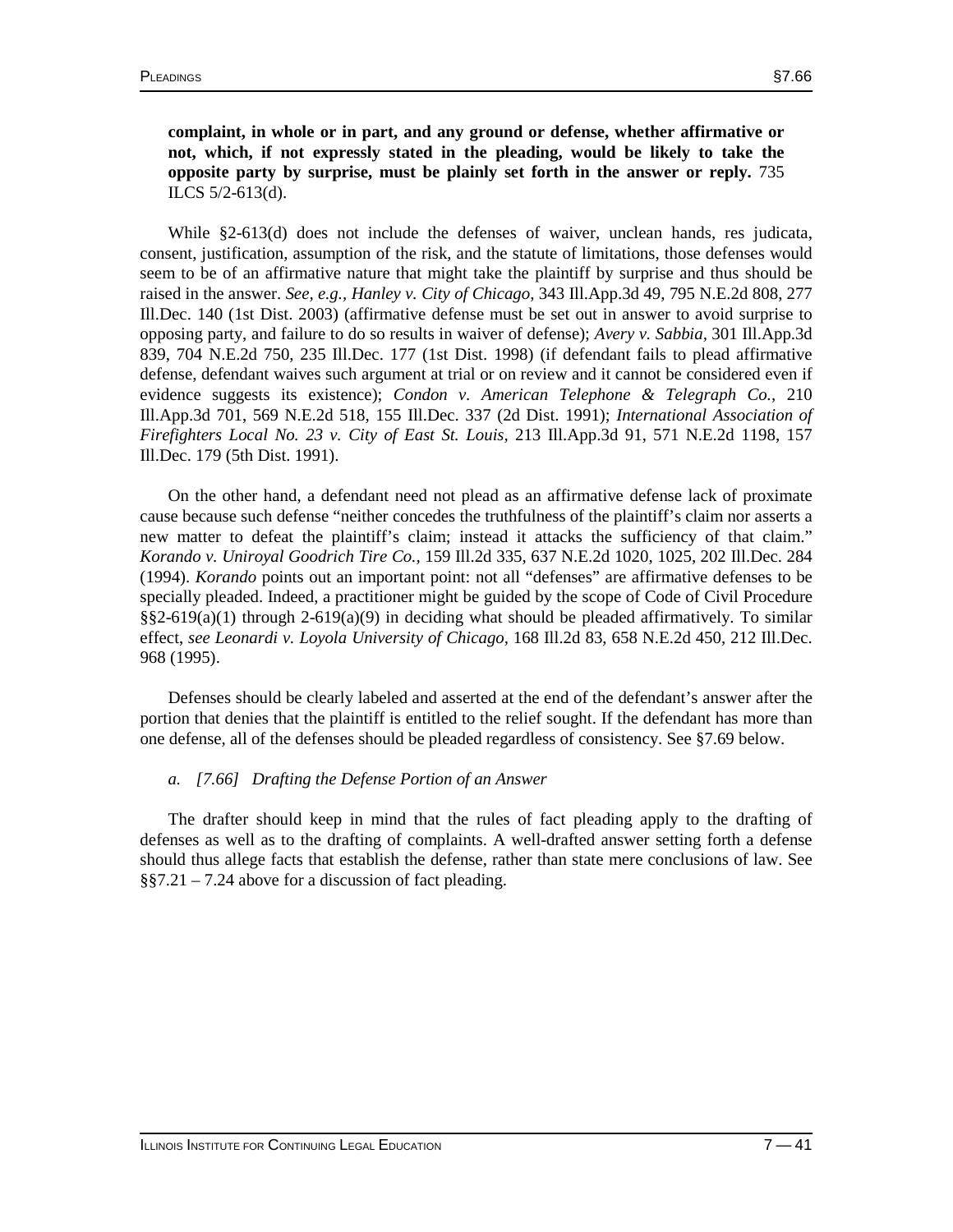Suggested form:

# **AFFIRMATIVE DEFENSE [**No. \_\_\_**]**

# **For defendant's [**first**] affirmative defense to plaintiff's Complaint [**at Law**], defendant states:**

**1-4. [**Allege facts demonstrating that plaintiff's cause of action can be avoided by a legally recognizable defense. Consider incorporating certain introductory paragraphs of plaintiff's own complaint. Also set forth alternative grounds. For example, in contributory negligence allege how "plaintiff failed to keep a look out for her own safety" or "failed to heed warnings" etc.**]**

**Accordingly, plaintiff cannot recover, by reason of [**the provisions of \_\_\_\_ ILCS \_\_\_\_/\_\_\_\_, which state . . .**] [**state name of common-law defense**].**

# *b. [7.67] Special Defenses in Contract Actions*

The Code of Civil Procedure lists defenses to contract actions that must be pleaded. 735 ILCS  $5/2-613(d)$ . In addition, the defendant's attorney should note that S.Ct. Rule 133(c) requires a defendant who denies performance of a condition precedent to allege facts showing "wherein there was a failure to perform." In addition, if the plaintiff pleads a written contract allegedly executed by the defendant, the defendant must deny the allegation in a verified answer or the allegation is deemed admitted. 735 ILCS 5/2-605(b). See §7.72 below for a discussion of verification of answers.

# *c. [7.68] Asserting Inconsistent Defenses*

735 ILCS 5/2-613(b) allows for the assertion of alternative inconsistent defenses when the defendant is in doubt as to which defense is applicable. However, the defendant must directly address each of the plaintiff's allegations even when the defendant is unsure of the truth of the plaintiff's allegation. In such a case, the defendant should answer that he or she has insufficient knowledge to form a belief as to the truth of the allegations. See §7.60 above.

# **4. Counterclaims**

# *a. [7.69] In General*

In Illinois, there is no distinction between claims made by a defendant against the plaintiff and claims made by one defendant against a codefendant. Both are called "counterclaims" in Illinois practice. 735 ILCS 5/2-608(a). In federal practice, the latter type of claim is called a "cross-claim." See Fed.R.Civ.P. 13(g).

Another distinction is that Illinois practice does not recognize compulsory counterclaims. See Fed.R.Civ.P. 13(a). Thus, a defendant may elect to bring a cause of action in the plaintiff's action or commence an independent action, but if the plaintiff files suit in a compulsory counterclaim jurisdiction, the defendant must raise his or her claim or else be barred from bringing it in Illinois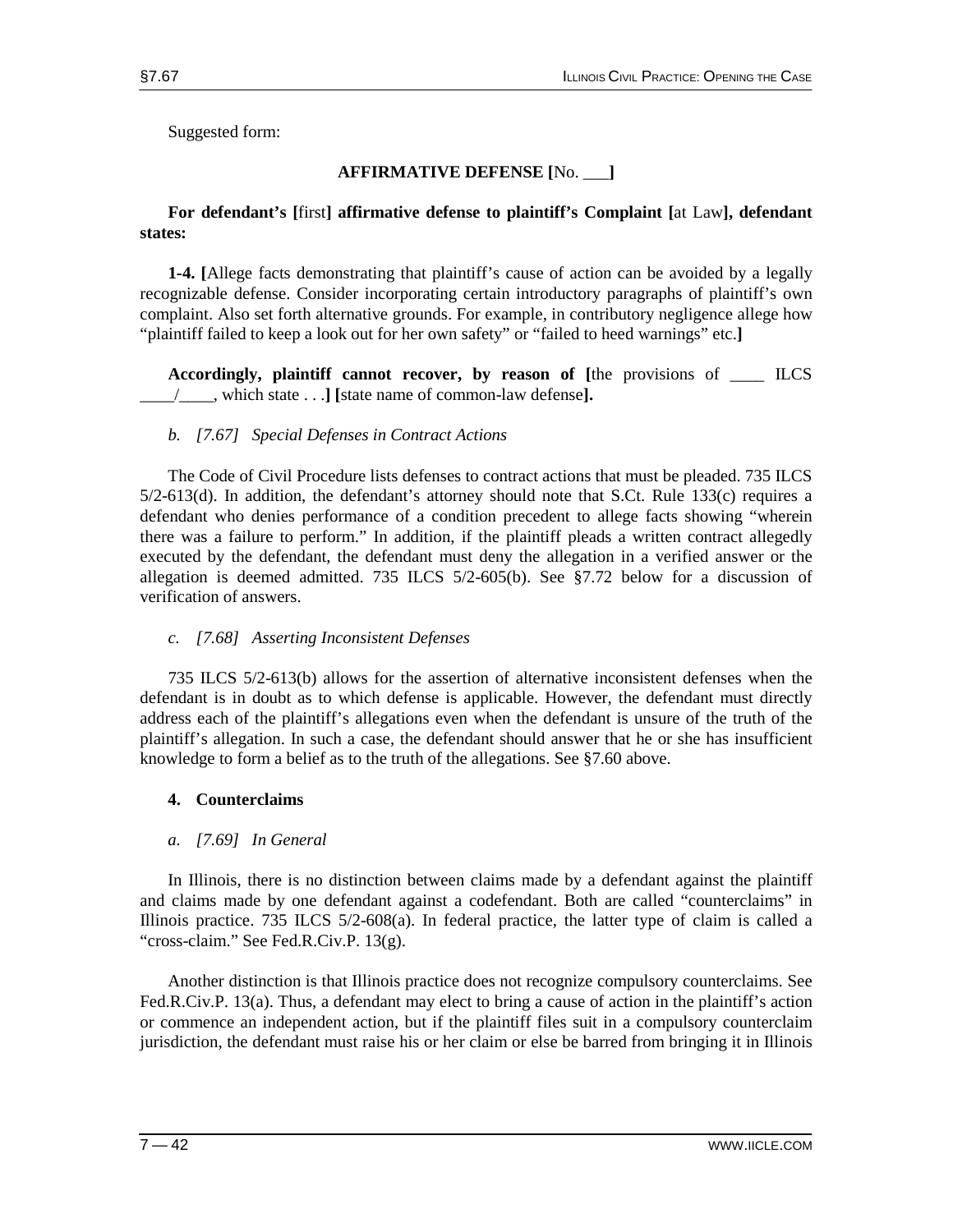at a later date. *McDonald's Corp. v. Levine,* 108 Ill.App.3d 732, 439 N.E.2d 475, 64 Ill.Dec. 224 (2d Dist. 1982). A defendant seeking contribution under the Joint Tortfeasor Contribution Act, 740 ILCS 100/0.01, *et seq.,* must do so in the original action. *Harshman v. DePhillips,* 218 Ill.2d 482, 844 N.E.2d 941, 300 Ill.Dec. 498 (2006); *Laue v. Leifheit,* 105 Ill.2d 191, 473 N.E.2d 939, 85 Ill.Dec. 340 (1984). One who elects not to file a counterclaim should analyze the effect of res judicata. Moreover, that which might have been raised as a defense to the plaintiff's complaint, but which is withheld in favor of forming the basis of an independent later action might invoke res judicata principles. *See, e.g., Lee v. City of Peoria,* 685 F.2d 196 (7th Cir. 1982).

In general, the same considerations apply to drafting a counterclaim that would apply to drafting a complaint. However, the counterclaim must be part of the answer and should be designated as a counterclaim. The counterclaim need not repeat allegations stated in the answer but may incorporate them by reference. See S.Ct. Rule 134. The pleader should note that an otherwise time-barred claim may be filed as a counterclaim in response to a plaintiff's complaint. See 735 ILCS 5/13-207. The Supreme Court has also held that the "saving provision" of §13-207 also applies to counterclaims among codefendants. *Barragan v. Casco Design Corp.,* 216 Ill.2d 435, 837 N.E.2d 16, 297 Ill.Dec. 236 (2005) (when architect filed its contribution counterclaim against contractor, architect became "plaintiff" and contractor became "defendant" for purposes of "saving" provision).

Service of a counterclaim on parties already before the court is not necessary. See 735 ILCS 5/2-608(b). The time for responding to a counterclaim is 21 days. S.Ct. Rule 182(b).

*b. [7.70] Suggested Form*

# **COUNTERCLAIM**

**Defendant-counterplaintiff, \_\_\_\_\_\_\_\_\_\_, for [**his**] [**her**] counterclaim against plaintiffcounterdefendant, \_\_\_\_\_\_\_\_\_\_, states:**

[Here allege all facts constituting defendant's counterclaim with the same particularity as in a complaint.**]**

**WHEREFORE, [**prayer for relief as in §§7.14 – 7.17 above**].**

# **5. [7.71] Signature**

Supreme Court Rule 137 requires that all pleadings be signed. For a detailed discussion of the provisions of S.Ct. Rule 137, see §7.18 above.

# **6. [7.72] Verification**

An answer filed in response to a verified complaint must be verified. 735 ILCS 5/2-605(a). If a plaintiff pleads a written contract allegedly executed by the defendant, the allegation must be denied in a verified answer (735 ILCS 5/2-605(b)) or an answer accompanied by an attorney's certification (see 735 ILCS 5/1-109). *In re Andrea D.,* 342 Ill.App.3d 233, 794 N.E.2d 1043, 276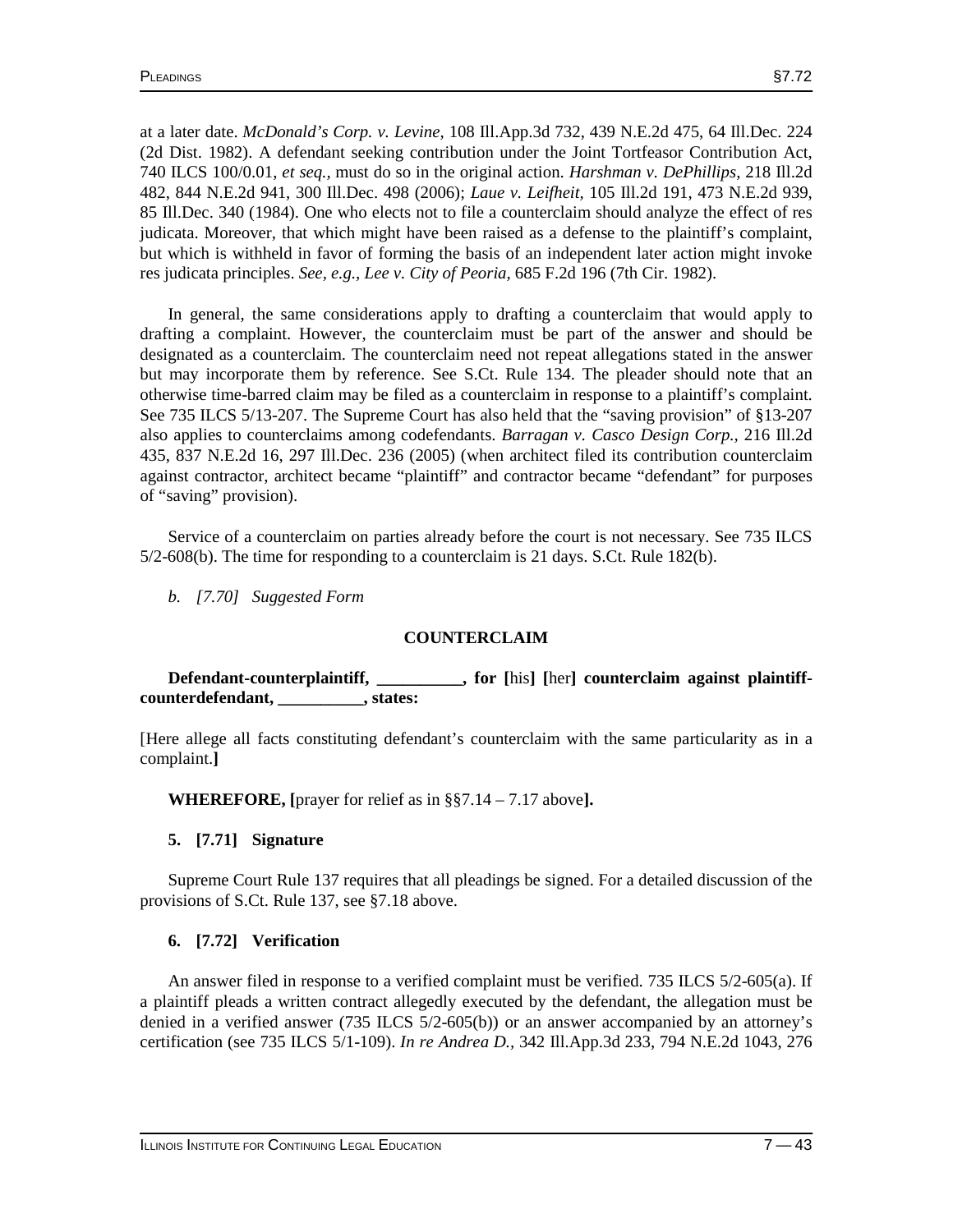Ill.Dec. 793 (2d Dist. 2003); *In re Application of County Collector,* 295 Ill.App.3d 711, 692 N.E.2d 1290, 230 Ill.Dec. 124 (1st Dist. 1998) (when pleading is verified, every subsequent pleading also must be verified unless verification is excused; filing unverified answer has same effect as if no answer has been filed at all).

Code of Civil Procedure §2-605 allows the court to excuse verification in responding to a verified pleading. *See Armstrong v. Freeman United Coal Mining Co.,* 112 Ill.App.3d 1020, 446 N.E.2d 296, 68 Ill.Dec. 562 (3d Dist. 1983) (court has considerable discretion in excusing verification of answer filed subsequent to verified complaint; unless substantial prejudice has resulted it will not be basis for reversible error). Strategically, the defendant may be well advised to seek an excusal rather than to file a verified pleading. Doing the latter leaves the plaintiff with a verified complaint that can be admissible at trial even if subsequently amended. See §7.19 above.

# **C. [7.73] Third-Party Complaints**

If a defendant has a claim against a person not a party to the lawsuit but who may be liable to the defendant for all or part of the plaintiff's claim, the defendant may file a third-party complaint against that person pursuant to 735 ILCS 5/2-406(b). A third-party complaint must be filed within the time allowed for the defendant's answer or with leave of court. Counsel should also be aware of any applicable statutes of repose as the Illinois Supreme Court has held that such statutes are applicable to contribution actions. *See Lucey v. Law Offices of Pretzel & Stouffer, Chartered,* 301 Ill.App.3d 349, 703 N.E.2d 473, 234 Ill.Dec. 612 (1st Dist. 1998) (statute of limitations for contribution and indemnity actions preempts all other statutes of limitation and repose except in medical malpractice cases); *Hayes v. Mercy Hospital & Medical Center,* 136 Ill.2d 450, 557 N.E.2d 873, 145 Ill.Dec. 894 (1990) (medical malpractice statute of repose bars third-party claims against physicians for contribution). The defendant third-party plaintiff should follow the rules regarding complaints (see  $\S$ §7.8 – 7.45 above), including rules regarding service of process. In the third-party complaint, the defendant third-party plaintiff should take care to identify the parties accurately. *See People v. Fiorini,* 143 Ill.2d 318, 574 N.E.2d 612, 158 Ill.Dec. 499 (1991) (standards for analyzing third-party complaint differ from those applicable to counterclaim). While custom has often had third-party plaintiffs filing a different third-party complaint against each and every third-party defendant, there is no reason in the Code of Civil Procedure or Supreme Court Rules for doing so. Instead, the better practice would be for the third-party plaintiff (or all third-party plaintiffs represented by the same attorney) to file one third-party complaint against all third-party defendants sought to be added, asserting each cause of action against each third-party defendant in a different count. Plaintiffs do not file separate complaints against each defendant; third-party plaintiffs need not do so either.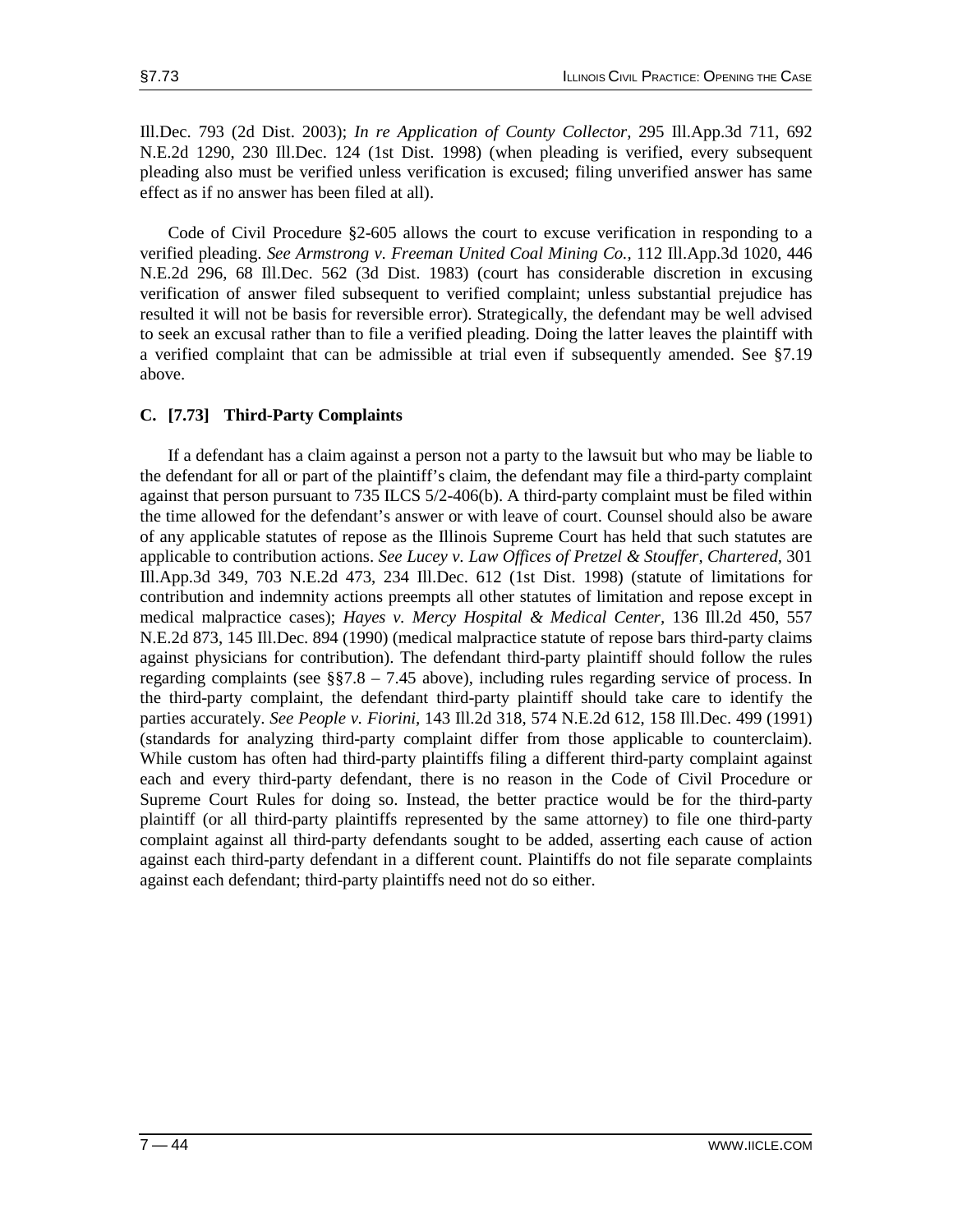Suggested form:

| Plaintiff,                   |  |
|------------------------------|--|
| v.                           |  |
|                              |  |
|                              |  |
| Defendant.                   |  |
|                              |  |
| <b>Third-Party Plaintiff</b> |  |
| v.                           |  |
|                              |  |
|                              |  |
| <b>Third-Party Defendant</b> |  |

### **THIRD-PARTY COMPLAINT [**AT LAW**]**

**NOW COMES defendant-third-party plaintiff, \_\_\_\_\_\_\_\_\_\_, by [**his**] [**her**] attorney, \_\_\_\_\_\_\_\_\_\_\_\_, and complaining of third-party defendant, \_\_\_\_\_\_\_\_\_\_\_\_, states:**

# **D. [7.74] Filing**

An answer should be filed within 30 days of service of the complaint unless an extension of time has been granted. S.Ct. Rule 181(a). It is best to file an original and a copy of the answer. Of course, a copy should be served by mail on each party's counsel of record.

# **IV. [7.75] REPLY**

The plaintiff must respond to new matter raised by the defendant's answer or the plaintiff will be deemed to admit the new matter. 735 ILCS 5/2-602; *Romano v. Village of Glenview,* 277 Ill.App.3d 406, 660 N.E.2d 56, 213 Ill.Dec. 799 (1st Dist. 1995) (failure to reply to new matters raised by way of affirmative defenses constitutes admission of those allegations); *Mitchell Buick & Oldsmobile Sales, Inc. v. National Dealer Services, Inc.,* 138 Ill.App.3d 574, 485 N.E.2d 1281, 1289, 93 Ill.Dec. 71 (2d Dist. 1985) ("[A] reply to a defendant's answer is mandatory where a new matter by way of a defense is pleaded. If a plaintiff fails to so reply, his failure constitutes an admission as to the proof of the new matter alleged."). The pleading that the plaintiff must file is designated as the "reply." In general, a reply is necessary when the defendant asserts a defense.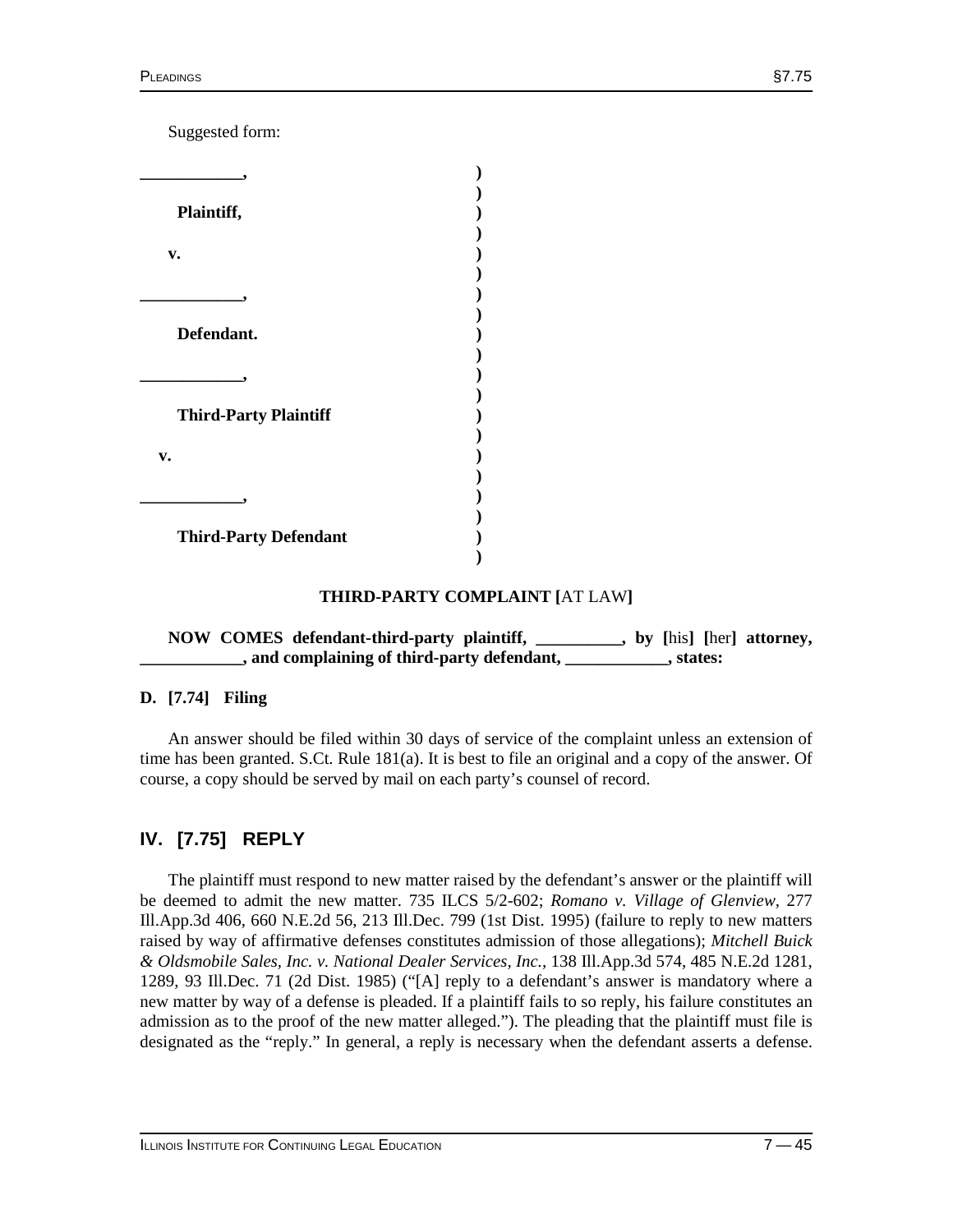The reply must be signed in accordance with Supreme Court Rule 137 (see §7.18 above) and should be verified if it is filed in response to a verified answer. A reply should be filed within 21 days after the last day allowed for the filing of the answer. S.Ct. Rule 182(a). *But see State Farm Mutual Automobile Insurance Co. v. Haskins,* 215 Ill.App.3d 242, 574 N.E.2d 1231, 158 Ill.Dec. 838 (2d Dist. 1991) (insurer's failure to respond to affirmative defense was not admission when complaint negated defense and defendants waived objection by introducing evidence in support of affirmative defense).

# **V. AMENDMENTS AND SUPPLEMENTAL PLEADINGS**

# **A. [7.76] Amendments — Generally**

The Code of Civil Procedure allows for amendments of pleadings at any time before final judgment with leave of court and on just and reasonable terms. 735 ILCS 5/2-616(a). New parties may be added, new causes of action may be pleaded, and new defenses may be asserted. The right to amend is not absolute; rather, it rests within the sound discretion of the trial court. *See Hayes Mechanical, Inc. v. First Industrial, L.P.,* 351 Ill.App.3d 1, 812 N.E.2d 419, 285 Ill.Dec. 599 (1st Dist. 2004); *Misselhorn v. Doyle,* 257 Ill.App.3d 983, 629 N.E.2d 189, 195 Ill.Dec. 881 (5th Dist. 1994). *See also Barille v. Sears Roebuck & Co.,* 289 Ill.App.3d 171, 682 N.E.2d 118, 224 Ill.Dec. 557 (1st Dist. 1997) (trial court did not abuse its discretion in refusing to vacate dismissal with prejudice or reconsider motion to file second amended complaint when proposed complaint did not cure failure to state causes of action); *Green v. University of Chicago Hospitals & Clinics,* 258 Ill.App.3d 536, 631 N.E.2d 271, 197 Ill.Dec. 268 (1st Dist. 1994) (no absolute right to amend answer; amendments not favored after trial commences); *Loyola Academy v. S & S Roof Maintainance, Inc.,* 146 Ill.2d 263, 586 N.E.2d 1211, 166 Ill.Dec. 882 (1992) (trial court abused its discretion in denying plaintiff's motion for leave to file amended complaint; Supreme Court identified four factors in determining whether court abused its discretion).

This permissive language, however, must be tempered. Defendants have a right to rely on allegations pleaded, especially when the plaintiff has been aware of the facts to be added by way of the amended complaint but has offered no excuse for the delay. *See Profit Management Development, Inc. v. Jacobson, Brandvik & Anderson, Ltd.,* 309 Ill.App.3d 289, 721 N.E.2d 826, 242 Ill.Dec. 547 (2d Dist. 1999) (court considers timeliness of proposed amendment and whether other parties have been prejudiced or surprised by amendment in deciding whether to allow amendment); *Friestedt v. Chicago Transit Authority,* 129 Ill.App.2d 153, 262 N.E.2d 771 (1st Dist. 1970) (on motion to amend, court may consider previous opportunities to amend; motion may be denied when record shows no valid reason for failure to make timely amendments). *See also Gray v. City of Plano,* 141 Ill.App.3d 575, 490 N.E.2d 1020, 95 Ill.Dec. 928 (2d Dist. 1986) (knowledge of facts existing at time of original complaint but that were included only in amended complaint precluded amendment of complaint during trial); *Arroyo v. Chicago Transit Authority,* 268 Ill.App.3d 317, 643 N.E.2d 1322, 205 Ill.Dec. 715 (1st Dist. 1994) (motion to amend at close of plaintiff's case-in-chief properly denied when plaintiff had knowledge of facts at time of original pleading and offered no good reason for not filing at that time); *Stichauf v. Cermak Road Realty,* 236 Ill.App.3d 557, 603 N.E.2d 828, 177 Ill.Dec. 758 (1st Dist. 1992) (amended complaint filed with leave of court but which added additional parties without express leave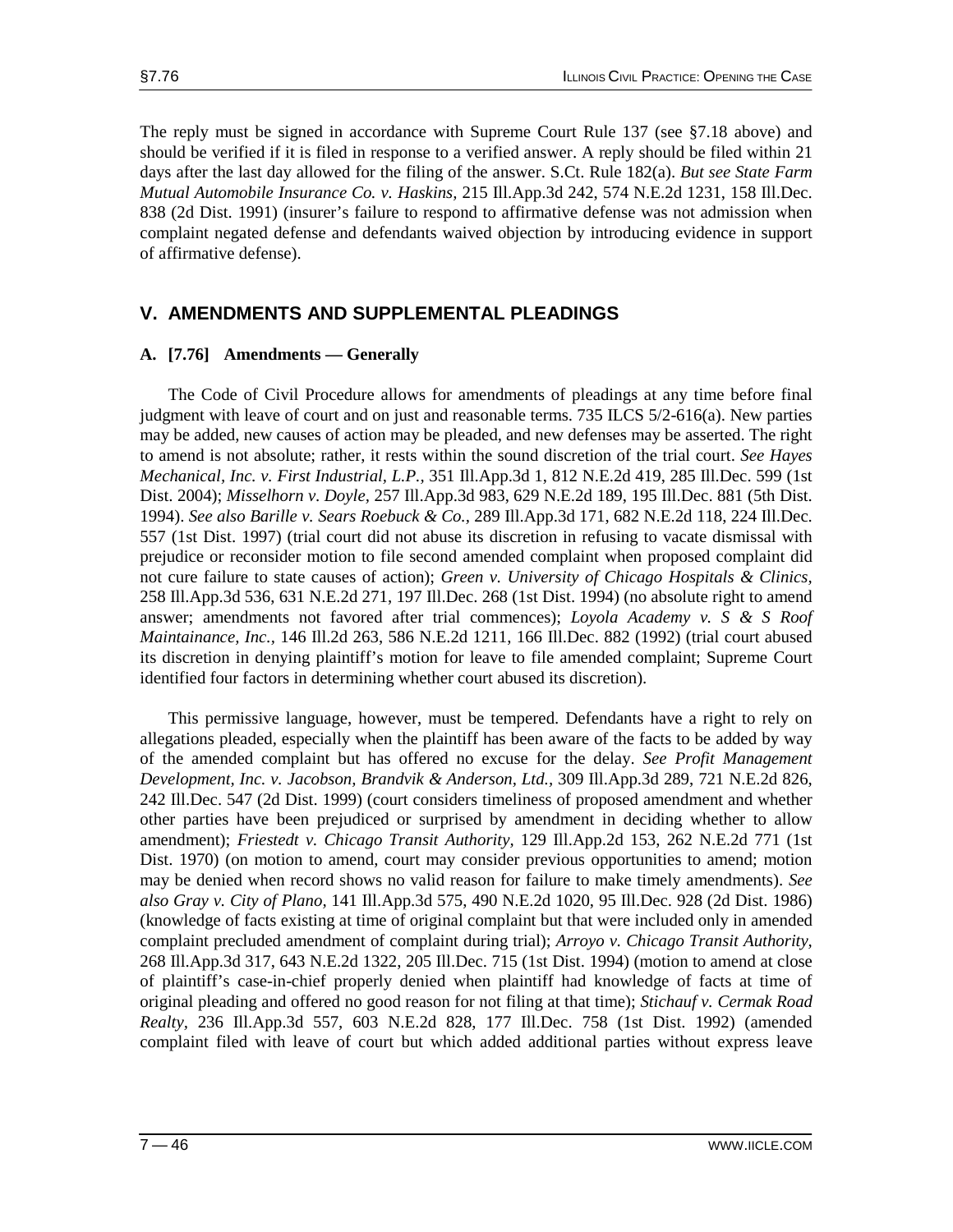amounted to legal nullity); *In re Purported Election of Durkin,* 299 Ill.App.3d 192, 700 N.E.2d 1089, 233 Ill.Dec. 381 (2d Dist. 1998) (in applying Illinois' pleading principles to election contest, appellate court denied contesting party leave to file first amended petition to add new causes of action when he had possessed information on which he had based proposed first amended petition when he was allowed to make two previous amendments to original petition).

Pleadings may be amended notwithstanding the fact that a statute of limitation has run if it appears that the matter grew out of the same transaction or occurrence as that contained in the original pleading. If this is so, the amendment is deemed to "relate back" to the time of the original filing. *Porter v. Decatur Memorial Hospital,* 227 Ill.2d 343, 882 N.E.2d 583, 317 Ill.Dec. 703 (2008). *See also In re Marriage of Wolff,* 355 Ill.App.3d 403, 822 N.E.2d 596, 290 Ill.Dec. 1011 (2d Dist. 2005) (relation-back doctrine of action inapplicable to amended motion to reconsider final judgment of divorce because motion was not cause of action, cross-claim, defense, or pleading); *Castro v. Bellucci,* 338 Ill.App.3d 386, 789 N.E.2d 784, 273 Ill.Dec. 610 (1st Dist. 2003) (fourth complaint related back to second complaint when hospital was adequately informed of patient's claim in second complaint and additional dates of alleged malpractice arose out of same transaction or occurrence and involved same claims). See 735 ILCS 5/2-616(b); *Gonzalez v. Thorek Hospital & Medical Center,* 143 Ill.2d 28, 570 N.E.2d 309, 155 Ill.Dec. 796 (1991) (allegations in 1984 complaint that were insufficient to state cause of action were sufficient to constitute complaint and, thereby, tolled statute of limitations for 1985 complaint).

A party seeking to amend its pleading should keep in mind that the Code of Civil Procedure allows for amendments with respect to the legal theory alleged. 735 ILCS 5/2-616. Section 2-616, however, does not allow for amendments with respect to the particular factual allegations. *Compare Zeh v. Wheeler,* 111 Ill.2d 266, 489 N.E.2d 1342, 95 Ill.Dec. 478 (1986) (amended complaint that alleged only different address did not relate back); *Smetzer v. County of LaSalle,* 53 Ill.App.3d 741, 368 N.E.2d 933, 11 Ill.Dec. 325 (3d Dist. 1977) (allegations of defendants' negligent failure to cut weeds along roadway grew out of different occurrence than allegations of wrongful deposit of hazardous chemical on state route; trial court properly denied plaintiff's motion to amend); *Bailey v. Petroff,* 170 Ill.App.3d 791, 525 N.E.2d 278, 121 Ill.Dec. 472 (5th Dist. 1988) (second amended complaint alleging that physician negligently and carelessly failed to diagnose unborn child's genetic disorders and notify parents did not relate back to original complaints alleging negligent prescription of Bendectin), *and Braun-Skiba, Ltd. v. LaSalle National Bank,* 279 Ill.App.3d 912, 665 N.E.2d 485, 216 Ill.Dec. 425 (1st Dist. 1996) (trial court did not abuse its discretion in denying leave to file third amended complaint when lienholder's case-in-chief did not involve issues of reformation or specific performance), *with Halberstadt v. Harris Trust & Savings Bank,* 55 Ill.2d 121, 302 N.E.2d 64 (Ill. 1973) (second amended complaint alleging violations of Structural Work Act, 740 ILCS 150/0.01, *et seq.* (since repealed by P.A. 89-2, 5 (eff. Feb. 14, 1995)), grew out of same transaction or occurrence set up in original negligence pleading).

Section 2-616(d) allows additional defendant parties to be added by amendment to the plaintiff's complaint even though the period of limitations for the initial commencement of action has expired if (1) the original complaint was timely filed; (2) the new defendant had notice of the action during the limitations period plus the time for reasonably diligent service under S.Ct. Rule 103(b) and knew or should have known that the suit would have been brought against him or her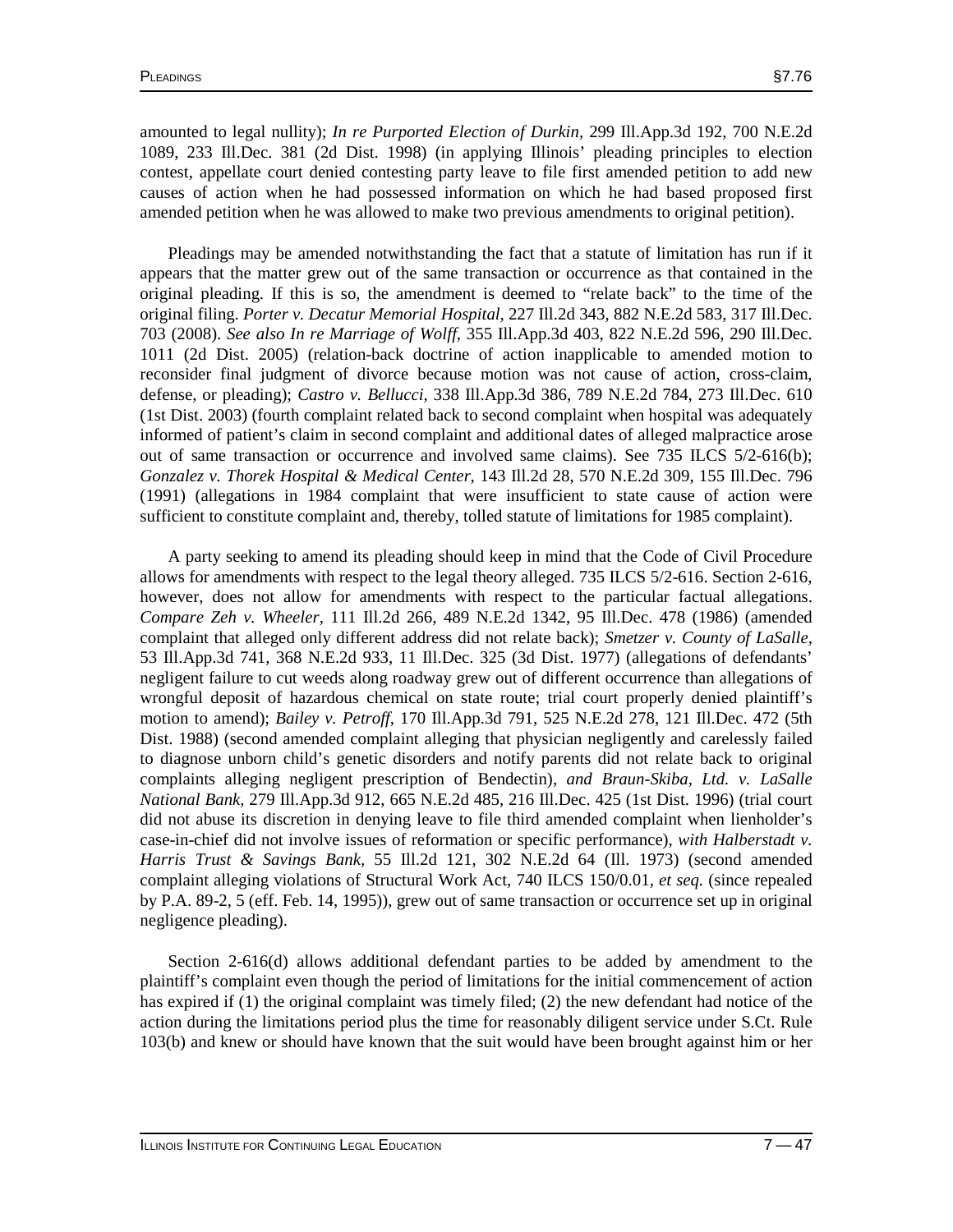but for a mistake in identity; and (3) it appears from the original and amended pleadings that the cause of action asserted in the amended complaint grew out of the same transaction or occurrence alleged in the original complaint.

A plaintiff may amend his or her complaint to add a new defendant if that new defendant would have been sued but for a mistake in identity. A court determines whether there is mistaken identity by looking at the plaintiff's intent in bringing the lawsuit. *Polites v. U.S. Bank National Ass'n,* 361 Ill.App.3d 76, 836 N.E.2d 133, 296 Ill.Dec. 718 (1st Dist. 2005). Insufficient information as to the proper defendants is not mistaken identity so as to allow relation-back. *Id.* When misrepresentations as to the identity of the proper defendants occurs, there is mistaken identity, and courts do allow relation-back of the complaint. *But see Santiago v. E.W. Bliss Co.,* 406 Ill.App.3d 449, 941 N.E.2d 275, 346 Ill.Dec. 717 (1st Dist. 2010) (appellate court reversed and dismissed suit when plaintiff intentionally filed complaint using fictitious name without leave of court pursuant to 735 ILCS 5/2-401, then subsequent to expiration of statute of limitations, filed amended complaint with correct plaintiff's name).

The new defendant must also have notice of the commencement of the action within the limitations period or within the time for reasonably diligent service as required by S.Ct. Rule 103(b). Whether service is "reasonably diligent" is determined by considering factors such as

**(1) the defendant's actual notice or knowledge of the suit; (2) lack of prejudice to the defendant; (3) the length of time used to obtain service of process; (4) the plaintiff's activities; (5) the plaintiff's knowledge of the defendant's location; (6) the ease of ascertaining the defendant's location; (7) special circumstances that affected the plaintiff's efforts; and (8) actual service on the defendant.** *Polites, supra,* 836 N.E.2d at 141, citing *Womick v. Jackson County Nursing Home,* 137 Ill.2d 371, 561 N.E.2d 25, 27, 148 Ill.Dec. 719 (1990).

For purposes of applying the relation-back doctrine, three types of notice suffice to charge the new defendant with knowledge of the commencement of the action: (1) actual notice received by the party; (2) actual notice received by the party's agent; or (3) constructive notice. 836 N.E.2d at 143 (though defendant's insurance claims service was not defendant's agent, defendant had constructive knowledge of pending action vis-à-vis its claims service).

However, dismissal is proper pursuant to S.Ct. Rule 103(b) when the plaintiff has made minimal or no efforts to serve the defendant for a significant period of time after the filing of his or her complaint, even if the defendant had notice of the lawsuit before being served. 836 N.E.2d at 142 (nine-month delay in serving complaint was not excused by ongoing settlement negotiations).

The Code of Civil Procedure establishes separate requirements for the amendment of pleadings in suits against a beneficiary of a land trust who was not named as a defendant in the original complaint.

**A cause of action against a beneficiary of a land trust not originally named a defendant is not barred by lapse of time under any statute or contract prescribing or limiting the time within which an action may be brought or right asserted, if all**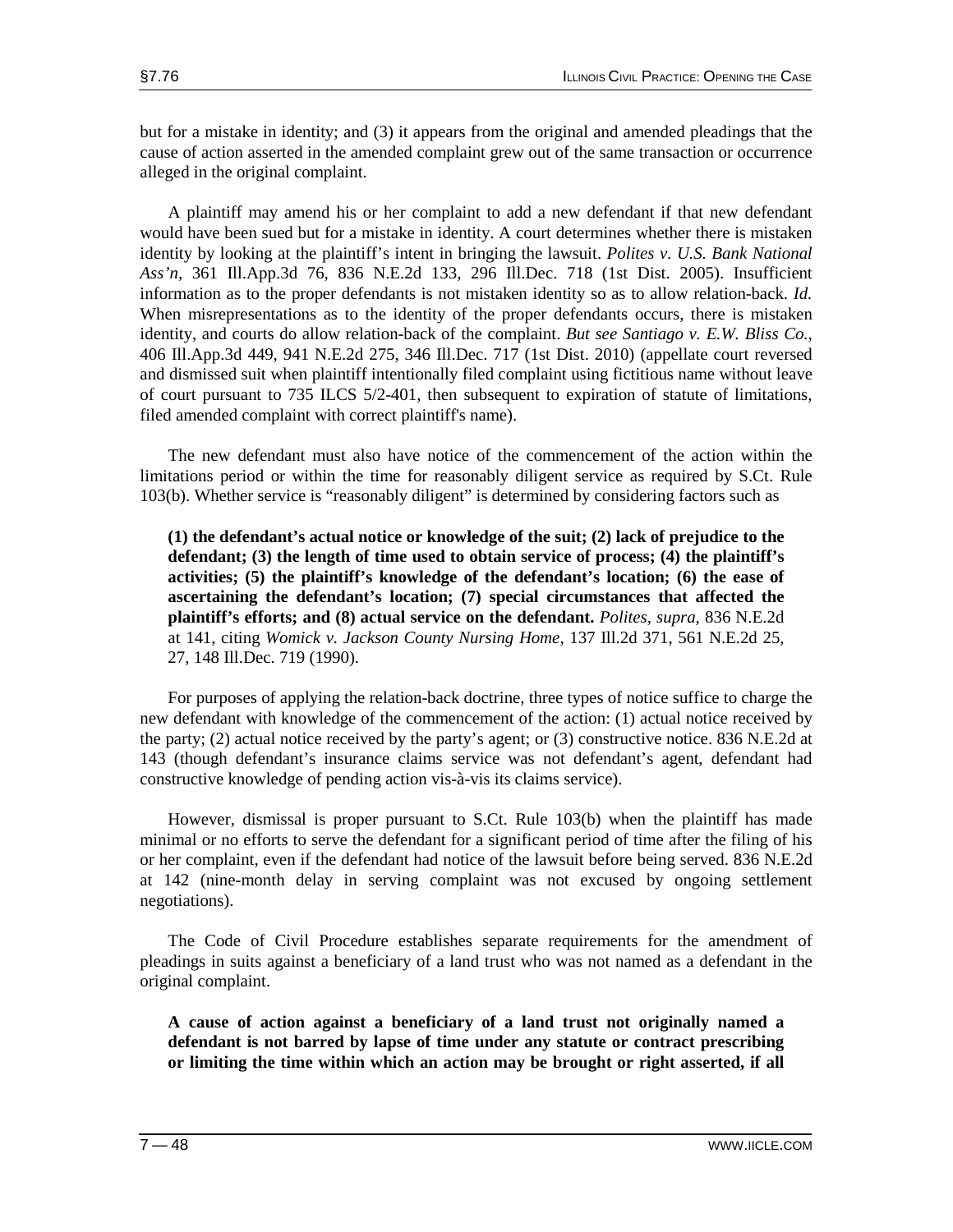**the following terms and conditions are met: (1) the cause of action arises from the ownership, use or possession of real estate, record title whereto is held by a land trustee; (2) the time prescribed or limited had not expired when the original action was commenced; (3) the land trustee of record is named as a defendant; and (4) the plaintiff proceeds with reasonable diligence subsequent to the commencement of the action to serve process upon the land trustee, to determine the identity of the beneficiary, and to amend the complaint to name the beneficiary as a defendant.** 735 ILCS 5/2-616(e).

The attorney seeking to amend must not overlook the necessity of obtaining leave of court. Unauthorized amendments (*i.e.,* those filed without first seeking leave) are nullities and do not toll the statute of limitations. *Moyer v. Southern Illinois Hospital Service Corp.,* 327 Ill.App.3d 889, 764 N.E.2d 155, 261 Ill.Dec. 864 (5th Dist. 2002) (first amended complaint filed without leave of court is nullity). *See also Fischer v. Senior Living Props., L.L.C.,* 329 Ill.App.3d 551, 771 N.E.2d 505, 264 Ill.Dec. 801 (4th Dist. 2002) (filing of amended complaint when judge has not signed order is not per se inadequate); *McGinnis v. A.R. Abrams, Inc.,* 141 Ill.App.3d 417, 490 N.E.2d 115, 95 Ill.Dec. 642 (4th Dist. 1986). *See also First Robinson Savings & Loan v. Ledo Construction Co.,* 210 Ill.App.3d 889, 569 N.E.2d 304, 155 Ill.Dec. 304 (5th Dist. 1991) (party not permitted to amend and add new claim against new party without leave of court); *People ex rel. Hartigan v. E&E Hauling, Inc.,* 218 Ill.App.3d 28, 577 N.E.2d 1262, 160 Ill.Dec. 691 (1st Dist. 1991) (whether to allow amendment is left to sound discretion of trial court), *aff'd in relevant part,* 153 Ill.2d 473 (1992); *Trans World Airlines, Inc. v. Martin Automatic, Inc.,* 215 Ill.App.3d 622, 575 N.E.2d 592, 159 Ill.Dec. 94 (2d Dist. 1991) (test applied in determining proper exercise of discretion is whether allowing amendment furthers ends of justice).

# **B. [7.77] Amendment After Motion To Strike Is Sustained**

When the court sustains a motion to strike made pursuant to 735 ILCS 5/2-615 (see §7.54) above for a discussion of motions in lieu of pleadings), it usually allows the pleader to amend. In such a case, the pleader must be careful not to waive the right to appeal the adverse ruling on the motion to strike. In *Foxcroft Townhome Owners Ass'n v. Hoffinan Rosner Corp.,* 96 Ill.2d 150, 449 N.E.2d 125, 70 Ill.Dec. 251 (1983), the Illinois Supreme Court held that allegations in former pleadings not incorporated in amended pleadings are waived by the filing of the amended pleading. The pleader should therefore replead the stricken material, clearly noting in parentheses that the material was stricken pursuant to motion but that the matter is being repleaded in order to preserve it for a reviewing court. *See W.W. Vincent & Co. v. First Colony Life Insurance Co.,* 351 Ill.App.3d 752, 814 N.E.2d 960, 286 Ill.Dec. 734 (1st Dist. 2004) (plaintiffs waived appellate review of trial court's dismissal of claims in first amended complaint when second and third amended complaints failed to re-allege, incorporate, or refer to those claims); *Petrowsky v. Family Service of Decatur, Inc.,* 165 Ill.App.3d 32, 518 N.E.2d 664, 666, 116 Ill.Dec. 42 (4th Dist. 1987) ("[A] party filing an amended complaint which does not refer to or adopt the earlier pleading waives any objection to the trial court's dismissal of the original complaint. . . . [T]he waiver principle applies whether or not the dismissal was 'with prejudice.' " [Citations omitted.]).